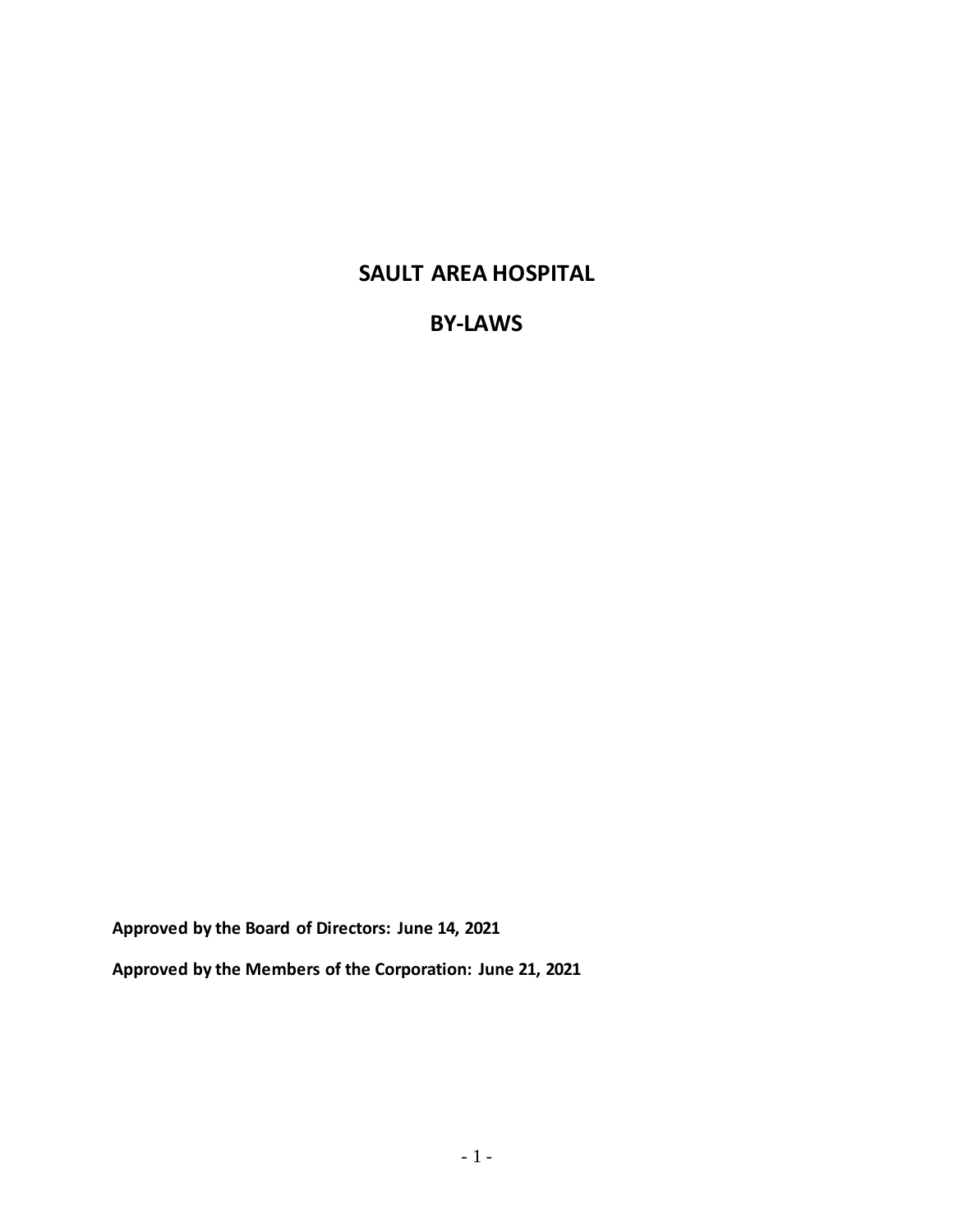# **TABLE OF CONTENTS**

| 1.1  |                                                                             |  |  |  |
|------|-----------------------------------------------------------------------------|--|--|--|
| 1.2  |                                                                             |  |  |  |
|      |                                                                             |  |  |  |
| 2.1  |                                                                             |  |  |  |
|      | ARTICLE 3 - ANNUAL AND SPECIAL MEETINGS OF THE MEMBERS OF THE CORPORATION 4 |  |  |  |
| 3.1  |                                                                             |  |  |  |
| 3.2  |                                                                             |  |  |  |
| 3.3  |                                                                             |  |  |  |
| 3.4  |                                                                             |  |  |  |
| 3.5  |                                                                             |  |  |  |
| 3.6  |                                                                             |  |  |  |
| 3.8  |                                                                             |  |  |  |
| 3.9  |                                                                             |  |  |  |
| 3.10 |                                                                             |  |  |  |
|      |                                                                             |  |  |  |
| 4.1  |                                                                             |  |  |  |
| 4.2  |                                                                             |  |  |  |
| 4.3  |                                                                             |  |  |  |
| 4.4  |                                                                             |  |  |  |
| 4.5  |                                                                             |  |  |  |
| 4.6  |                                                                             |  |  |  |
|      |                                                                             |  |  |  |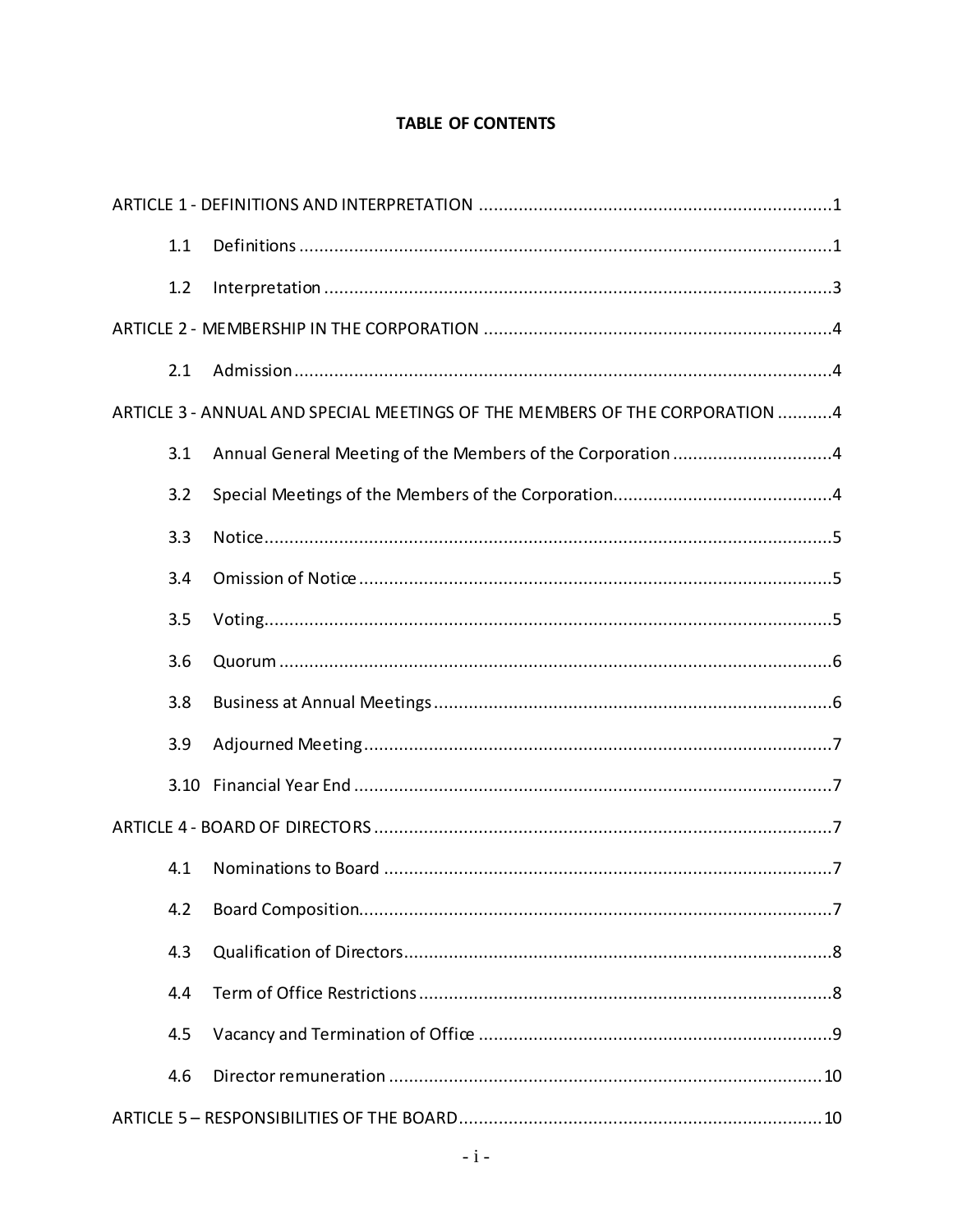| 9.1  |  |
|------|--|
| 9.2  |  |
| 9.3  |  |
| 9.4  |  |
| 9.5  |  |
| 9.6  |  |
| 9.7  |  |
| 9.8  |  |
|      |  |
|      |  |
|      |  |
|      |  |
|      |  |
|      |  |
|      |  |
|      |  |
|      |  |
|      |  |
|      |  |
| 11.3 |  |
|      |  |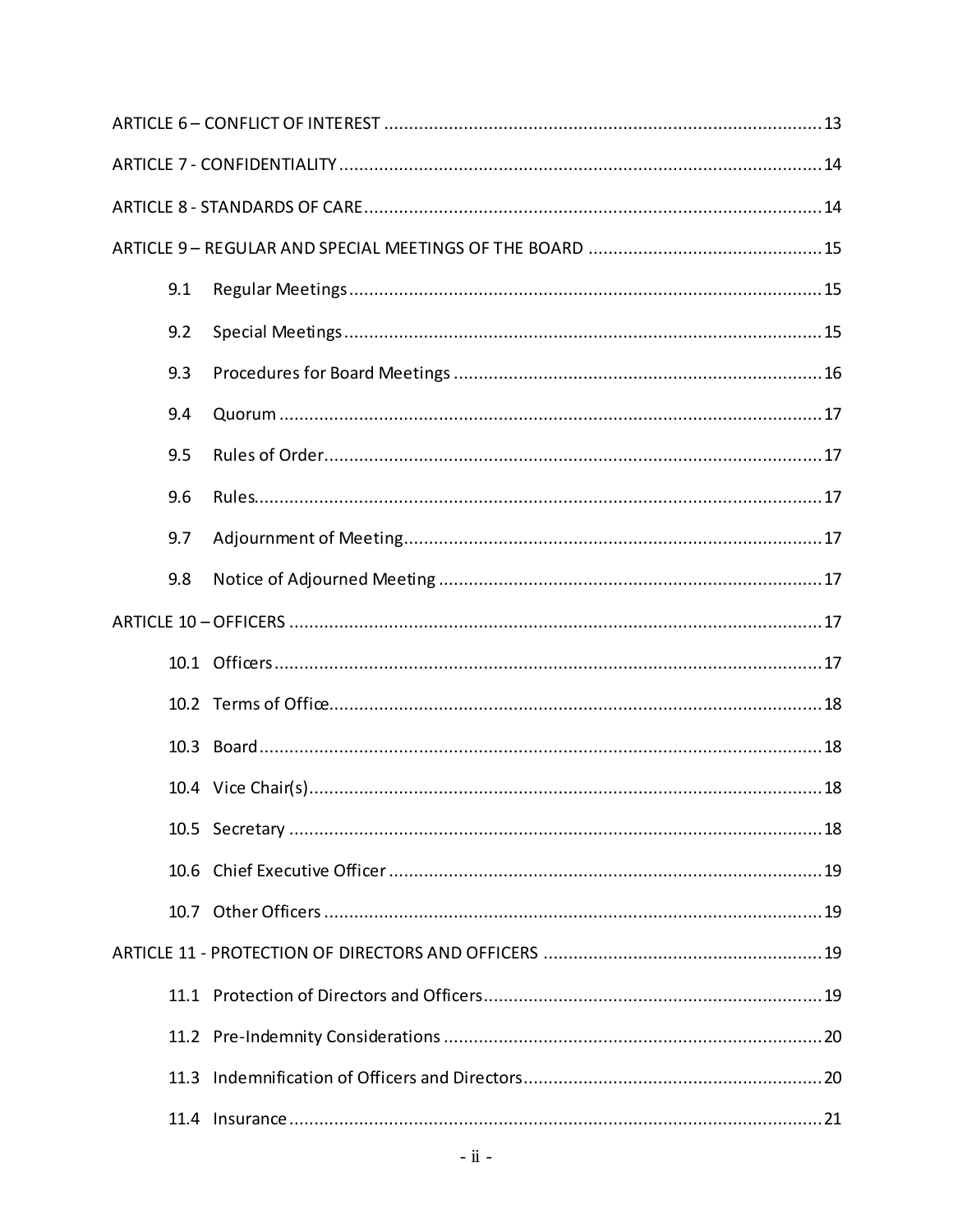| 12.2 Functions, Duties, Responsibilities and Powers of Committees21 |
|---------------------------------------------------------------------|
|                                                                     |
|                                                                     |
|                                                                     |
|                                                                     |
|                                                                     |
|                                                                     |
|                                                                     |
|                                                                     |
|                                                                     |
|                                                                     |
|                                                                     |
|                                                                     |
|                                                                     |
|                                                                     |
|                                                                     |
|                                                                     |
|                                                                     |
|                                                                     |
|                                                                     |
|                                                                     |
|                                                                     |
|                                                                     |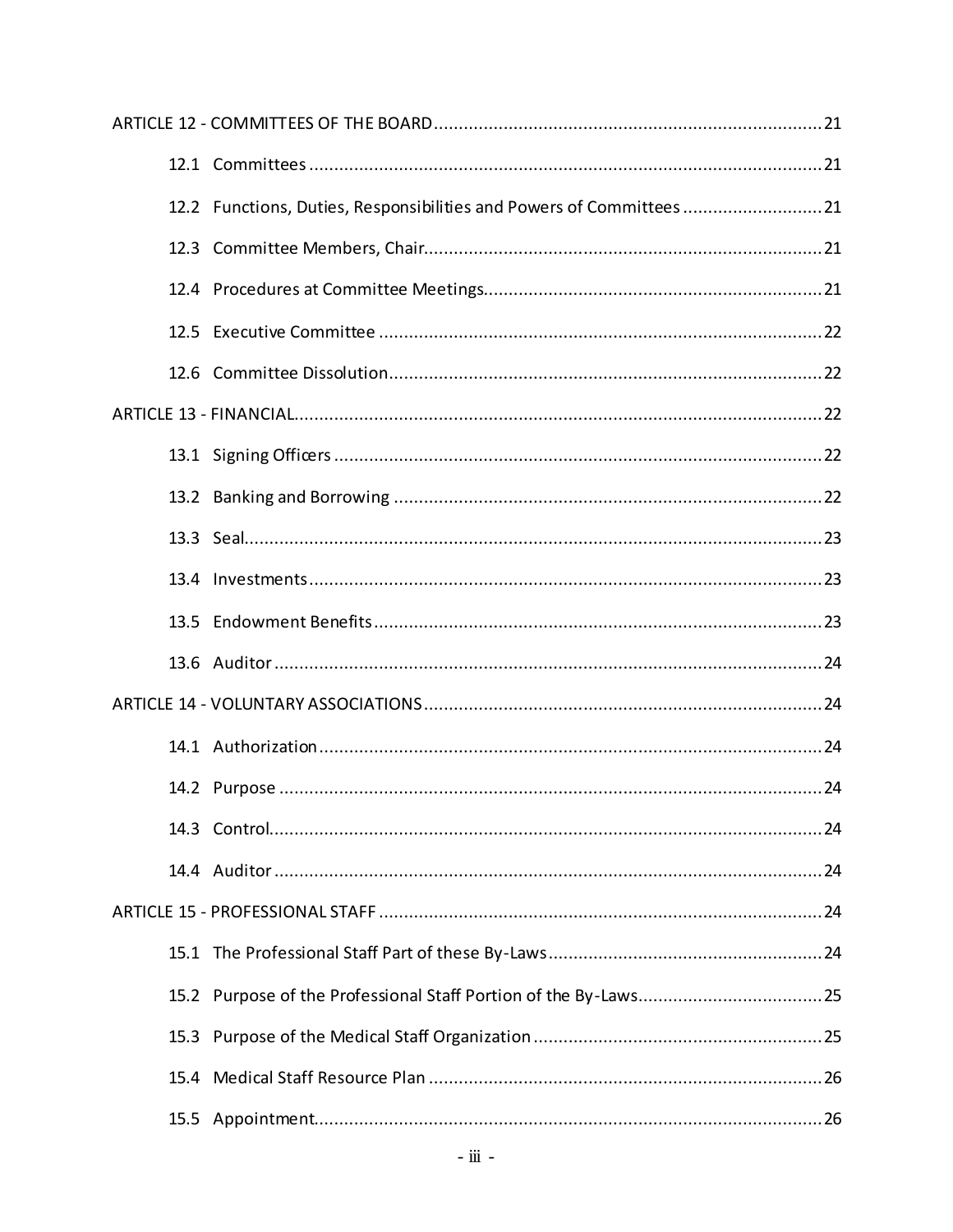| 15.7 |                                                                 |  |
|------|-----------------------------------------------------------------|--|
| 15.8 |                                                                 |  |
|      |                                                                 |  |
|      |                                                                 |  |
|      |                                                                 |  |
|      |                                                                 |  |
|      |                                                                 |  |
|      |                                                                 |  |
|      |                                                                 |  |
|      |                                                                 |  |
|      |                                                                 |  |
|      |                                                                 |  |
|      |                                                                 |  |
|      |                                                                 |  |
|      |                                                                 |  |
|      |                                                                 |  |
|      |                                                                 |  |
|      |                                                                 |  |
|      |                                                                 |  |
|      |                                                                 |  |
|      |                                                                 |  |
|      | 21.2 Committees Established by the Medical Advisory Committee36 |  |
| 21.3 | Appointment to Medical Advisory Committee Sub-Committees 37     |  |
|      |                                                                 |  |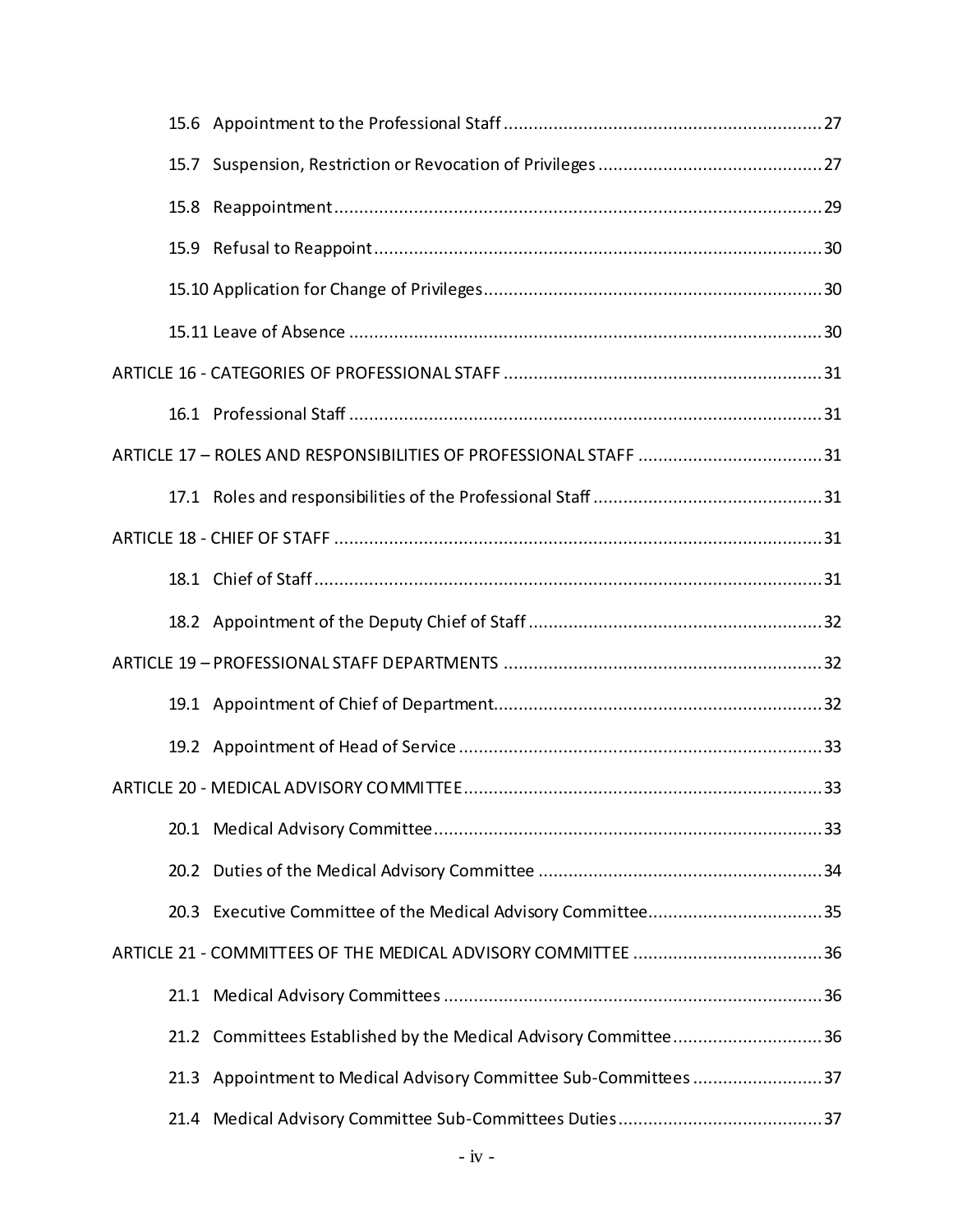| 21.6 Duties of the Chair of the Committees of the Medical Advisory Committee 37 |  |
|---------------------------------------------------------------------------------|--|
|                                                                                 |  |
|                                                                                 |  |
|                                                                                 |  |
|                                                                                 |  |
|                                                                                 |  |
|                                                                                 |  |
|                                                                                 |  |
|                                                                                 |  |
|                                                                                 |  |
|                                                                                 |  |
|                                                                                 |  |
|                                                                                 |  |
|                                                                                 |  |
|                                                                                 |  |
|                                                                                 |  |
|                                                                                 |  |
|                                                                                 |  |
|                                                                                 |  |
|                                                                                 |  |
|                                                                                 |  |
|                                                                                 |  |
|                                                                                 |  |
|                                                                                 |  |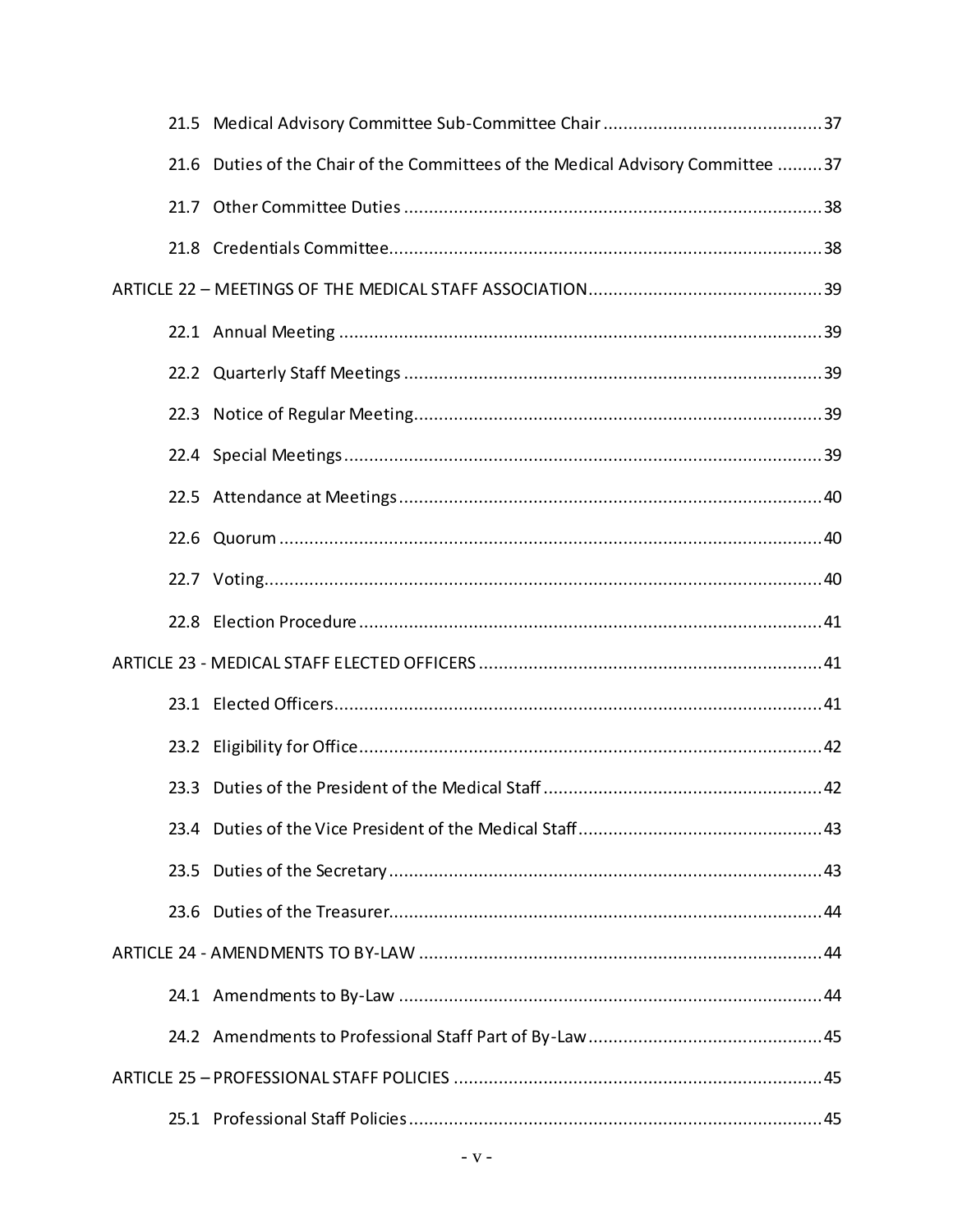## **ADDENDA**

Schedule A Procedure Regarding Reappointments, Requests for Changes In Privileges and Mid-Term Action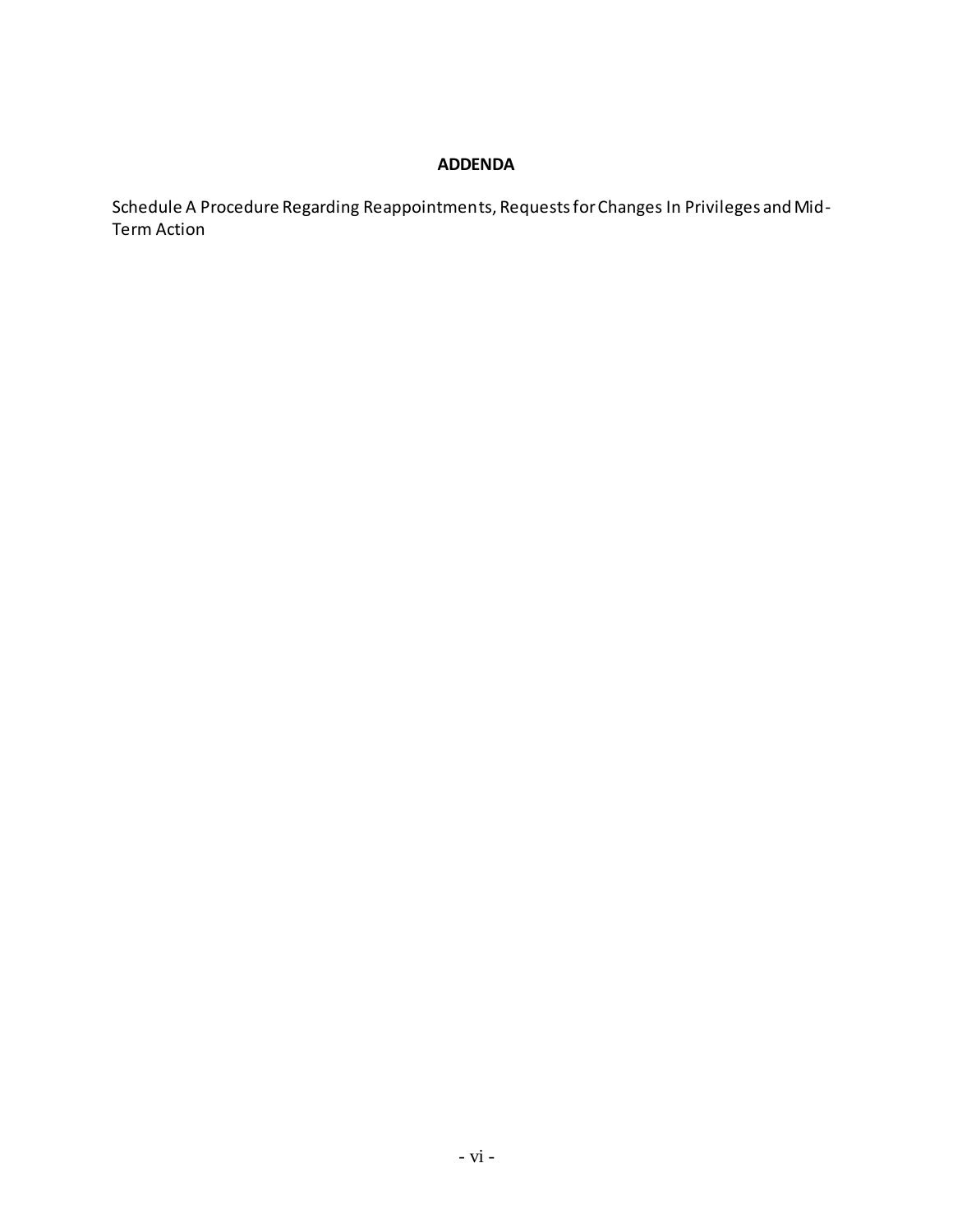#### **SAULT AREA HOSPITAL**

#### **ADMINISTRATIVE BY-LAW NO. 1**

#### **PREAMBLE**

**WHEREAS** the Board of Directors of the Hospital deems it expedient that all By-Laws heretofore enacted be cancelled and revoked and that the following By-Law No. 1 be adopted for regulating the affairs of the Hospital.

**NOW THEREFORE** be it enacted and it is hereby enacted that By-Law 2002-1 as amended as aforesaid, be cancelled and revoked and that the following By-Law No. 1 be substituted in lieu thereof.

#### **ARTICLE 1 - DEFINITIONS AND INTERPRETATION**

#### <span id="page-7-1"></span><span id="page-7-0"></span>**1.1 Definitions**

In this By-Law, the following words and phrases shall have the following meanings, respectively:

- (a) "Act" means the *Corporations Act (Ontario)*, and where the context requires, includes the Regulations made under it;
- (b) "Application" means the application for membership prescribed by the Board;
- (c) "Associates" means the parents, siblings, spouse or common law partner or child of a Director, and includes any organization, agency, company, or individual (such as a business partner) with a formal relationship to a Director;
- (d) "Board" means the Board of Directors of the Corporation;
- (e) "By-Law" means any By-Law of the Corporation from time to time in effect;
- (f) "Chief Financial Officer" means the senior employee, responsible to the President and Chief Executive Officer for the treasury and controllership functions in the Hospital;
- (g) "Chief Nursing Officer" means the senior employee responsible to the President and Chief Executive Officer for the nursing facilities in the Hospital and may include the Chief Operating Officer of the Hospital;
- (h) "Chief of a Department" means a member of the Professional Staff appointed by the Board of Directors to be responsible for the professional standards and quality of medical care rendered by the members of his/her department;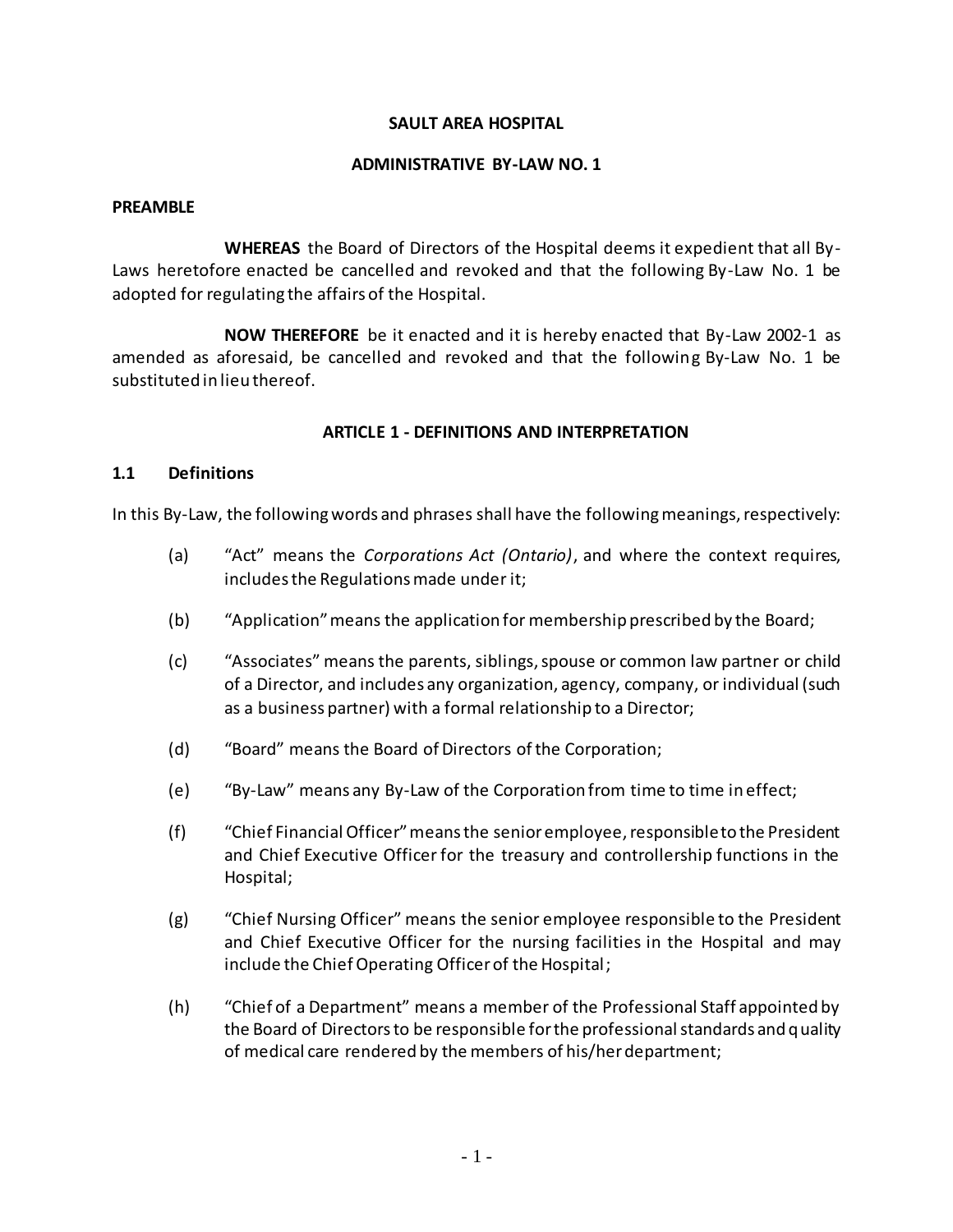- (i) "Chief of Staff" means the member of the Medical Staff appointed by the Board of Directors to be responsible for the professional standards of the Professional Staff, and the quality of professional staff care rendered at the Hospital;
- (j) "College" means, as the case may be, the College of Physicians and Surgeons of Ontario, the Royal College of Dental Surgeons of Ontario, the College of Nurses of Ontario, and/or the College of Midwives of Ontario;
- (k) "Conflict of Interest" includes, without limitation, the following three areas that may give rise to a Conflict of Interest for the Directors of the Corporation, namely:
	- (i) Pecuniary or Financial Interest a Director is said to have a pecuniary or financial interest in a decision when the Director (or his/her Associates) stands to gain by that decision, either in the form of money, gifts, favours, gratuities, or other special considerations;
	- (ii) Undue Influence a Director is said to have undue influence where participation or influence in Board decisions that selectively and disproportionately benefit particular agencies, companies, organizations, professional groups, or patients from a particular demographic, geographic, political, socio-economic, or cultural group is a violation of the Director's entrusted responsibility to the Corporation; or
	- (iii) Adverse Interest a Director is said to have an adverse interest to the Corporation when he/she is a party to or has an interest in a claim, application or proceeding against the Corporation and shall include a competing interest where a Director owes a fiduciary duty or duty of care to a person or entity other than the Corporation;
- (l) "Corporation" means the Sault Area Hospital;
- (m) "Director" means a member of the Board;
- (n) "Excluded Person" means:
	- (i) Any member of the Professional Staff, other than the members of the Medical Staff appointed to the Board pursuant to the *Public Hospitals Act*;
	- (ii) Any employee;
	- (iii) Any spouse, dependent child, parent, brother or sister of an employee of the Corporation or member of the Professional Staff; and
- (o) "ex-officio" means membership "by virtue of the office" and includes all rights, responsibilities, and power to vote unless otherwise specified;
- (p) "Hospital Foundation" means the Sault Area Hospital Foundation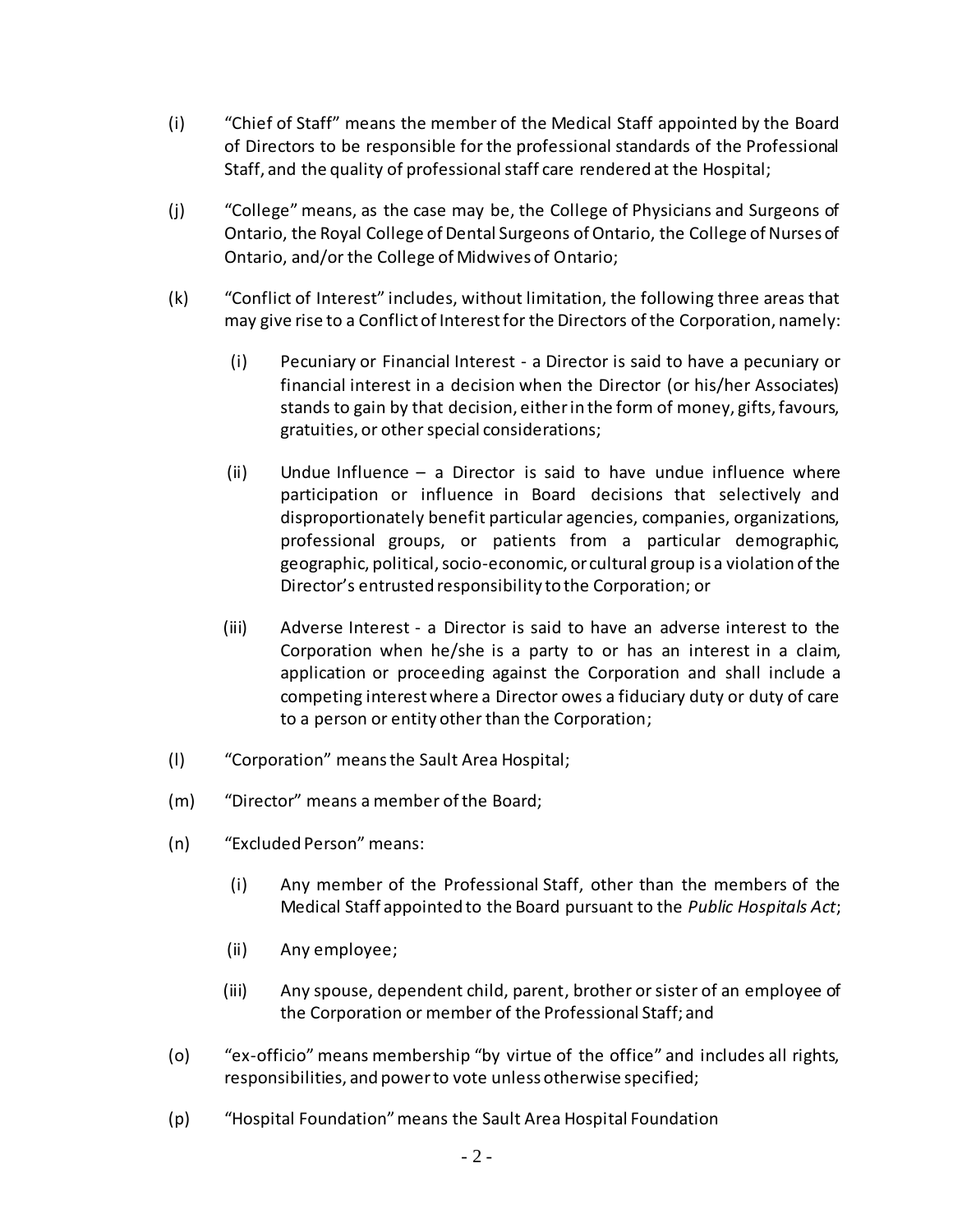- (q) "Impact Analysis" means a process to assess the clinical and financial implications of a potential appointment to the Professional Staff;
- (r) "Medical Staff Officers" means the President, Vice President and Secretary/ Treasurer of the Medical Staff;
- (s) "Medical Staff Rules" means provisions approved by the Board concerning the practice and professional conduct of the members of the Medical Staff;
- (t) "Member" means member of the Corporation;
- (u) "Patient" means, unless otherwise specified, any inpatient, outpatient or other patient of the Corporation;
- (v) "Person" means and includes any individual, corporation, partnership, firm, jointventure, syndicate, association, trust, government, government agency, board, commission or authority, or any other form of entity or organization;
- (w) "President and Chief Executive Officer" means, in addition to 'administrator' as defined in section 1 of the *Public Hospitals Act*, the President and Chief Executive Officer of the Corporation;
- (x) "Privileges" mean those rights or entitlements conferred upon a Physician, Dentist, Midwife or Nurse in the Extended Class at the time of appointment or re appointment;
- (y) "Professional Staff" means a member of the Medical, Dental, Midwifery and Extended Class Nursing Staff to whom the Board grants the privilege of attending patients in the Hospital.
- (z) "Public Hospitals Act" means the *Public Hospitals Act* (Ontario), and, where the context requires, includes the Regulations made under it;
- (aa) "Special Resolution" means a resolution passed and confirmed with or without variation by at least a two-thirds (2/3) of the votes cast at a general meeting of the Members of the Corporation, an annual meeting of the Corporation or meeting of the Board.

### <span id="page-9-0"></span>**1.2 Interpretation**

This By-Law shall be interpreted in accordance with the following unless the context otherwise specifies or requires:

(a) all terms which are contained in this By-Law of the Corporation and which are defined in the *Act* or the *Public Hospitals Act* or the Regulations made thereunder, shall have the meanings given to such terms in the *Act* or *Public Hospitals Act* or the Regulations thereunder;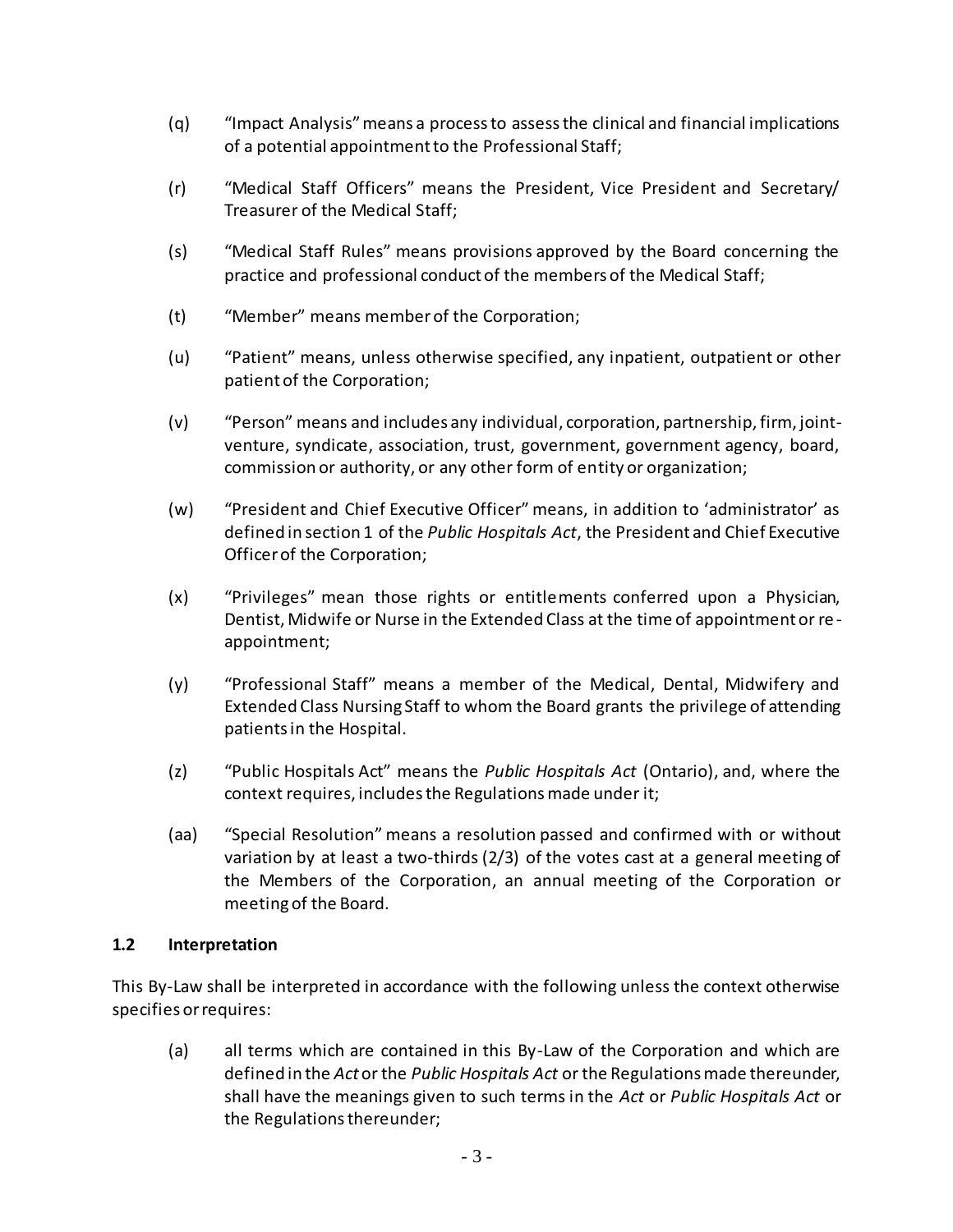- (b) the use of the singular number shall include the plural and vice versa, the use of any gender shall include the masculine, feminine and neuter genders;
- (c) the headings used in the By-Law are inserted for reference purposes only and are not to be considered or taken into account in construing the terms or provisions thereof or to be deemed in any way to clarify, modify or explain the effect of any such terms or provisions; and
- (d) any references herein to any law, by-law, rule, regulation, order or act of any government, governmental body or other regulatory body shall be construed as a reference thereto as amended or re-enacted from time to time or as a reference to any successor thereto.
- (e) in computing the date when notice must be given under any provision requiring a specified number of days' notice of any meeting or other event, the date of giving the notice shall be excluded and the date of the meeting or other event shall be included.

## **ARTICLE 2 - MEMBERSHIP IN THE CORPORATION**

### <span id="page-10-1"></span><span id="page-10-0"></span>**2.1 Admission**

- (a) The Members of the Corporation shall consist of the Directors from time to time of the Corporation who shall be ex-officio Members for so long as they serve as the Directors
- (b) No fees shall be payable by the Members
- <span id="page-10-2"></span>(c) Each Membershall be entitled to one vote.

### **ARTICLE 3 - ANNUAL AND SPECIAL MEETINGS OF THE MEMBERS OF THE CORPORATION**

### <span id="page-10-3"></span>**3.1 Annual General Meeting of the Members of the Corporation**

The annual meeting of Members shall be held at any place in the Municipality of Sault Ste. Marie as the Board determines on a date to be fixed by the Board between April 1st and July 31st in each year.

#### <span id="page-10-4"></span>**3.2 Special Meetings of the Members of the Corporation**

- (a) The Board or the Chair may call a special meeting of the Corporation.
- (b) (i) Not less than thirty percent (30%) of the Members of the Corporation entitled to vote at a meeting proposed to be held may, in writing, requisition the Directors to call a special meeting of the Members for any purpose connected with the affairs of the Corporation which are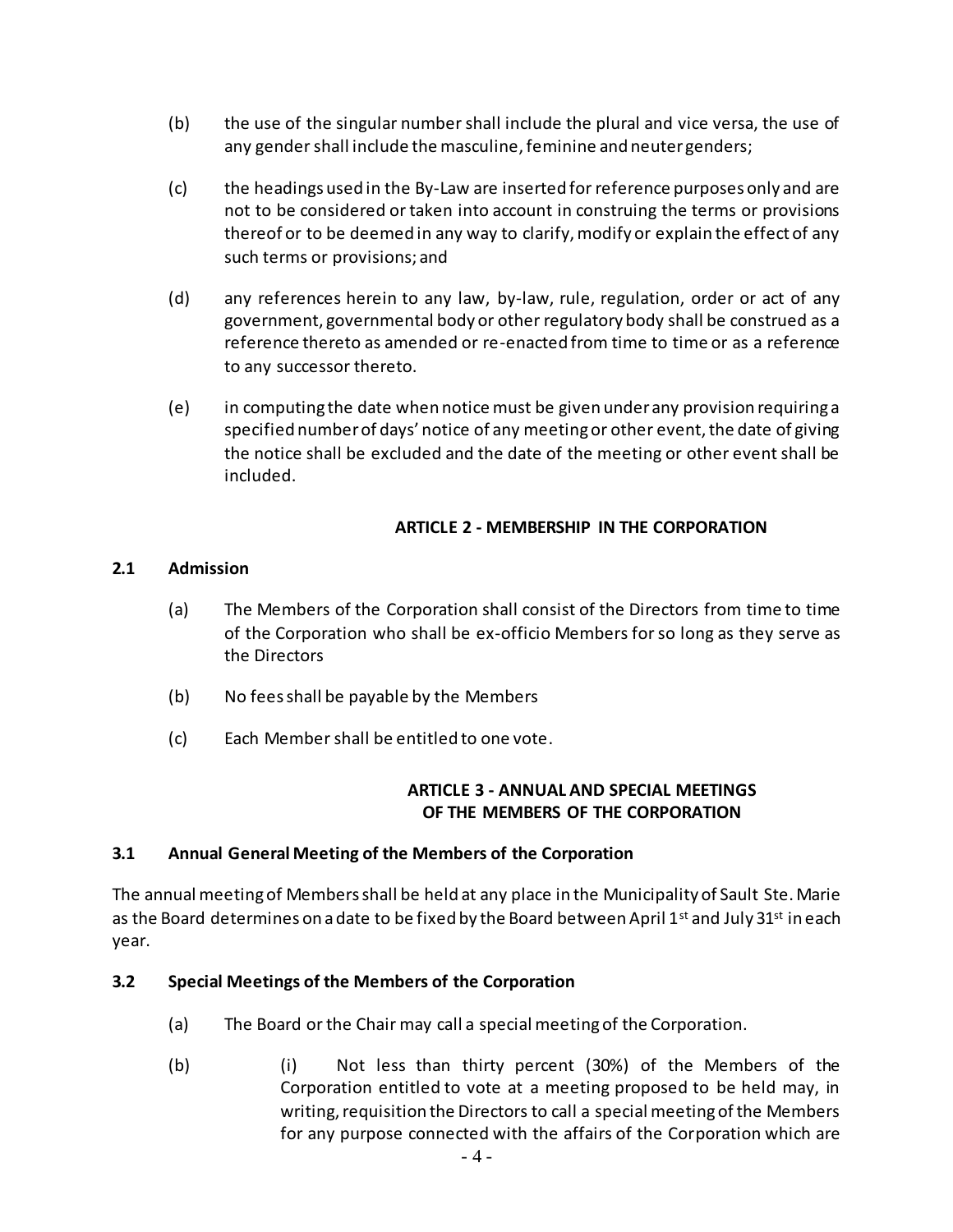properly within the purview of the Members' role in the Corporation and which are not inconsistent with the *Corporations Act* (Ontario).

- (ii) The requisition shall be deposited at the Head Office of the Corporation and may consist of several documents in like forms signed by one or more requisitioners.
- (c) Notice of a special meeting shall be given in the same manner as provided in Section [3.3.](#page-11-0) If the Directors, acting in their sole discretion, determine that the requisition meets the qualifications set out in paragraph (b) above, the Directors shall call and hold such meeting within fourteen (14) days from the date of the deposit of the requisition.
- (d) The notice of a special meeting shall specify the purpose for which it has been called.

## <span id="page-11-0"></span>**3.3 Notice**

- (a) At least ten (10) days' prior written notice of a meeting of the Members shall be given to each Member and such notice shall specify the business to be transacted at such meeting.
- (b) In lieu of the written notice required under paragraph (a) above, it is sufficient notice of any annual or special meeting of Members of the Corporation if notice is given by publication at least once a week for two (2) successive weeks preceding the meeting in a newspaper or newspapers circulated in the municipalities in which Members of the Corporation reside as shown by their addresses in the records of the Corporation.

# <span id="page-11-1"></span>**3.4 Omission of Notice**

No unintentional or technical error or omission in giving notice of a meeting of Members of the Corporation may invalidate resolutions passed or proceedings taken at the meeting. Any Member may at any time waive notice of any such meeting and may ratify, approve and confirm any or all resolutions passed or proceedings taken at the meeting.

# <span id="page-11-2"></span>**3.5 Voting**

- (a) At all annual or special meetings, resolutions shall be determined by a majority of affirmative votes cast by Members present at the meeting, unless otherwise required by statute or the By-Laws. If there is an equality of votes, the Chair shall declare the motion lost.
- (b) Pursuant to the *Public Hospitals Act,* no Member may vote by proxy.
- (c) At any meeting, unless a poll is demanded, a declaration by the Chair of the meeting that a resolution has been carried or carried unanimously or by a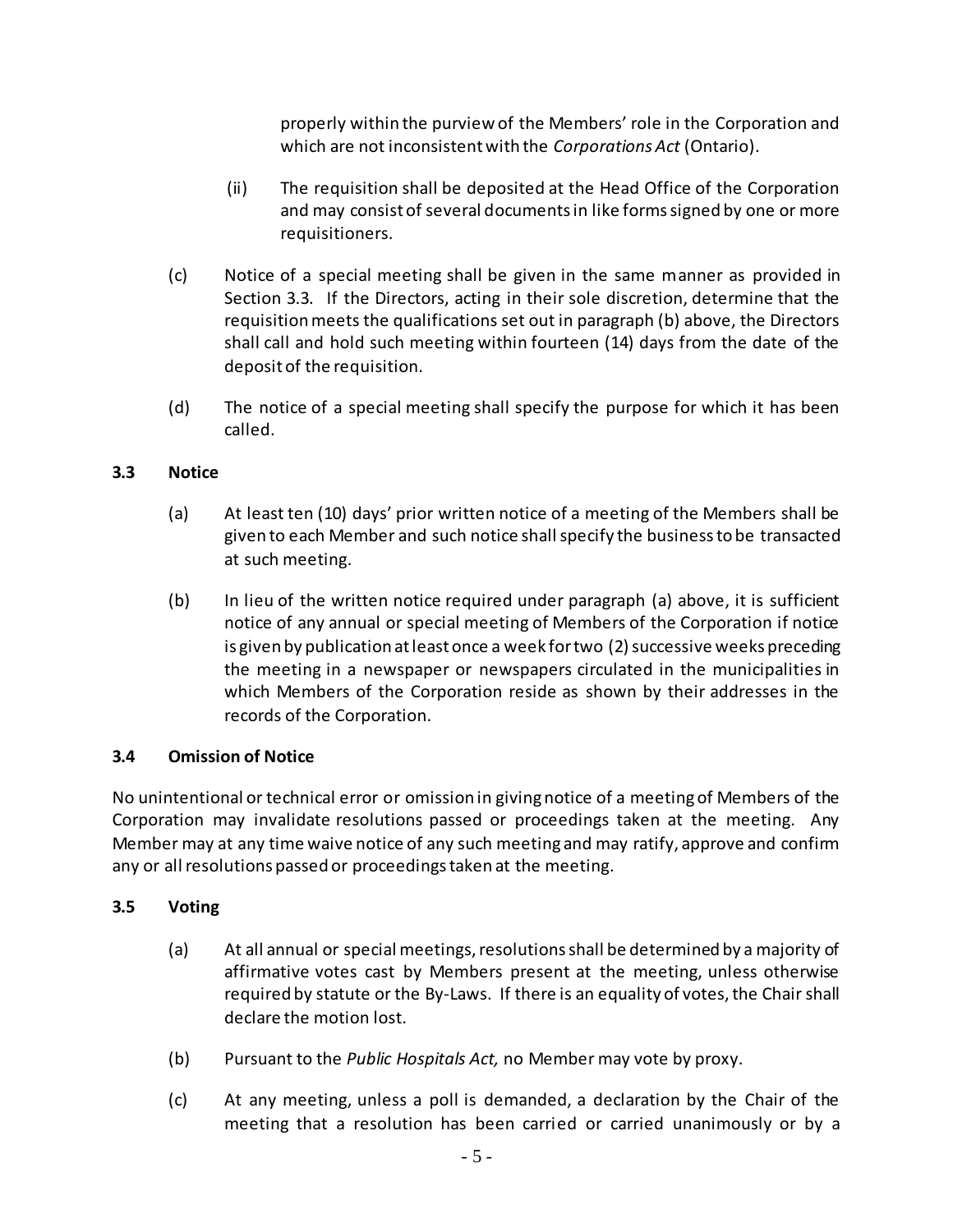particular majority, or lost or not carried by a particular majority, shall be conclusive of the fact.

(d) A poll may be demanded either before or after any vote by a show of hands by any person entitled to vote at the meeting. If at any meeting a poll is demanded on the election of the Chair for such meeting or on the question of adjournment, it shall be taken forthwith without adjournment. If at any meeting a poll is demanded on any other question or as to the election of Directors, the vote shall be taken by ballot in such manner as the Chair of the meeting directs. The result of a poll shall be deemed to be the resolution of the meeting at which the poll was demanded. A demand for a poll may be withdrawn.

### <span id="page-12-0"></span>**3.6 Quorum**

A majority of the Members entitled to vote at a meeting will constitute a quorum at a meeting of Members.

#### **3.7 Chair of the Meeting**

The Chair of a meeting of the Corporation shall be:

- (a) The Chair of the Corporation; or
- (b) A Vice Chair of the Corporation, if the Chair is absent or is unable to act; or
- (c) A Chair elected by the Members present if the Chair and Vice Chair(s) are absent or are unable to act. The Secretary shall preside at the election of the Chair, but if the Secretary is not present, the Directors, from those present, shall choose a Director to preside at the election; or
- (d) If no Director is present or if all the Directors present decline to take the Chair, then the persons who are present and entitled to vote shall choose one of their number to be the Chair.
- (e) In the event the Chair is absent or is unable to act and there are two Vice Chairs wanting to chair the meeting of the corporation, the Board shall appoint the Vice Chair by resolution of the Board.

The Chair of the meeting shall be entitled to vote.

#### <span id="page-12-1"></span>**3.8 Business at Annual Meetings**

At each annual meeting, in addition to the other business identified in the notice to Members, the following reports, statements and actions shall be presented:

- (a) minutes of the previous annual meeting;
- (b) report of the Chair of the Board;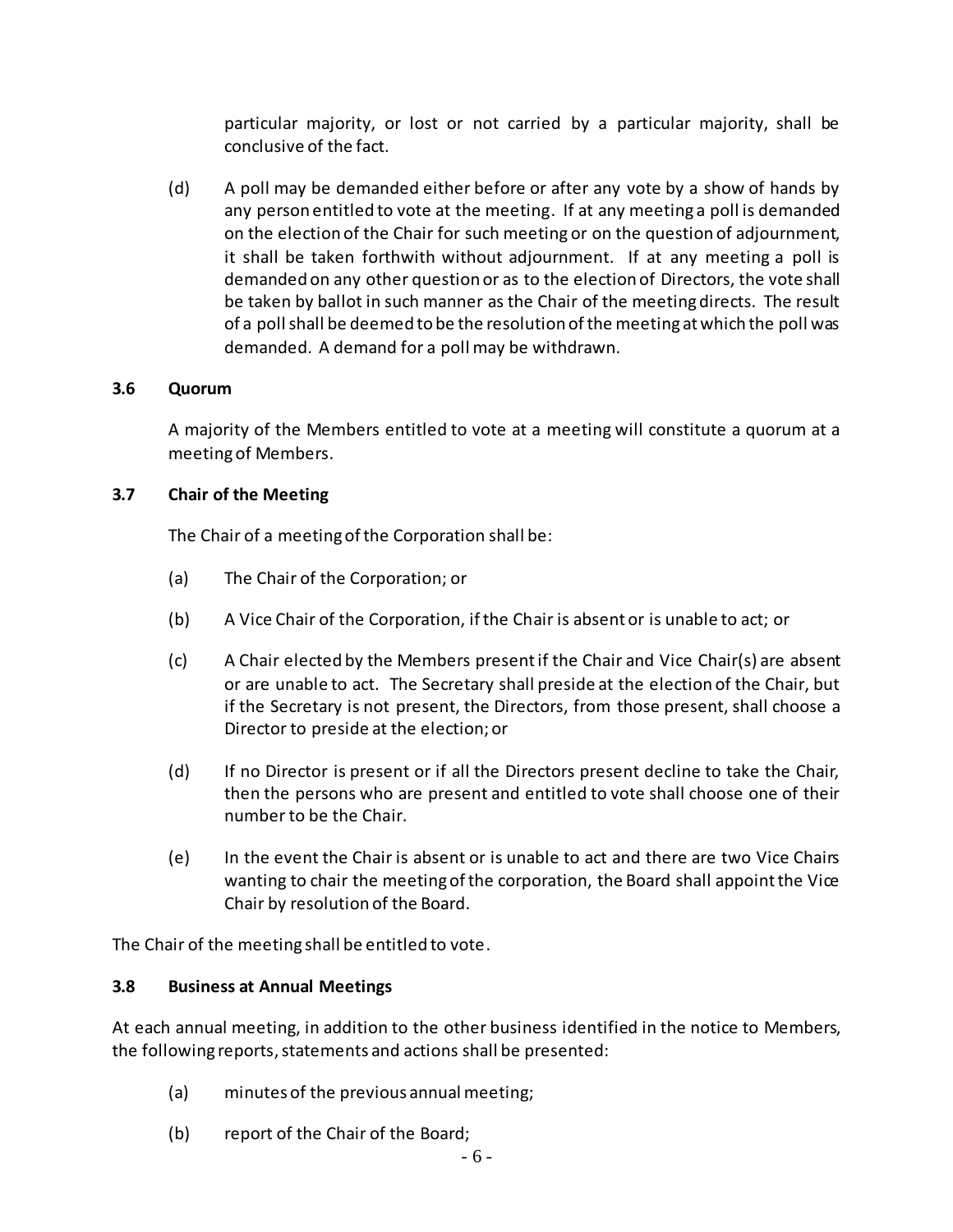- (c) report of the Auditor including a presentation of the audited financial statements;
- (d) report of the President and Chief Executive Officer;
- (e) report of the Medical Advisory Committee;
- (f) election of Board members; and
- (g) appointment of the Auditors.

### <span id="page-13-0"></span>**3.9 Adjourned Meeting**

(a) Not less than three (3) days notice of an adjourned meeting of Members shall be given in such manner as the Board may determine

### <span id="page-13-1"></span>**3.10 Financial Year End**

<span id="page-13-2"></span>The financial year of the Corporation shall end with the 31<sup>st</sup> day of March in each year.

### **ARTICLE 4 - BOARD OF DIRECTORS**

#### <span id="page-13-3"></span>**4.1 Nominations to Board**

(a) Subject to this section and all other provisions of these By-Laws, nominations for election as Director at the annual meeting of the Corporation may be made only by the Governance Committee of the Board further to the Board's nominating policy as in place from time to time. For greater certainty, no nominations shall be accepted by the Members of the Corporation which are not submitted to and approved by the Governance Committee.

### <span id="page-13-4"></span>**4.2 Board Composition**

The affairs of the Corporation shall be governed by a board consisting of:

(a) Elected Directors

The affairs of the Corporation shall be managed by a Board of not less than nine elected (9) Directors and not more than twelve (12) elected Directors, which number shall be fixed from time to time by special resolution of the Board.

The terms of the Directors shall be staggered such that the term of at least onethird (1/3) of the elected Directors shall expire each year at the time of the annual general meeting of the Corporation. The expiring terms shall be filled annually, for three (3) year terms, by election by the Members of the Corporation in accordance with the provisions of the By-Laws of the Corporation.

(b) Non-voting Ex-Officio Directors: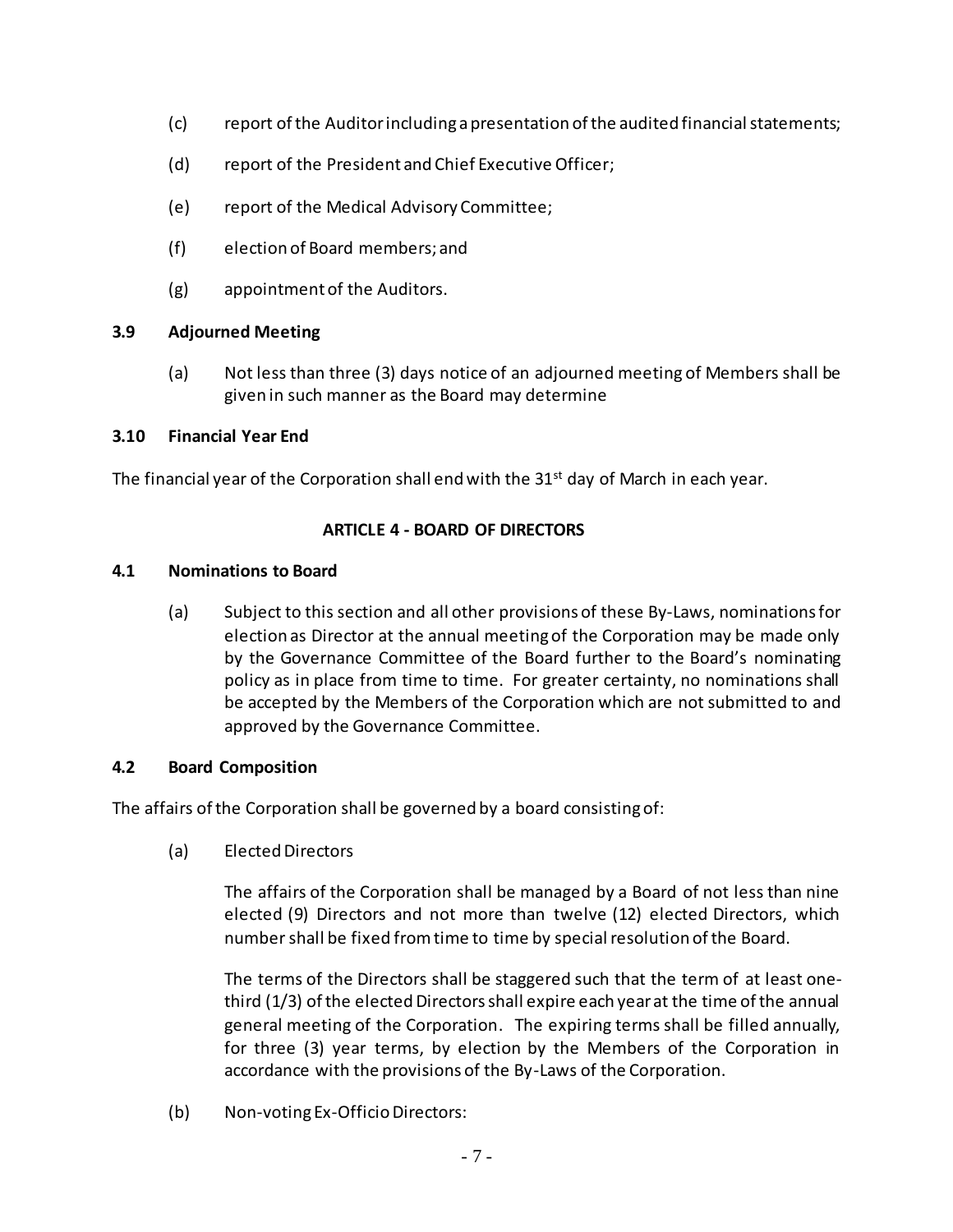- (i) the President and Chief Executive Officer;
- (ii) the President of the Medical Staff;
- (iii) the Vice President of the Medical Staff;
- (iv) the Chief of Staff;
- (v) the Chief Nursing Officer.
- (c) Ex-Officio Directors
	- (i) The Hospital's Volunteer Association Board Liaison:

An Ex-Officio Director shall hold office until his/her successor is appointed in accordance with the By-Laws of the Corporation.

### <span id="page-14-0"></span>**4.3 Qualification of Directors**

No person shall be eligible for election or appointment as a Director referred to in subsection 4.1(a) if he she:

- (a) is less than eighteen (18) years of age
- (b) has the status of bankrupt
- (c) does not have their principle residence within the District of Algoma.

(d) is or has been an employee, or member of the Professional Staff within the last three years, unless the Board deems otherwise.

### <span id="page-14-1"></span>**4.4 Term of Office Restrictions**

- (a) No person may be elected or appointed a Director for more than nine (9) consecutive years of service, provided, however, that a Director completing nine (9) years of service on the Board, may have his or her service as a Director extended so as to permit him or her to complete his or her terms as Chair or Vice Chair.
- (b) A former Director restricted by paragraph (a) above may be re-elected or reappointed a Director following a break in the continuous service of at least one (1) year.
- (c) Save as otherwise provided in this By-Law, an Officer's term of office shall continue until his or her successor is elected or appointed.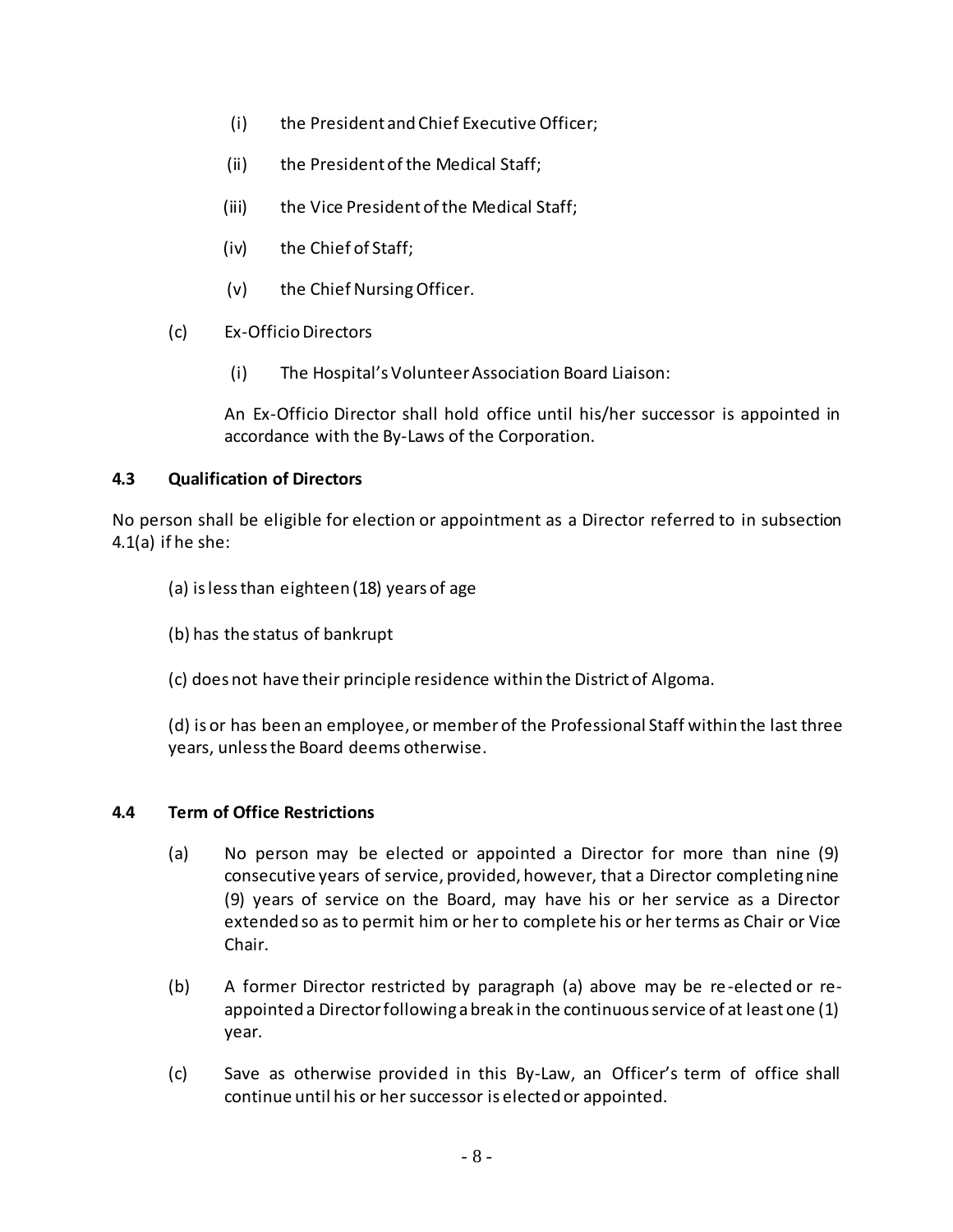(d) No Director may serve as Chair or Vice Chair of the Board for longer than four (4) consecutive years in one office except where the Board determines that special circumstances warrant the continuing of an incumbent in the office for an additional period of time as determined by the Board.

### <span id="page-15-0"></span>**4.5 Vacancy and Termination of Office**

- (a) The office of a Director shall automatically be vacated
	- (i) if the Director becomes bankrupt or suspends payment of debts generally or compounds with creditors or makes an assignment in bankruptcy or is declared insolvent;
	- (ii) if the Director is found to be a mentally incompetent person or becomes of unsound mind;
	- (iii) if the Director is not in good standing with their professional college or organization;
	- (iv) if the Director, by notice in writing to the Corporation, resigns office, which resignation shall be effective at the time it is received by the Secretary of the Corporation or at the time specified in the notice, whichever is later;
	- (v) if at a meeting of the Directors of the Corporation, a special resolution is passed by the Directors, removing a Director before the expiration of the Directors term of office; and
	- (vi) if the Director passes away.
- (b) The office of a Director may be vacated by a simple majority resolution of the Board:
	- (i) if a Director is absentin excess of thirty (30) percent of the meetings of the Board or committee of the Board in any twelve (12) month period; or
	- (ii) if a Director fails to comply with the *Public Hospitals Act,* the *Act*, the Corporations Letters Patent, By-Laws, Rules, Regulations, policies and procedures, including without limitation, the confidentiality and conflict of interest requirements.
- (c) If a vacancy occurs at any time among the Directors either by a resignation, by death or removal by the Directors in accordance with paragraph (a) above, or by any other cause, such vacancy may be filled by a qualified person elected by the Board to serve until the next annual meeting.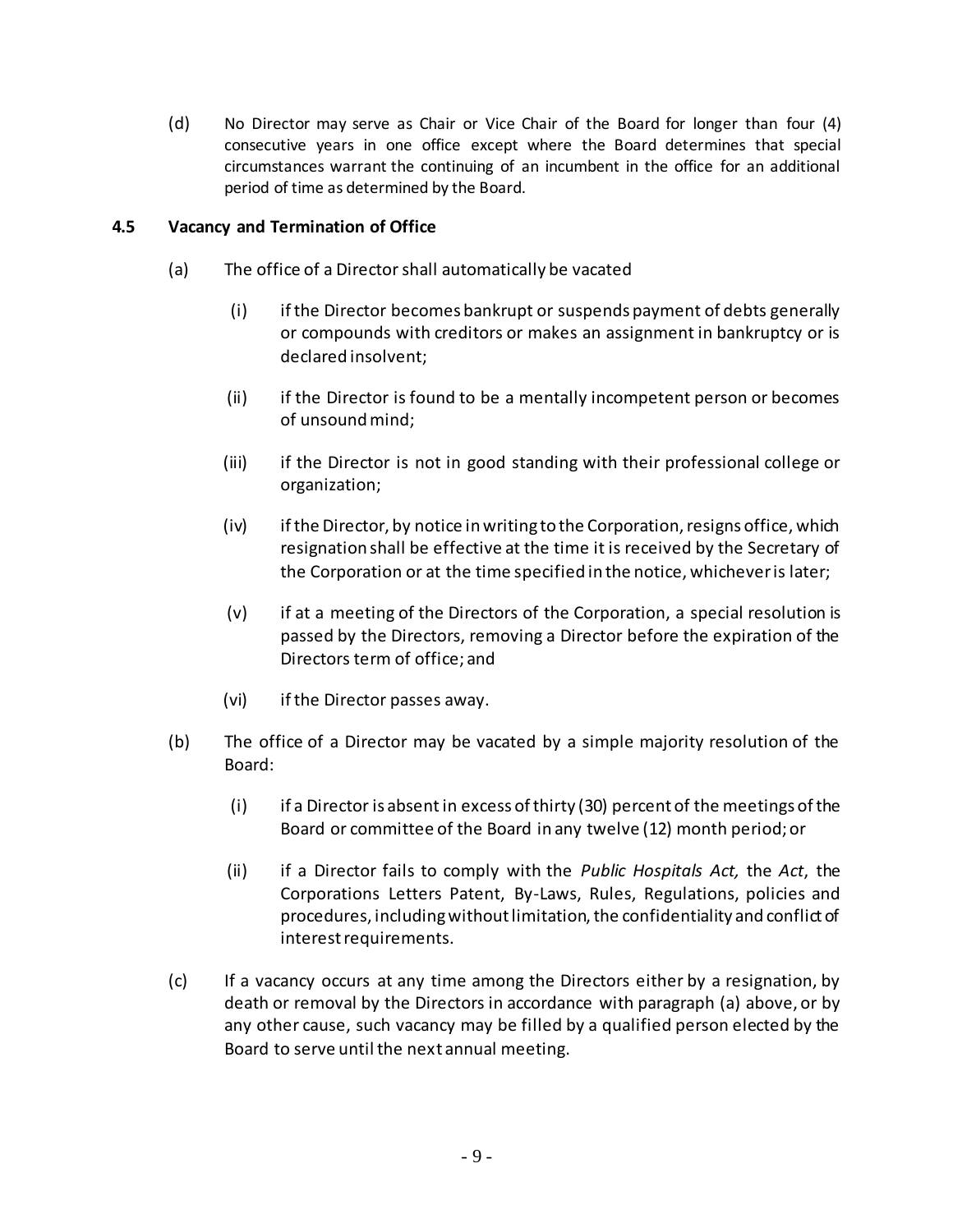- (d) If a Director ceases to have their principle residence in the District of Algoma, they are deemed to have resigned on the receipt of such notice or as of the end of the Annual General Meeting, whichever occurs first.
- (e) At the next annual meeting in addition to the election of Directors to fill the vacancies caused by expiry of Directors' terms, the Members shall also elect an additional Director to fill the unexpired term created by any vacancy referred to in paragraphs (a and d) above.

#### <span id="page-16-0"></span>**4.6 Director remuneration**

(a) The Directors shall serve as such without remuneration and no Director shall directly or indirectly receive any profit from his or her position as such provided that a Director may be reimbursed reasonable expenses incurred by the Director in the performance of his or her duties.

#### **ARTICLE 5 – RESPONSIBILITIES OF THE BOARD**

<span id="page-16-1"></span>The Board shall govern and manage the affairs of the Corporation consistent with the *Public Hospitals Act*, the Hospital Management regulations thereunder and other applicable legislation and shall be responsible to:

- (a) Develop and review on a regular basis the mission, vision, values and strategic plan of the Corporation in relation to the provision, within available resources, of appropriate programs and services in order to meet the acute care needs of the community;
- (b) Work collaboratively with other community agencies and institutions in meeting the health care needs of the community;
- (c) Establish procedures for monitoring compliance with the requirements of the *Public Hospitals Act*, the Hospital Management Regulation thereunder, the By-Laws of the Hospital and other applicable legislation;
- (d) Establish policies and procedures to provide the general framework within which the President and Chief Executive Officer, the Medical Advisory Committee, the Professional Staff and the Corporation staff will establish procedures for the management of the day-to-day processes;
- (e) Ensure that the President and Chief Executive Officer, Chief of Staff, and Nurses who are managers develop policies and plans to deal with:
	- (i) emergency situations that could place a greater than normal demand on the services provided by the Corporation or disrupt the normal routine;
	- (ii) the failure to provide services by persons who ordinarily provide services in the Corporation; and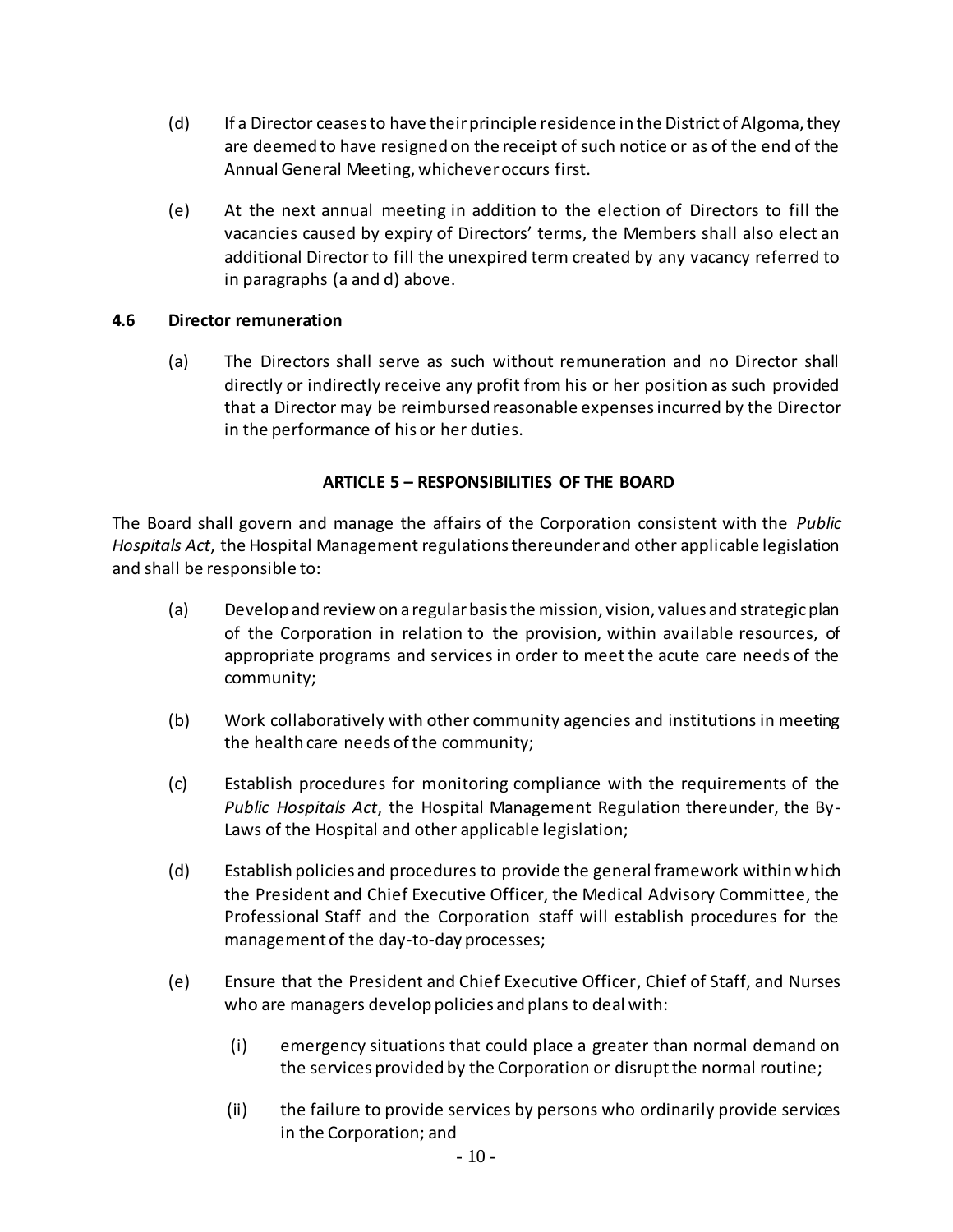- (iii) situations, circumstances, conduct and behaviours which is or has the potential of resulting in a risk to the safety and wellbeing of patients, staff and/or other health professionals.
- (f) Establish the selection process for the appointment of the President and Chief Executive Officer and appoint the President and Chief Executive Officer in accordance with the process;
- (g) Annually conduct the President and Chief Executive Officer's formal performance evaluation and to review and approve his or her compensation and to set his or her goals and objectives for the coming year;
- (h) Delegate responsibility and concomitant authority to the President and Chief Executive Officer for the management**,** operation of programs, services and require accountability to the Board;
- (i) Appoint the Chief of Staff in accordance with the provisions of these By-Laws;
- (j) Conduct the Chief of Staff's formal performance evaluation on an annual basis and to review and approve his or her compensation and to set his or her goals and objectives for the coming year;
- (k) Delegate responsibility and concomitant authority to the Chief of Staff for the quality of the operation of the general clinical organization of the Corporation and the supervision of the Professional Staff activities in the Hospital and require accountability to the Board;
- (l) Appoint and re-appoint Physicians, Dentists, Midwives and Extended ClassNurses to the Professional Staff of the Hospital and delineate the respective privil eges after considering the recommendations of the Medical Advisory Committee, in accordance with legislative and By-Law requirements;
- (m) Through the Medical Advisory Committee, assess and monitor the acceptance by each member of the Professional Staff of his or her responsibility to the Patient and to the Corporation concomitant with the privileges and duties of the appointment and with the By-Laws of the Corporation;
- (n) Ensure that staff and facilities are appropriate and available, including an adequate supply of physicians and other professionals, for the services provided;
- (o) Ensure that quality assurance, risk management and utilization review methods are established for the regular evaluation of the quality of care, and that all Hospital services are regularly evaluated in relation to generally accepted standards and require accountability on a regular basis;
- (p) Review regularly the functioning of the Corporation and all programs and services in relation to the objects of the Corporation as stated in the letters patent,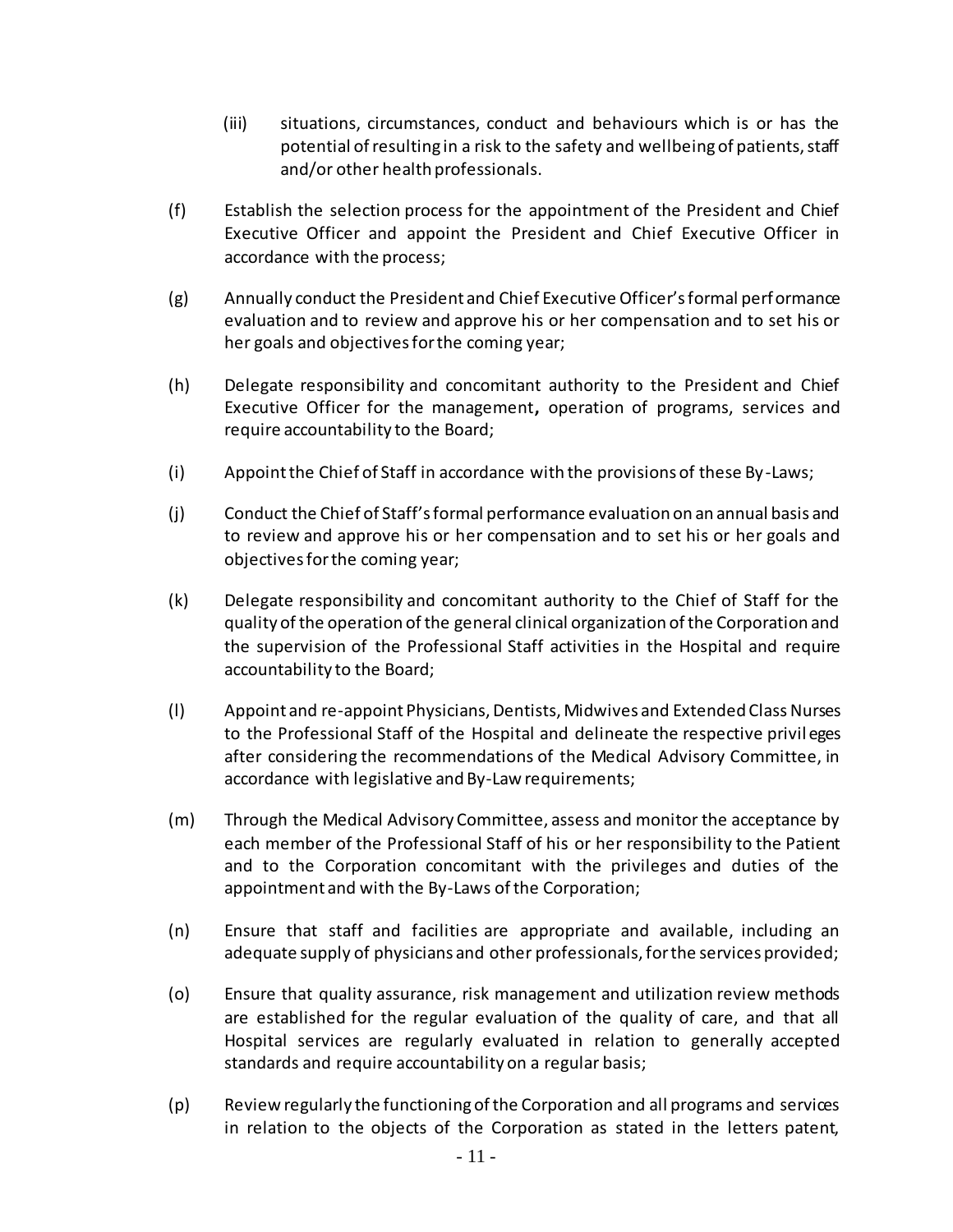supplementary letters patent and the By-Laws and demonstrate accountability for its responsibility to the annual meeting of the Corporation;

- (q) Enforce the attendance policy as established by the Board;
- (r) Review on a regular basis the role and responsibility of the Corporation to its community in relation to the provision of services, within the means available, of appropriate types and amounts of services;
- (s) Approve the annual budget for the Hospital;
- (t) Establish an investment policy consistent with the provisions of these By-Laws;
- (u) Borrow money, from time to time, as may be authorized by resolution of the Board;
- (v) Evaluate its own performance in relation to its responsibilities and periodically review and revise governance policies, processes and structures as appropriate.
- (w) Ensure the establishment and provide for the operation of an Occupational Health and Safety Program for the Corporation that shall include procedures with respect to:
	- (i) a safe and healthy work environment in the Corporation;
	- (ii) the safe use of substances, equipment and medical devices in the Corporation;
	- (iii) safe and healthy work practices in the Corporation;
	- (iv) the prevention of accidents to persons on the premises of the Corporation; and
	- (v) the elimination of undue risks and the minimizing of hazards inherent in the Corporation environment;
- (x) Ensure the establishment and provide for the operation of a health surveillance program including a communicable disease surveillance program in respect of all persons carrying on activities in the Corporation;
- (y) Establish a Fiscal Advisory Committee, the membership and purposes of which meet the requirements of the *Public Hospitals Act*;
- (z) Establish a Quality Committee further to the *Excellent Care for All Act* to monitor and report on the overall quality of care and make recommendations to the Board regarding quality improvement initiatives and policies and to oversee the preparation of annual quality improvement plans, comprised of: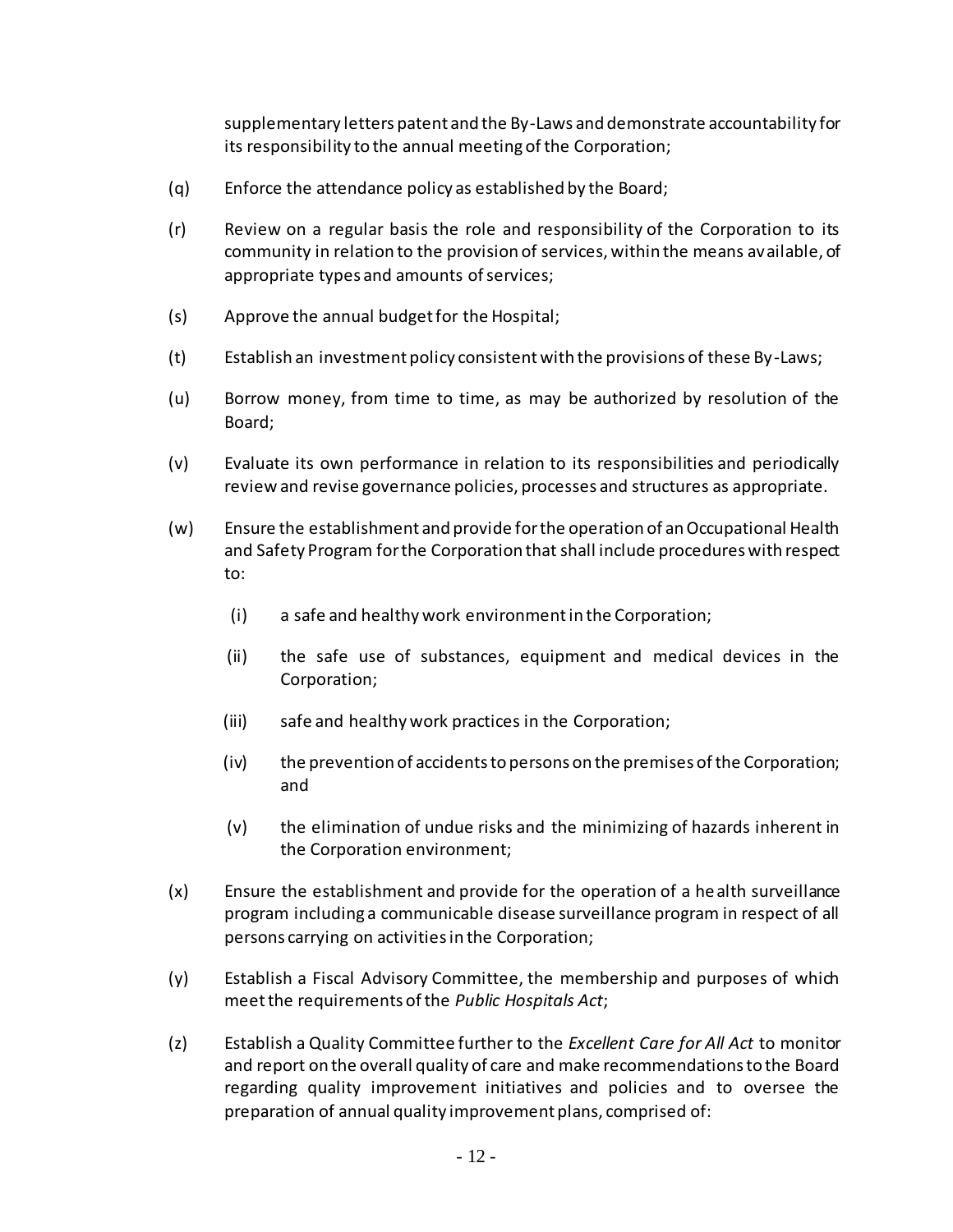- (i) President and Chief Executive Officer;
- (ii) one member of the Medical Advisory Committee;
- (iii) Chief Nursing Officer;
- (iv) one person who works in the Hospital and who is not a member of the College of Physicians and Surgeons of Ontario or the College of Nurses of Ontario; and
- (v) such other persons as are selected by the Board so that one third (1/3) of the members of the Quality Committee shall be voting members of the Board.
- (aa) Provide for:
	- (i) the participation of Nurses who are managers and staff Nurses in decision making related to administrative, financial, operational and planning matters in the Hospital; and
	- (ii) the participation at the committee level of staff Nurses who are managers, including the election of staff Nurses of representatives to committees and the election or appointment to committees of Nurses who are managers;
- (bb) Pursuant to the Hospital Management Regulations, provide for the establishment of procedures to encourage the donation of organs and tissues including:
	- (i) procedures to identify potential donors; and
	- (ii) procedures to make potential donors and their families aware of the options of organ and tissue donations.

Ensure that such procedures are implemented in the Corporation.

- (cc) Ensure that a system for the disclosure of every critical incident is established and that the President and Chief Executive Officer, the Chief of Staff and the Chief Nursing Officer will be responsible for the system.
- (dd) See that all necessary books and records of the Corporation required by the By-Laws of the Corporation or by any applicable statute or law are regularly and properly kept

### **ARTICLE 6 – CONFLICT OF INTEREST**

<span id="page-19-0"></span>(a) Every Director who, either directly or through one of his or her associates, has, or thinks he or she may potentially have, a conflict of interest shall disclose the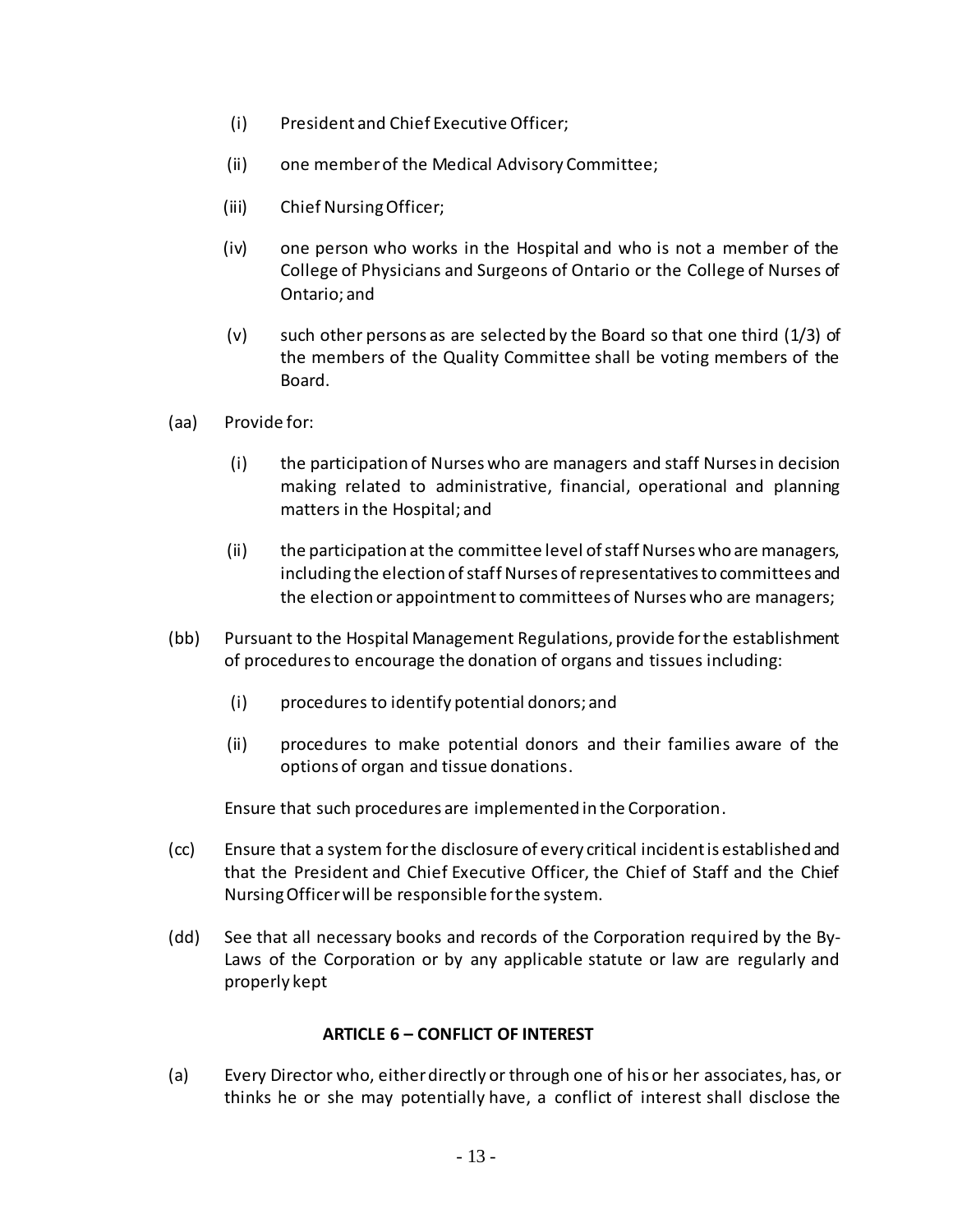nature and extent of the interest at a meeting of the Board in accordance with Board policy on conflicts of interest, as set from time to time.

- (b) If a Director believes that any other Director is in a conflict of interest position with respect to any contract, transaction, matter or decision, the Director shall have the concern recorded in the minutes in accordance with Board policy on conflicts of interest, as set from time to time.
- (c) If a Director has made a declaration of conflict of interest in compliance with this By-Law the Director is not accountable to the Corporation for any profit he/she may realize from the contract, transaction, matter or decision.
- (d) If a Director fails to make a declaration of his/her interest in a contract, transaction, matter or decision as required by this By-Law, this shall be considered grounds for termination of his/her position as a Director of the Corporation in addition to any other recourse the Corporation may have against such Director.
- (e) The failure of any Director to comply with the Conflict of Interest By-Law of the Corporation does not, in or of itself, invalidate any contract, transaction, matter or decision undertaken by the Board of the Corporation.

# **ARTICLE 7 - CONFIDENTIALITY**

<span id="page-20-0"></span>7.1 Every Director, officer, member of the Professional Staff, member of a committee of the Board, employee and agent of the Corporation shall respect the confidentiality of matters:

- (a) brought before the Board;
- (b) brought before any committee;
- (c) dealt with in the course of the employee's employment or agent's activities; or
- (d) dealt with in the course of the Professional Staff member's activities in connection with the Corporation.

7.2 Board Spokesperson - The Board may give authority to one or more Directors, officers or employees of the Corporation to make statements to the news media or public about matters brought before the Board.

### **ARTICLE 8 - STANDARDS OF CARE**

<span id="page-20-1"></span>Every Director and officer of the Corporation in exercising his/her powers and discharging his/her duties shall:

(a) act honestly and in good faith with a view to the best interests of the Corporation;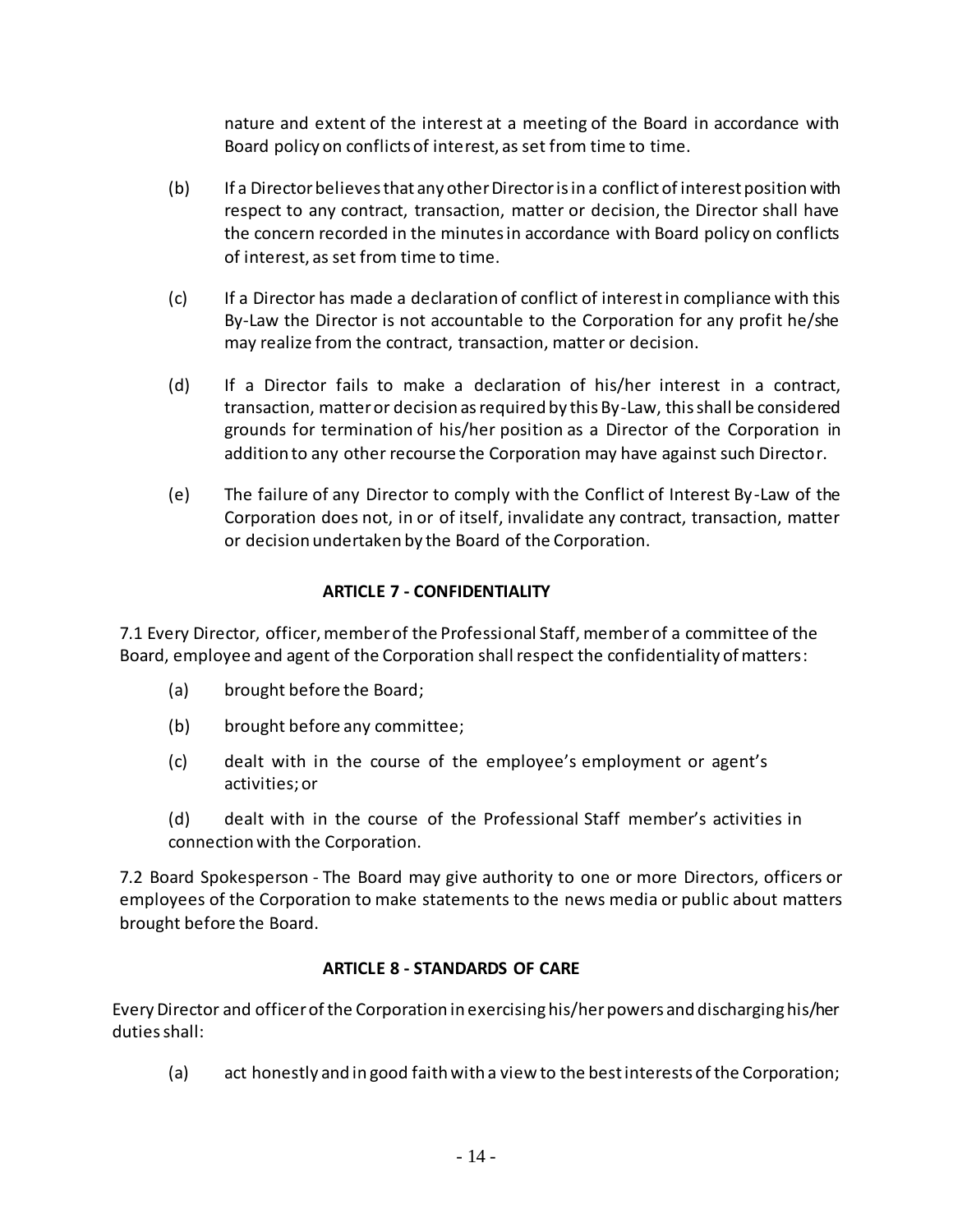- (b) exercise the care, diligence and skill that a reasonably prudent person would exercise in comparable circumstances;
- (c) respect and abide by decisions of the Board;
- (d) keep informed about:
	- (i) matters relating to the Corporation,
	- (ii) the community served,
	- (iii) necessary information and background preparation so as to participate effectively in meetings of the Board and its committees,
	- (iv) other health care services provided in the region;
- (e) participate in the initial orientation as a new Director and in ongoing Board education;
- (f) participate in the annual evaluation of overall Board effectiveness; and
- (g) represent the Board, when requested.

#### **ARTICLE 9 – REGULAR AND SPECIAL MEETINGS OF THE BOARD**

#### <span id="page-21-1"></span><span id="page-21-0"></span>**9.1 Regular Meetings**

- (a) There shall be at least six (6) regular meetings of the Board each year, at such time and place as the Board may from time to time by resolution determine.
- (b) The Secretary of the Board shall provide to each Director not less than ten (10) days written notice of a regularly scheduled Board meeting. The notice may be delivered, mailed, emailed or faxed.
- (c) A meeting of the Board may be held without notice immediately following the Annual Meeting.

#### <span id="page-21-2"></span>**9.2 Special Meetings**

- (a) The Chair or a Vice Chair of the Board may call special meetings of the Board.
- (b) The Secretary of the Board shall call a meeting of the Board if three (3) Directors so request in writing.
- (c) Notice of a special meeting of the Board shall specify the purpose of the meeting, shall be delivered, faxed, e-mailed or telephoned to each Director at least twentyfour (24) hours in advance of the meeting.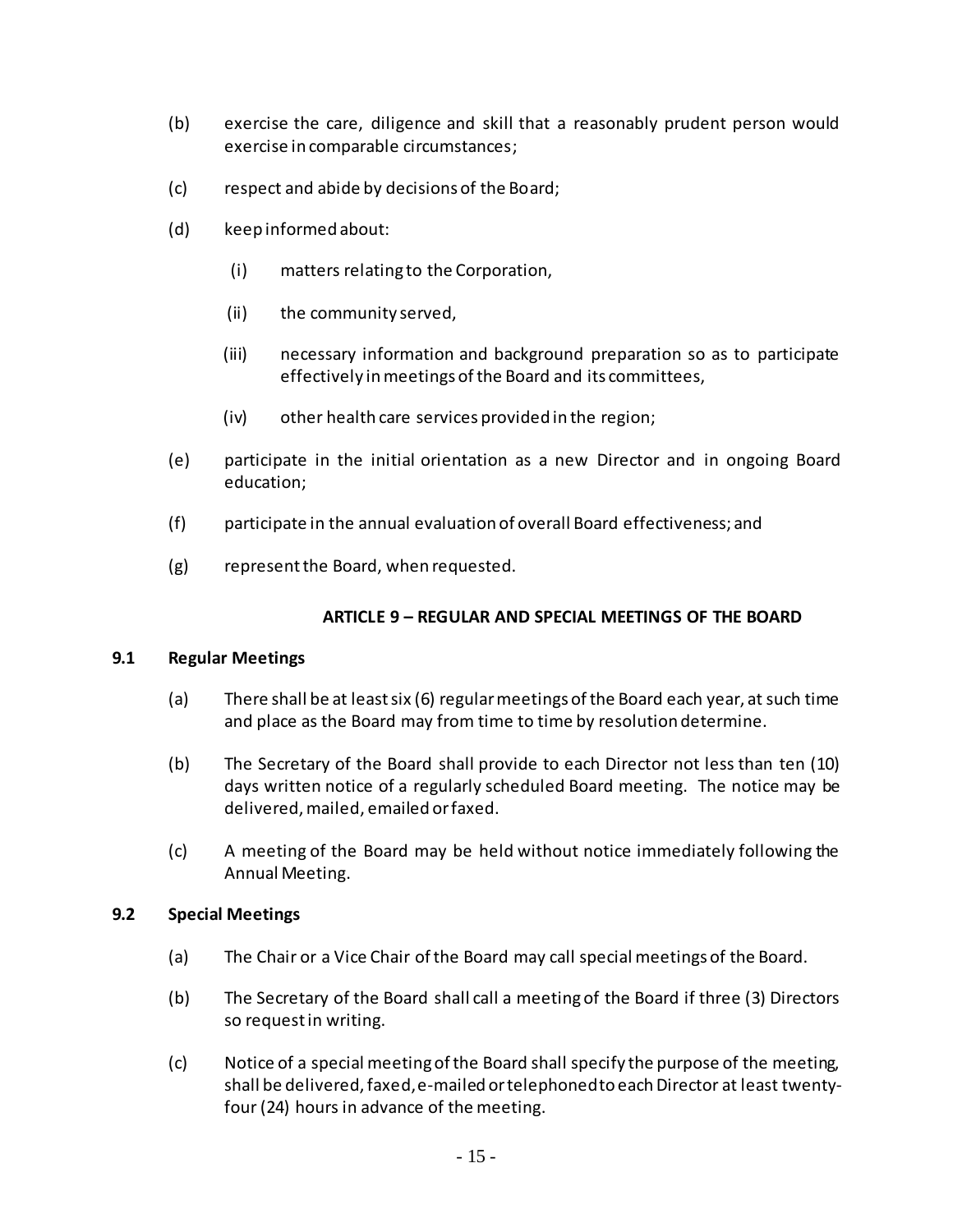#### <span id="page-22-0"></span>**9.3 Procedures for Board Meetings**

- (a) The declaration of the Secretary or Chair that notice has been given pursuant to the By-Law, shall be sufficient and conclusive evidence of the giving of such notice.
- (b) No error or omission in giving notice for a meeting of Directors shall invalidate such meeting or invalidate any proceedings at such meeting and any Director may at any time waive notice of any such meeting and may ratify and approve any or all proceedings.
- (c) Guests may attend the open portion of meetings of the Board. Guests may attend the closed portion of Board meetings only upon:
	- (i) invitation by the Chair of the meeting;
	- (ii) invitation by the President and Chief Executive Officer with the approval of the Chair of the meeting; or
	- (iii) resolution of the Board.
- (d) If all the Directors present at or participating in the meeting consent and in accordance with the Board's policy on telephone meetings adopted from time to time by the Board, a meeting of Directors or a meeting of a committee of the Board may be held by such telephone, electronic or other communication facilities as permit all persons participating in the meeting to communicate with each other simultaneously and instantaneously, and the Director or committee member participating in the meeting by those means is deemed to be present at the meeting.
- (e) Minutes shall be kept for all meetings of the Board.
- (f) Each elected Director present at a meeting of the Board shall be entitled to one (1) vote on each matter. A Director shall not be entitled to vote by proxy. Any question arising at any meeting of the Board or any committee of the Board shall be decided by a majority of votes, unless requiring a special resolution.
	- (i) Casting Votes In the case of an equality of votes, matter shall fail and the Chair shall not have a second vote.
	- (ii) Polls The vote on any question shall be taken by secret ballot if so demanded by any Director present and entitled to vote. Such ballotsshall be counted by the chair of the meeting. Otherwise a vote shall be taken by a show of hands. A declaration by the chair of the meeting that a resolution has been carried by a particular majority or not carried shall be conclusive.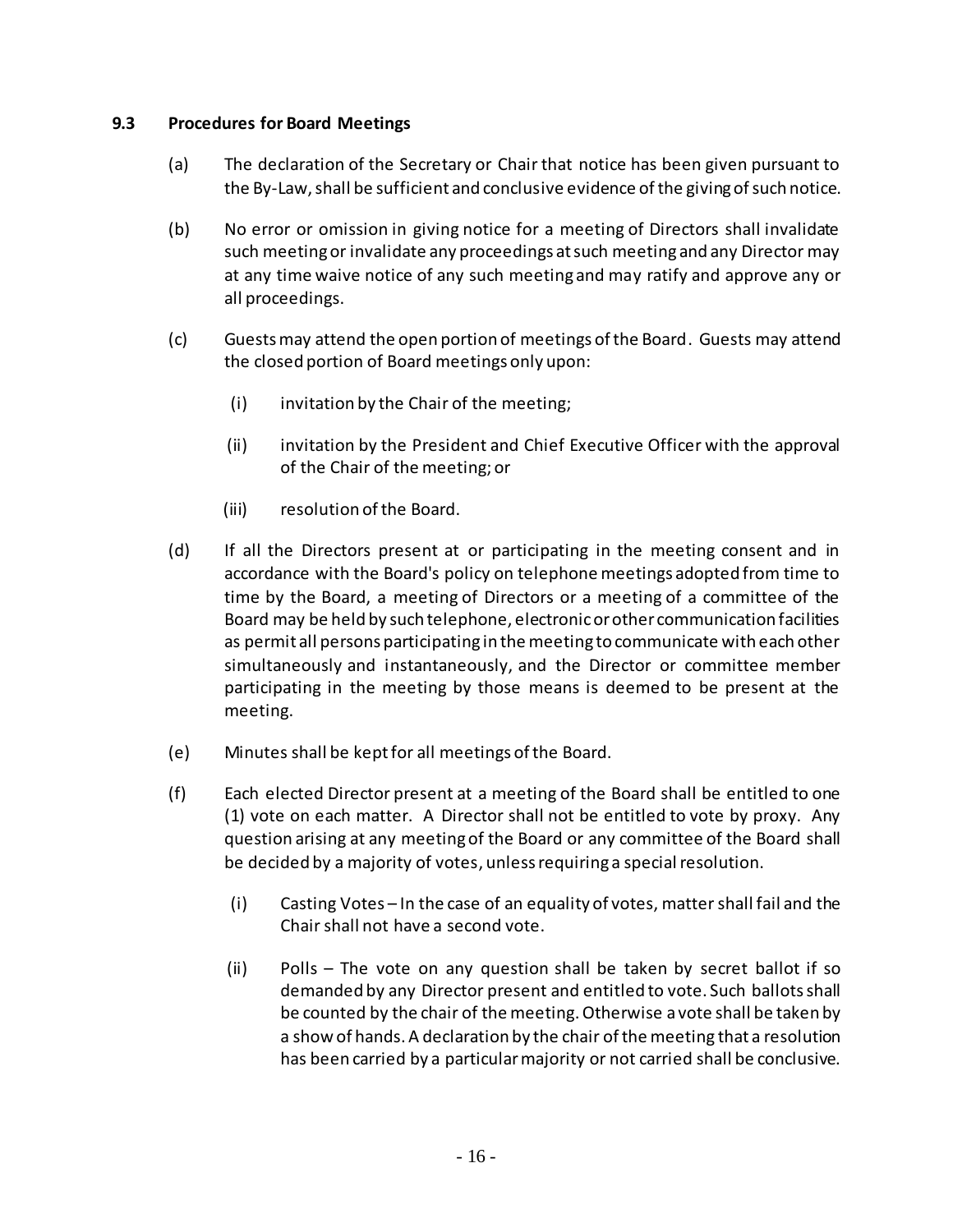## <span id="page-23-0"></span>**9.4 Quorum**

A quorum for any meeting of the Board shall be a majority of the voting Directors. The Chair shall be included in the determination of a quorum.

## <span id="page-23-1"></span>**9.5 Rules of Order**

Any questions of procedure at or for any meetings of the Corporation, of the Board, of the Professional Staff or of any committee which have not been provided for in this By -Law or by the *Act* or by the *Public Hospitals Act* or Regulations thereunder, or the Professional Staff Rules and Regulations, shall be determined by the Chair in accordance with the rules of procedure adopted by resolution of the Board.

### <span id="page-23-2"></span>**9.6 Rules**

The Board may, from time to time, make such Rules as it may deem necessary or desirable for the better management, operation, and maintenance of the Corporation, provided however that any such rule shall conform with the provision of this By-Law.

### <span id="page-23-3"></span>**9.7 Adjournment of Meeting**

If within one-half (½) hour after the time appointed for a meeting of the Board a quorum is not present, the meeting shall stand adjourned until a day within two (2) weeks to be determined by the chair of the meeting.

### <span id="page-23-4"></span>**9.8 Notice of Adjourned Meeting**

At least twenty-four (24) hours' notice of the adjourned meeting by an appropriate means shall be given to each Director; provided that in calculating such twenty-four (24) hour notice period Saturday, Sundays and statutory holidays shall be excluded.

### **ARTICLE 10 – OFFICERS**

### <span id="page-23-6"></span><span id="page-23-5"></span>**10.1 Officers**

The officers of the Corporation shall include:

- (a) Chair of the Board,
- (b) Chief Executive Officer, and
- (c) Secretary

and may include one or more Vice Chairs and any such other officers as the Board may from time to time by resolution determine. The officers shall be elected or appointed by resolution of the Board at the first meeting of the Board following the annual meeting of Members at which the Directors are elected or at such other times when a vacancy shall occur. A person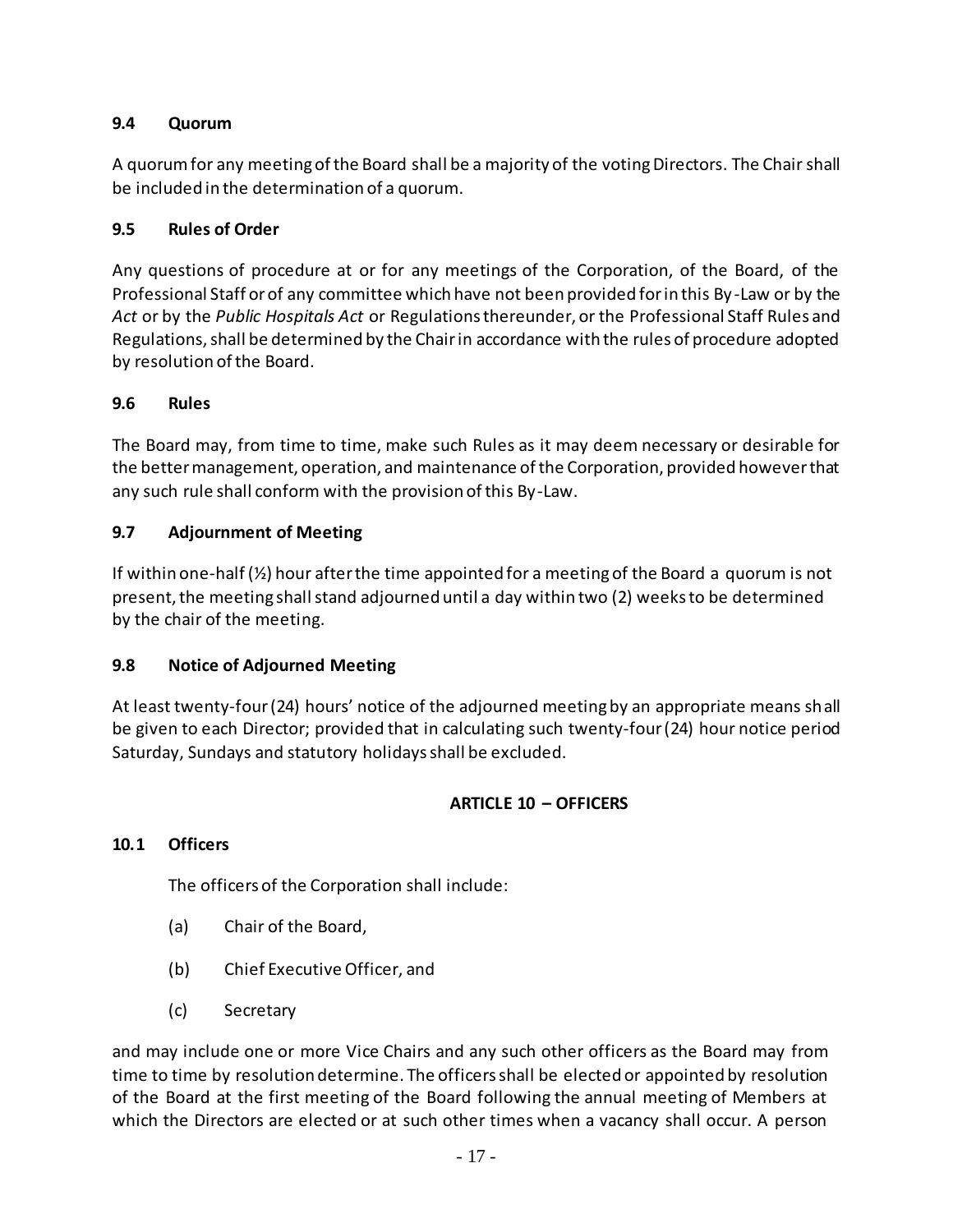may hold more than one office.

# <span id="page-24-0"></span>**10.2 Terms of Office**

Unless otherwise provided in this By-law, the Officers of the Corporation shall hold office for one (1) year from the date of appointment or election or until their successors are elected or appointed in their stead and shall be eligible for reappointment. Officers shall be subject to removal by resolution of the Board at any time.

# <span id="page-24-1"></span>**10.3 Board**

The Chair shall be elected by the Board from among the elected Directors. The Chair shall, when present, preside at all meetings of the Members and the Board and shall represent the Corporation and the Board as may be required or appropriate and shall have such other powers and duties as the Board may specify. The Chair shall be an ex-officio member of all committees of the Board. The Chair shall be elected annually and shall be eligible for re-election provided that the Chair shall serve no longer than four (4) consecutive years. Notwithstanding the foregoing, where a Director has served two (2) consecutive years as Chair, the Board may, by resolution approved by two- thirds (2/3) resolution of the Board, provide that such member is eligible for re-election as Chair provided, however, that in no event shall such member serve longer than four (4) consecutive years.

### <span id="page-24-2"></span>**10.4 Vice Chair(s)**

The Vice Chair of the Board shall have all the powers and perform all the duties of the Chair in the absence or disability of the Chair and any other duties assigned by the Board. In the event there are two Vice Chairs willing to assume the powers and perform all the duties of the Chair, in the absence or disability of the Chair, a meeting of the Board shall be called and the Vice Chair shall be appointed by resolution of the Board.

### <span id="page-24-3"></span>**10.5 Secretary**

The Secretary shall:

- (a) attend all meetings of the Board and of committees of the Board;
- (b) keep a record of the minutes of all meetings;
- (c) keep a roll of names and addresses of the Members;
- (d) attend to correspondence;
- (e) give such notice as required by the By-Laws of the Corporation relating to all meetings of the Corporation, the Board and its committees;
- (f) prepare all reports required under any act or regulation of the Province of Ontario;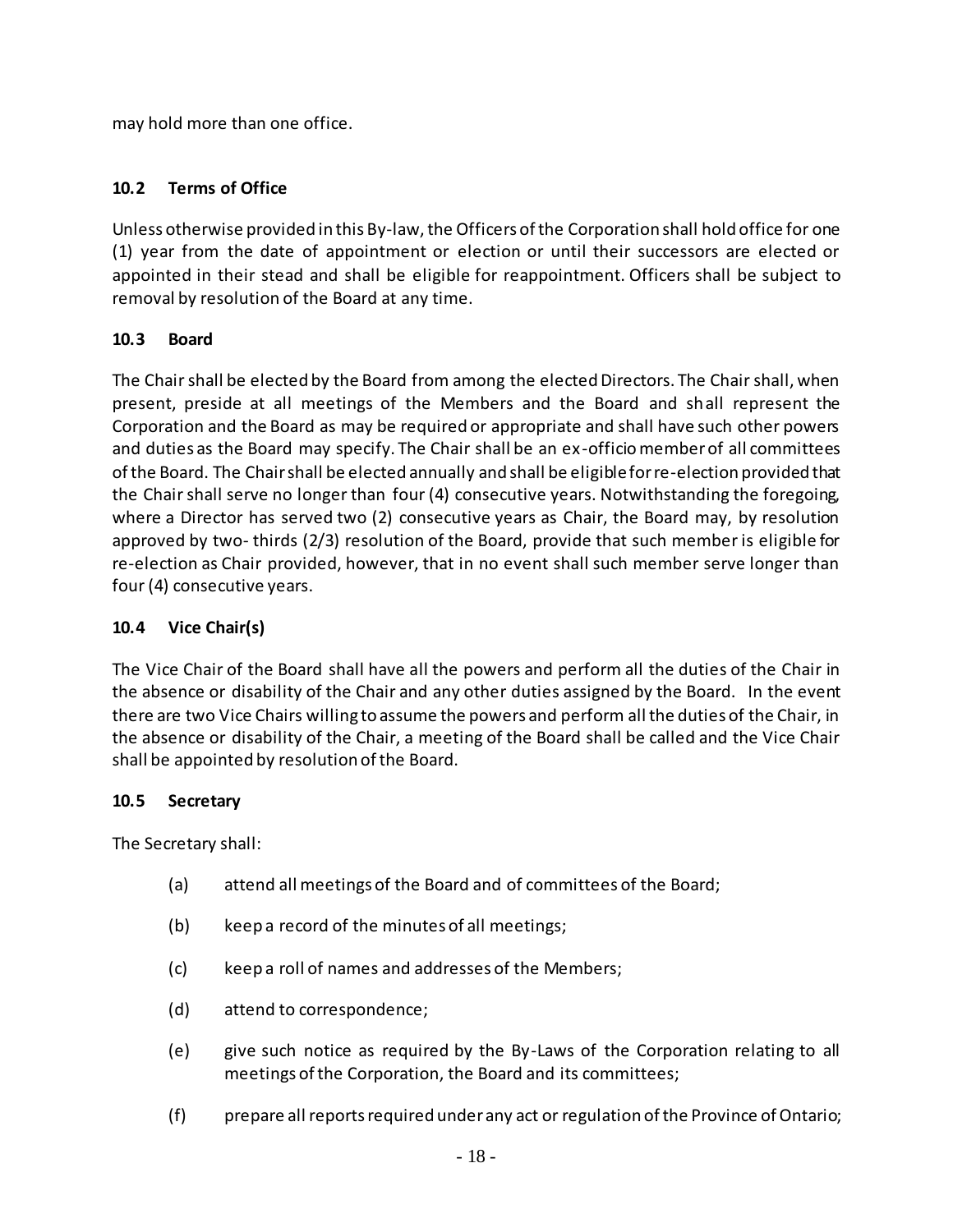- (g) be the custodian of all minute books, documents and registers of the Corporation required to be kept by the provisions of the *Act*;
- (h) be the custodian of the seal of the Corporation;
- (i) keep copies of all testamentary documents and documents donating designated purpose funds by which benefits are given to the use of the Corporation and provide copies of same to the Office of the Public Guardian and Trustee in accordance to the provisions of the *Charities Accounting Act (Ontario)*, and submit semi-annually a report to the Board with respect to such donations; and
- (j) perform such other duties as may be determined by the Board.

The Secretary may delegate to employees of the Corporation those duties that he/she considers appropriate to delegate and that he/she is allowed by law to delegate.

## <span id="page-25-0"></span>**10.6 Chief Executive Officer**

The Chief Executive Officer shall be a Director, the President of the Corporation and the administrator of the Hospital for the purposes of the Public Hospitals Act. Subject to the authority of the Board, the Chief Executive Officer shall be responsible for the administration, organization and management of the affairs of the Corporation. A Board approved job description will be provided to the CEO and reviewed annually.

# <span id="page-25-1"></span>**10.7 Other Officers**

The powers and duties of all other officers shall be such as the Board may from time to time determine. Any of the powers and duties of an officer to whom an assistant has been appointed may be exercised and performed by such an assistant unless the Board otherwise directs.

# **ARTICLE 11 - PROTECTION OF DIRECTORS AND OFFICERS**

# <span id="page-25-3"></span><span id="page-25-2"></span>**11.1 Protection of Directors and Officers**

Except as otherwise provided in any legislation or law, no Director or Officer of the Corporation shall be liable for the acts, receipts, neglects or defaults of any other Director or Officer or employee or for any loss, damage or expense happening to the Corporation through the insufficiency or deficiency of title to any property acquired by the Corporation or for or on behalf of the Corporation or for the insufficiency or deficiency of any security in or upon which any of the monies of or belonging to the Corporation shall be placed out or invested or for any loss or damage arising from the bankruptcy, insolvency or tortious act of any person including any person with whom or which any monies, securities or effects shall be lodged or deposited or for any loss, conversion, misapplication or misappropriation of or any damage resulting from any dealings with monies, securities or other assets belonging to the Corporation or for any other loss, damage or misfortune whatever which may happen in the execution of the duties of the Director's or Officer's respective office or trust or in relation thereto unless the same shal l happen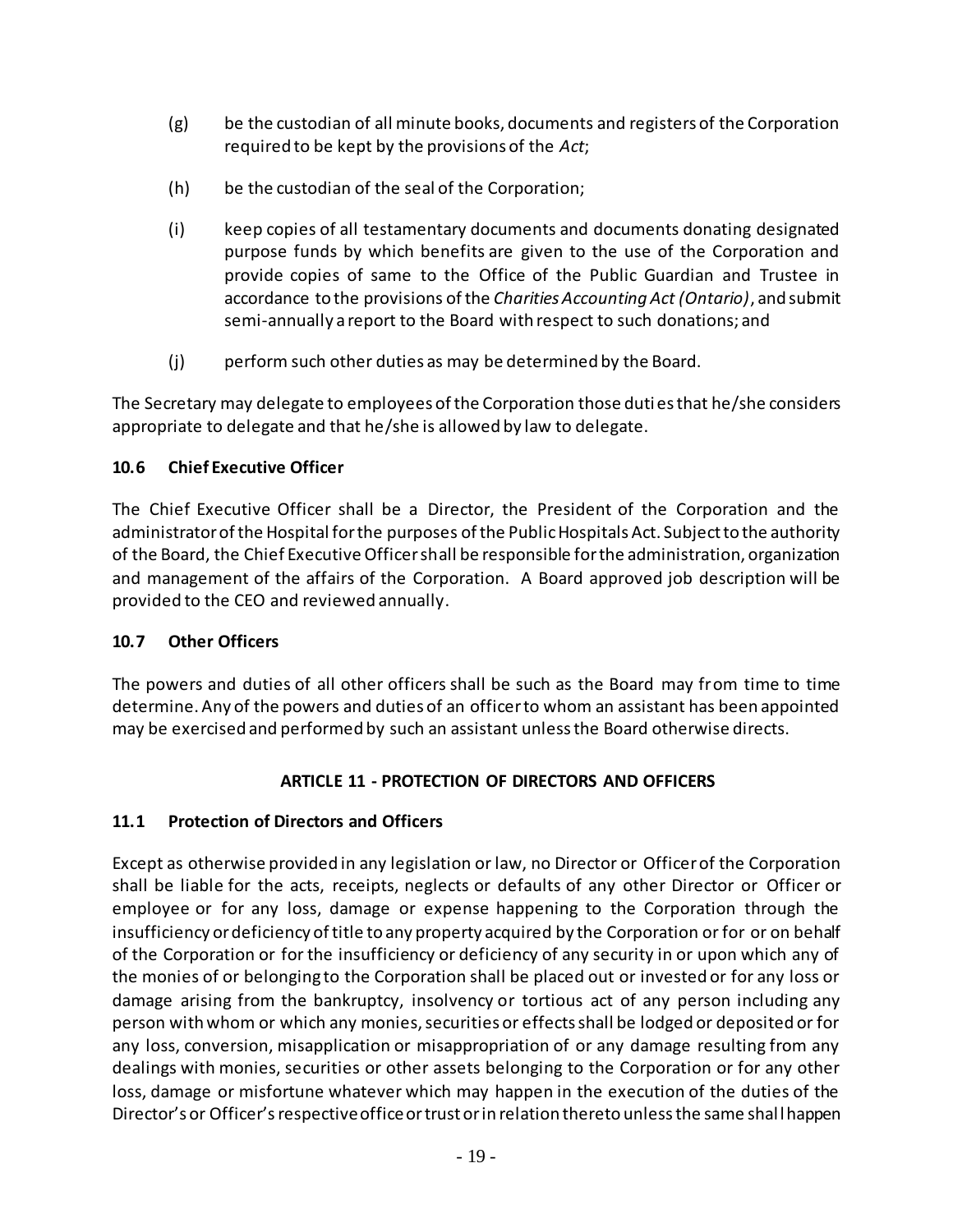by or through the Director's or Officer's own failure to act honestly and in good faith in the performance of the duties of office, or other wilful neglect or default.

# <span id="page-26-0"></span>**11.2 Pre-Indemnity Considerations**

Before giving approval to the indemnities provided in section [11.3,](#page-26-1) or purchasing insurance provided in sectio[n 11.4,](#page-27-0) the Board shall consider:

- (a) the degree of risk to which the Director or Officer is or may be exposed;
- (b) whether, in practice, the risk cannot be eliminated or significantly reduced by means other than the indemnity or insurance;
- (c) whether the amount or cost of the insurance is reasonable in relation to the risk;
- (d) whether the cost of the insurance is reasonable in relation to the revenue available; and
- (e) whether it advances the administration and management of the property to give the indemnity or purchase the insurance.

### <span id="page-26-1"></span>**11.3 Indemnification of Officers and Directors**

Upon approval by the Board from time to time, every Director and Officer of the Corporation and every member of a committee, or any other person who has undertaken, or is about to undertake, any liability on behalf of the Corporation or any corporation controlled by it, and the person's respective heirs, executors and administrators, and estate and effects, successors and assigns, shall from time to time and at all times, be indemnified and saved harmless out of the funds of the Corporation, from and against:

- (a) all costs, charges and expenses whatsoever which such Director, Officer, committee member or other person sustains or incurs in or in relation to any action, suit or proceeding which is brought, commenced or prosecuted against the Director, Officer, committee member or other person, for or in respect of any act, deed, matter or thing whatsoever, made, done or permitted by them, in or in relation to the execution of the duties of such office or in respect of any such liability; and
- (b) all other costs, charges and expenses which the Director, Officer, committee member or other person sustains or incurs in or in relation to the affairs thereof, except such costs, charges or expenses as are occasioned by their own failure to act honestly and in good faith in the performance of the duties of office, or by other wilful neglect or default.

The Corporation shall also, upon approval by the Board from time to time, indemnify any such person in such other circumstances as any legislation or law permit or requires. Nothing in this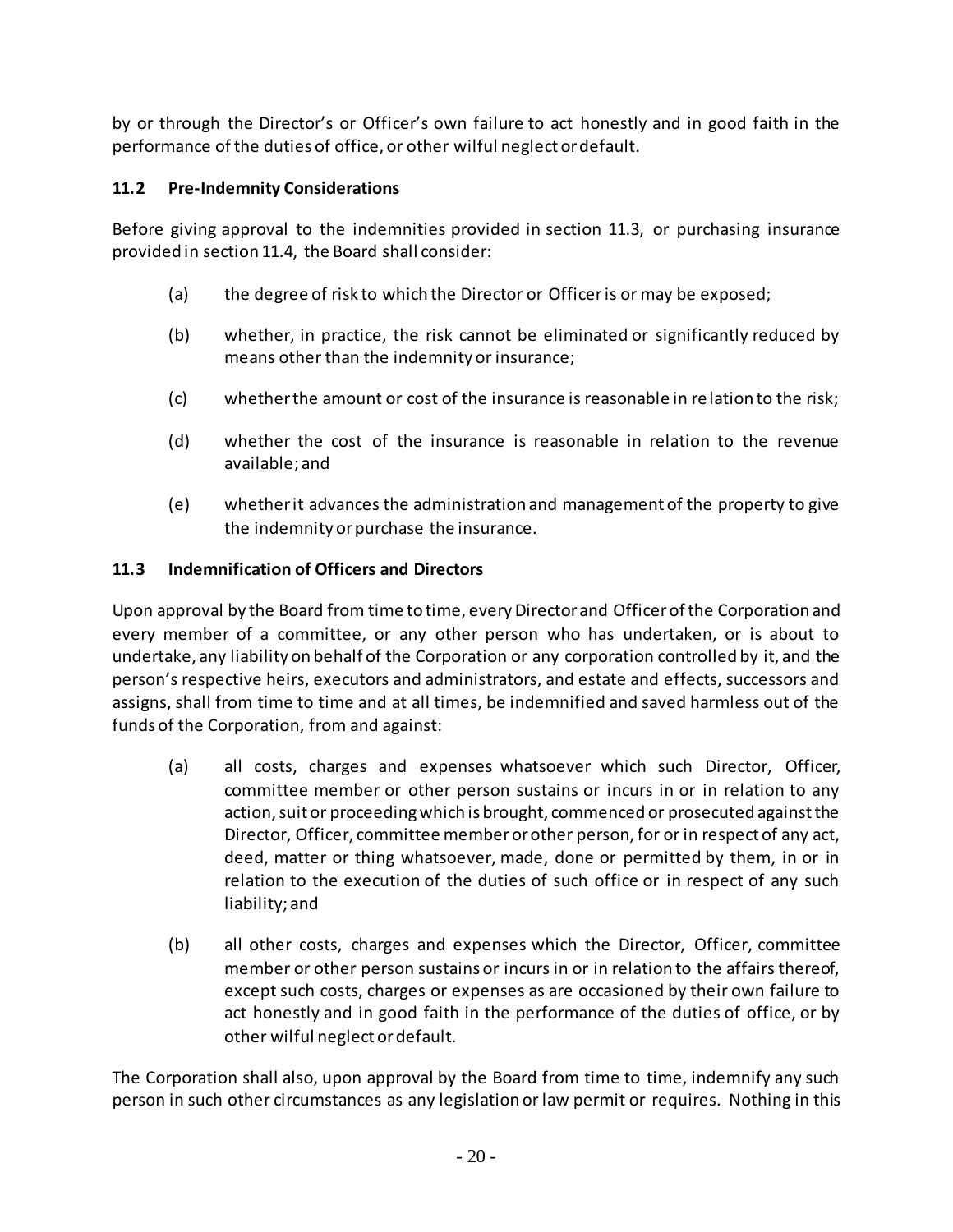By-Law shall limit the right of any person entitled to indemnity to claim indemnity apart from the provisions of this By-Law to the extent permitted by any legislation or law.

# <span id="page-27-0"></span>**11.4 Insurance**

Upon approval by the Board and from time to time, the Corporation shall purchase and maintain insurance for the benefit of any Director, Officer or other person acting on behalf of the Corporation against any liability incurred in that person's capacity as a Director, Officer or other person acting on behalf of the Corporation, except where the liability relates to that person's failure to act honestly and in good faith.

# **ARTICLE 12 - COMMITTEES OF THE BOARD**

# <span id="page-27-2"></span><span id="page-27-1"></span>**12.1 Committees**

The Board may establish committees from time to time. The Board shall determine the duties of such committees. The committees of the Board shall be:

(a) Standing Committees, being those committees whose duties are normally continuous; and

(b) Special Committees, being those committees appointed for specific duties whose mandate shall expire with the completion of the tasks assigned.

# <span id="page-27-3"></span>**12.2 Functions, Duties, Responsibilities and Powers of Committees**

The composition, functions, duties, responsibilities and powers of any committees shall be provided by terms of reference approved by the Board and adopted by resolution by which such committee is established.

# <span id="page-27-4"></span>**12.3 Committee Members, Chair**

Unless otherwise provided by By-Law, the Board shall appoint the members of the committee, the chair of the committee and, if desirable, the vice chair thereof. The members of any committee (otherthan an Executive Committee, if any) need not be Directors of the Corporation, but the number of non-Directors shall not exceed the number of Directors on a committee of the Board. The members and the chair and vice chair of a committee will hold their office at the will of the Board. Each chair of a Standing Committee shall be a member of the Board. Unless otherwise provided, the Chair and Chief Executive Officer shall be e x-officio members of all committees.

# <span id="page-27-5"></span>**12.4 Procedures at Committee Meetings**

Procedures at and quorum for committee meetings shall be determined by the chair of each committee, unless established by the Board by resolution or by way of general committee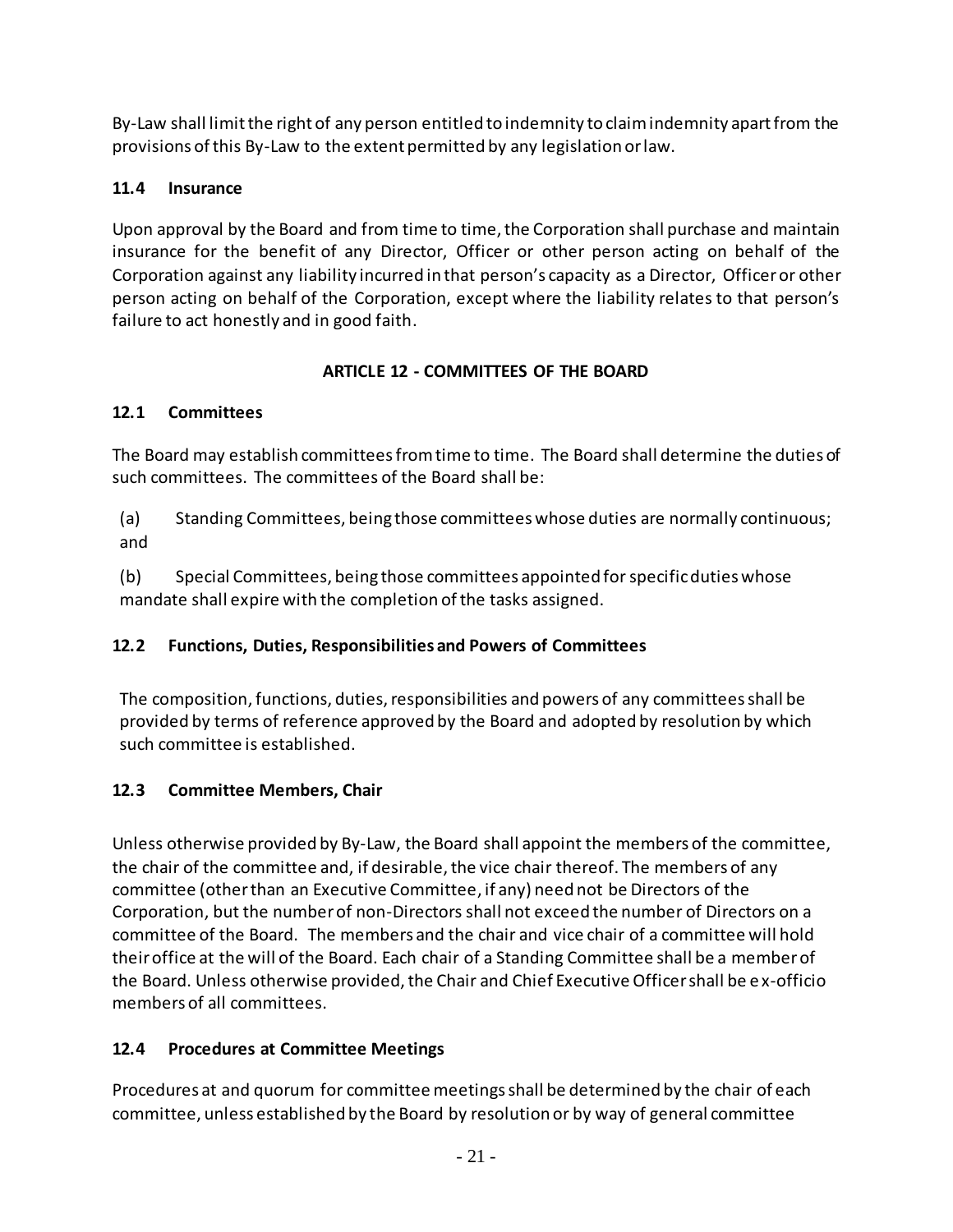regulations from time to time.

## <span id="page-28-0"></span>**12.5 Executive Committee**

The Board may, but shall not be required to, elect an Executive Committee consisting of not fewer than three (3) elected Directors and may delegate to the Executive Committee any powers of the Board, subject to such restrictions, as may be imposed by the Board by resolution. The Executive Committee shall fix its quorum at not less than a majority of its members. Any Executive Committee member may be removed by a majority vote of the Board.

# <span id="page-28-1"></span>**12.6 Committee Dissolution**

Subject to applicable law, the Board may, by resolution, dissolve any committee at any time.

## **ARTICLE 13 - FINANCIAL**

## <span id="page-28-3"></span><span id="page-28-2"></span>**13.1 Signing Officers**

The Board may from time to time establish, by policy, signing authority on behalf of the Corporation and may direct, by resolution, the manner in which and the person or persons by whom any particular instrument or class of instruments may or shall be signed. Any signing officer may affix the corporate seal thereto.

### <span id="page-28-5"></span><span id="page-28-4"></span>**13.2 Banking and Borrowing**

- (a) The Board shall by resolution,from time to time, designate the Bank in which the bonds or other securities of the Corporation shall be placed for safekeeping.
- (b) The signing officers designated by the Board are authorized for and in the name of the Board:
	- (i) to draw, accept, sign and make all or any bills of exchange, promissory notes, cheques, and orders for payment of money;
	- (ii) to receive and deposit all Corporation monies in the Bank above and give receipts for same;
	- (iii) subject to the approval of the Board, to assign and transfer to the Bank all or any stocks, bonds, or other securities;
	- (iv) from time to time, to borrow money from the Bank;
	- (v) to transact with the said Bank any business which they may think fit;
	- (vi) to negotiate with, deposit with, endorse or transfer to the Bank, but for the credit of the Corporation only, all or any bills of exchange, promissory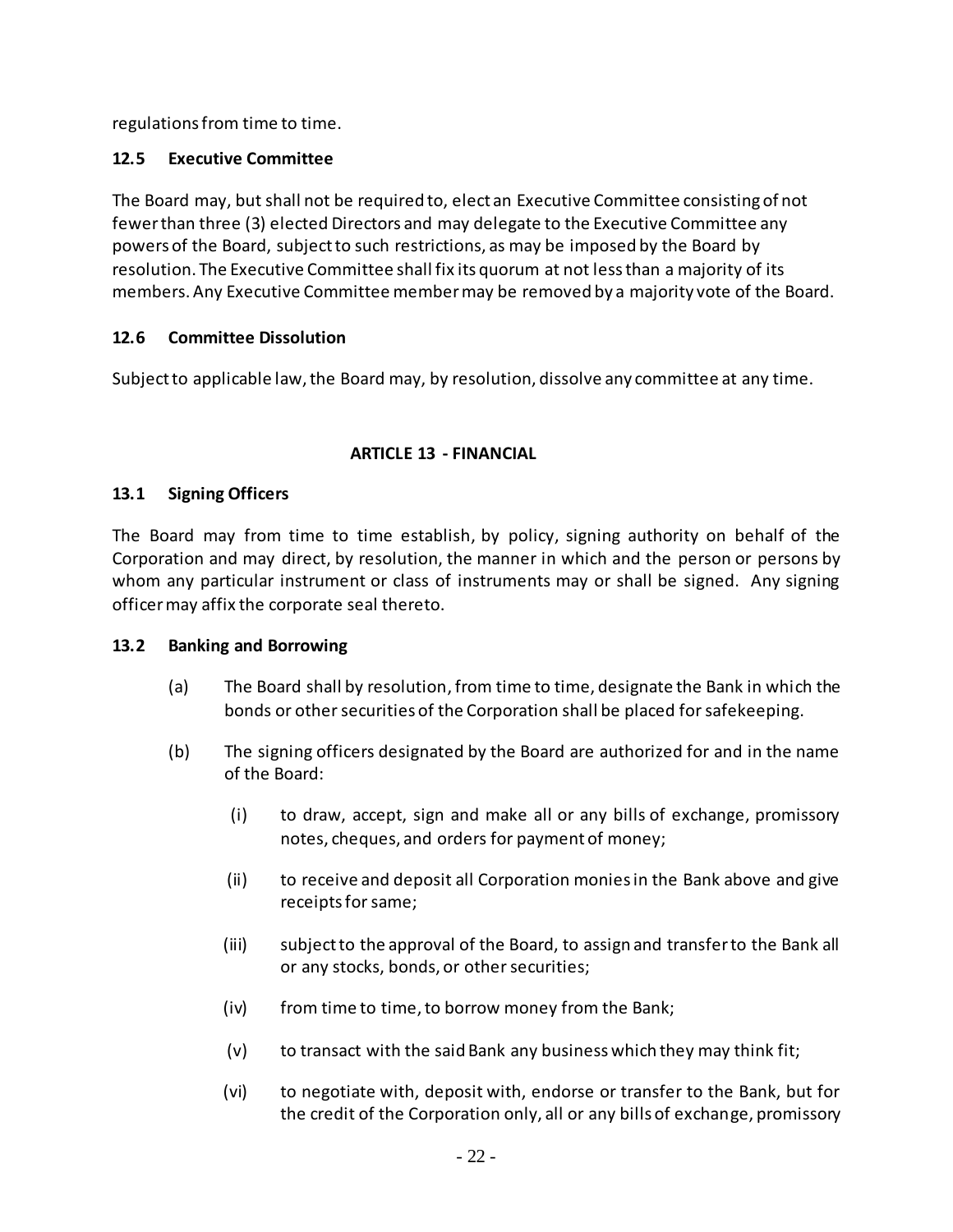notes, cheques; or orders for the payment of money and other negotiable paper;

- (vii) from time to time, to arrange, settle, balance, and certify all books and accounts between the Corporation and the Bank designated by the Board under paragraph [13.2\(a\)](#page-28-5) above;
- (viii) to receive all paid cheques and vouchers; and
- (ix) to sign the Bank's form of settlement of balance and release.

### <span id="page-29-0"></span>**13.3 Seal**

The seal of the Corporation shall be in the form impressed hereon.

## <span id="page-29-1"></span>**13.4 Investments**

Subject to the Corporation's charter, the Board is authorized to make or receive any investments which the Board in its discretion considers advisable.

### <span id="page-29-2"></span>**13.5 Endowment Benefits**

- (a) No benefit given in trust to or for the use of the Corporation for endowment purposes shall be hypothecated, transferred or assigned to obtain credit or to receive funds except as allowed by Section 13.4 above
- (b) The Secretary shall keep copies of all testamentary documents and trust instruments by which benefits are given, bequeathed or devised to, or to the use of, the Corporation.
- (c) The Secretary shall give notice to the Office of the Public Guardian and Trustee, in accordance with the terms of the *Charities Accounting Act* (Ontario), of the benefits referred to in paragraph (b) above which come into the control or possession of the Corporation.
- (d) The Corporation shall apply any trust funds of the Corporation only to the designated purpose(s) for which such funds were intended. Under no circumstances shall the Corporation transfer any funds held in trust by the Corporation to any other individual or entity, unless such transfer complies with all applicable law, including without limitation, the *Charities Accounting Act*  (Ontario) and the *Trustee Act* (Ontario).
- (e) The Secretary shall at least semi-annually provide an accounting to the Board with respect to all funds held in trust by the Corporation.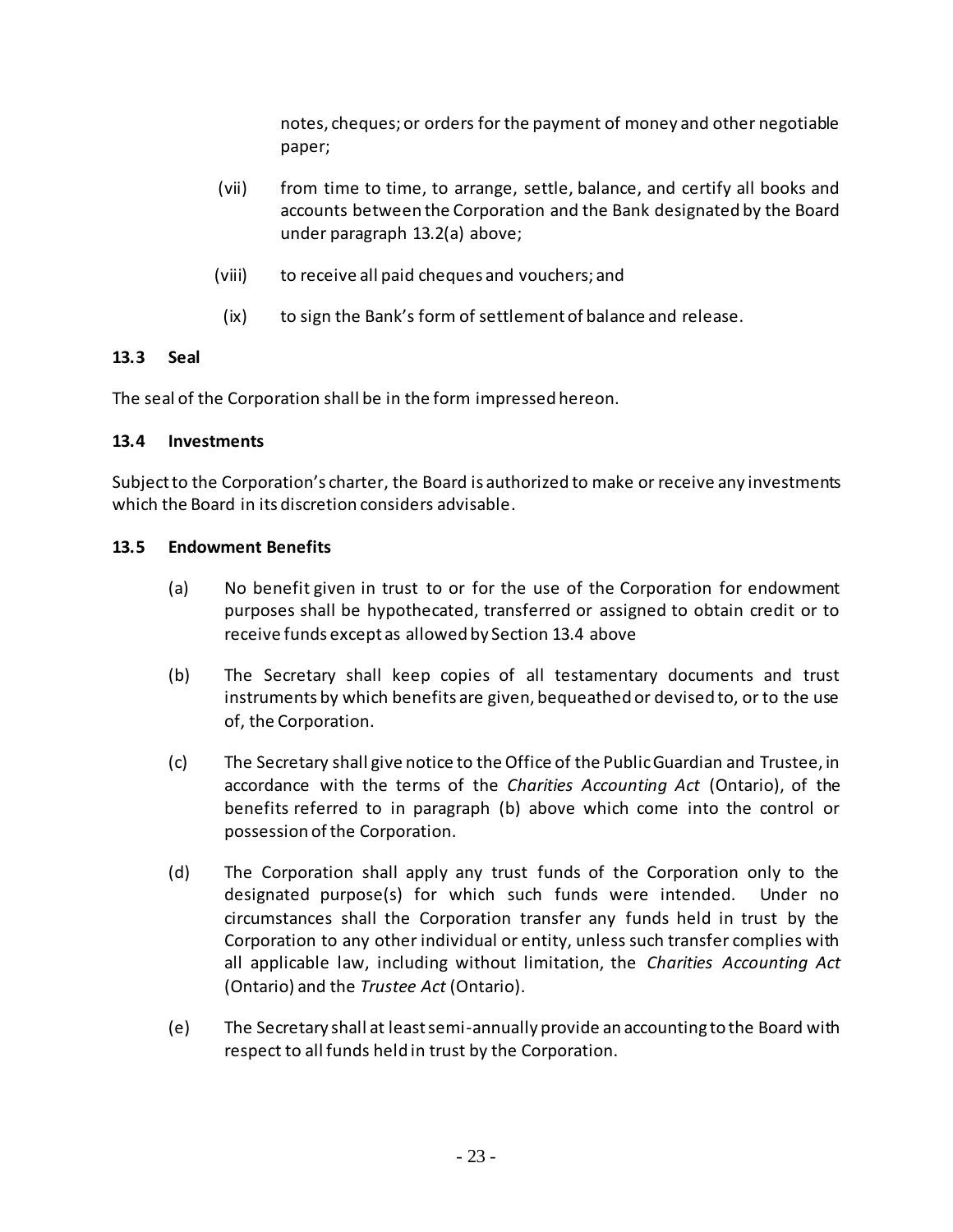#### <span id="page-30-0"></span>**13.6 Auditor**

- (a) The Corporation shall at its Annual Meeting appoint an auditor who shall not be a member of the Board or an officer or employee of the Corporation or a business partner or employee of any such person, and who is duly licensed under the provisions of the *Public Accountancy Act* (Ontario), to hold office until the next Annual Meeting of the Corporation.
- (b) The Auditor shall have all the rights and Privileges as set out in the *Act* and shall perform the audit function as prescribed therein.
- (c) In addition to making the report at the Annual Meeting of the Corporation, the Auditor shall from time to time report through the Audit Committee to the Board on the audit work with any necessary recommendations.
- (d) The remuneration of the auditor shall be fixed by the Board of Directors.

## **ARTICLE 14 - VOLUNTARY ASSOCIATIONS**

### <span id="page-30-2"></span><span id="page-30-1"></span>**14.1 Authorization**

The Board may sponsor the formation of a voluntary association(s) as it deems advisable.

#### <span id="page-30-3"></span>**14.2 Purpose**

Such associations shall be conducted with the advice of the Board for the general welfare and benefit of the Corporation and the patients treated in the Corporation.

### <span id="page-30-4"></span>**14.3 Control**

Each such association shall elect its own officers and formulate its own By-Laws, but at all times the By-Laws, objects and activities of each such association shall be subject to review and approval by the Board.

### <span id="page-30-5"></span>**14.4 Auditor**

- (a) Each unincorporated voluntary association shall have its financial affairs reviewed for the purposes of assuring reasonable internal control.
- (b) The auditor for the Corporation shall be the auditor for the voluntary association(s) under this section.

#### **ARTICLE 15 - PROFESSIONAL STAFF**

### <span id="page-30-7"></span><span id="page-30-6"></span>**15.1 The Professional Staff Part of these By-Laws**

These By-Laws: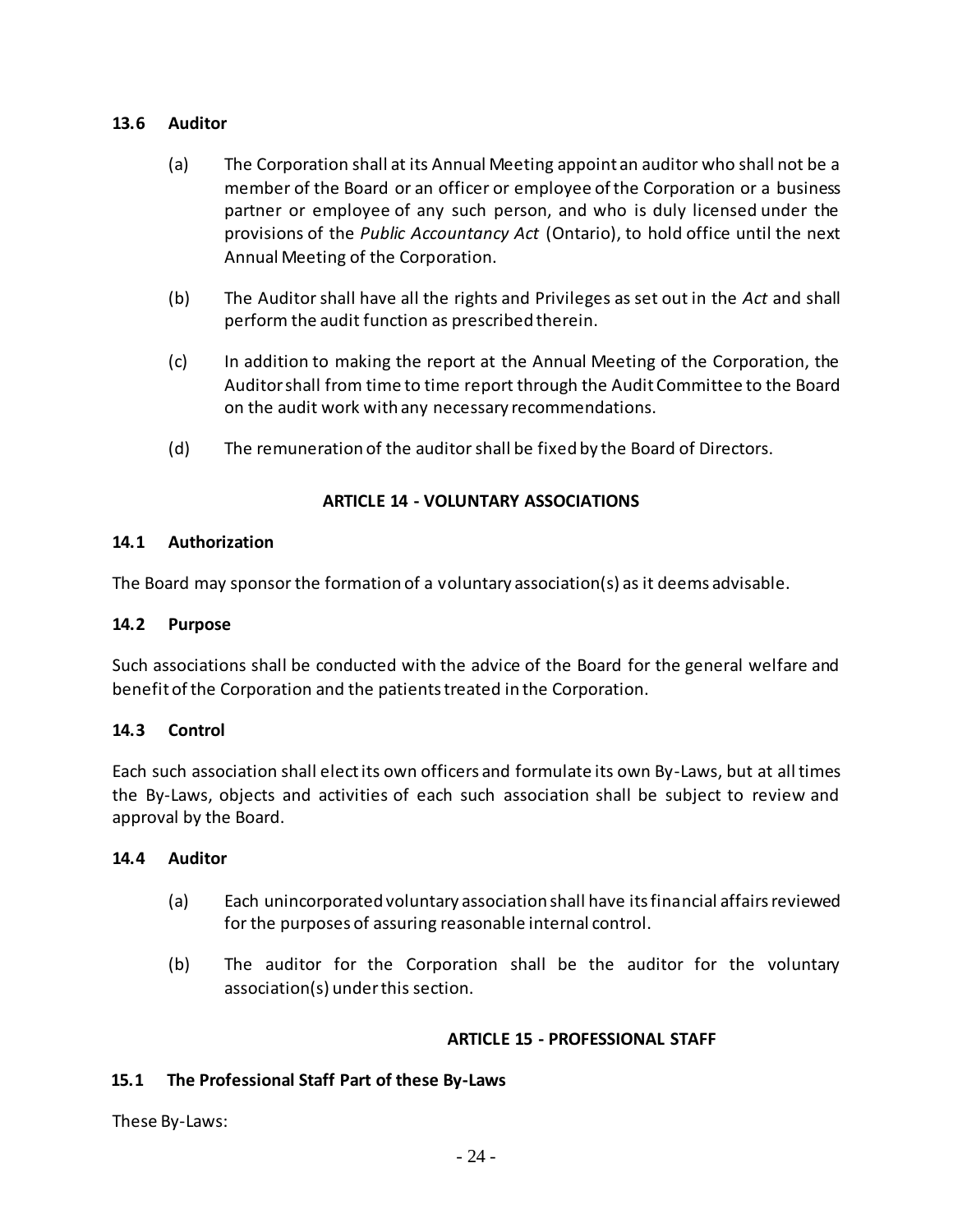- (a) govern the appointment, organization, duties and responsibilities of the medical staff, dental staff, midwifery staff and registered nurses in the extended class all members of the Professional Staff, where not employed by the Hospital;
- (b) define the relationship and responsibilities of the Professional Staff to the Management and Board; and
- (c) outline how the requirements of the *Public Hospitals Act* and its regulations are put into force.

## <span id="page-31-0"></span>**15.2 Purpose of the Professional Staff Portion of the By-Laws**

The purposes of the Professional Staff Part of these By-Laws are:

- (a) to outline clearly and succinctly the purposes and functions of the Professional Staff;
- (b) to identify specific organizational units (programs, departments, committees, etc.) necessary to allocate the work of carrying out those functions;
- (c) to designate a process for the selection of officers of the Medical Staff, including the Chief of Staff, Chiefs of Departments and Heads of Services;
- (d) to assign responsibility, define authority, and describe the manner of accountability to the Board of all officials, organizational units and each member of the Professional Staff for patient care, and for professional and ethical conduct;
- (e) to maintain and support the rights and privileges of the Professional Staff as provided herein;
- (f) to identify a medical staff organization with responsibility, authority and accountability so as to ensure that each member conducts themselves in a manner consistent with the requirements of the Public Hospitals Act and its regulations, these By-Laws and Professional Staff Policies, or any amendments thereto, which become effective when approved by the Board.

### <span id="page-31-1"></span>**15.3 Purpose of the Medical Staff Organization**

The purposes of the Medical Staff Organization are:

- (a) to ensure input and advice with respect to the delivery of quality medical care to patients by the Medical Staff;
- (b) to ensure a process whereby the members of the Medical Staff participate through the receipt of information and through input in the Hospital's planning, policy setting and decision making; and
- (c) to maintain and support the rights and privileges of the Medical Staff.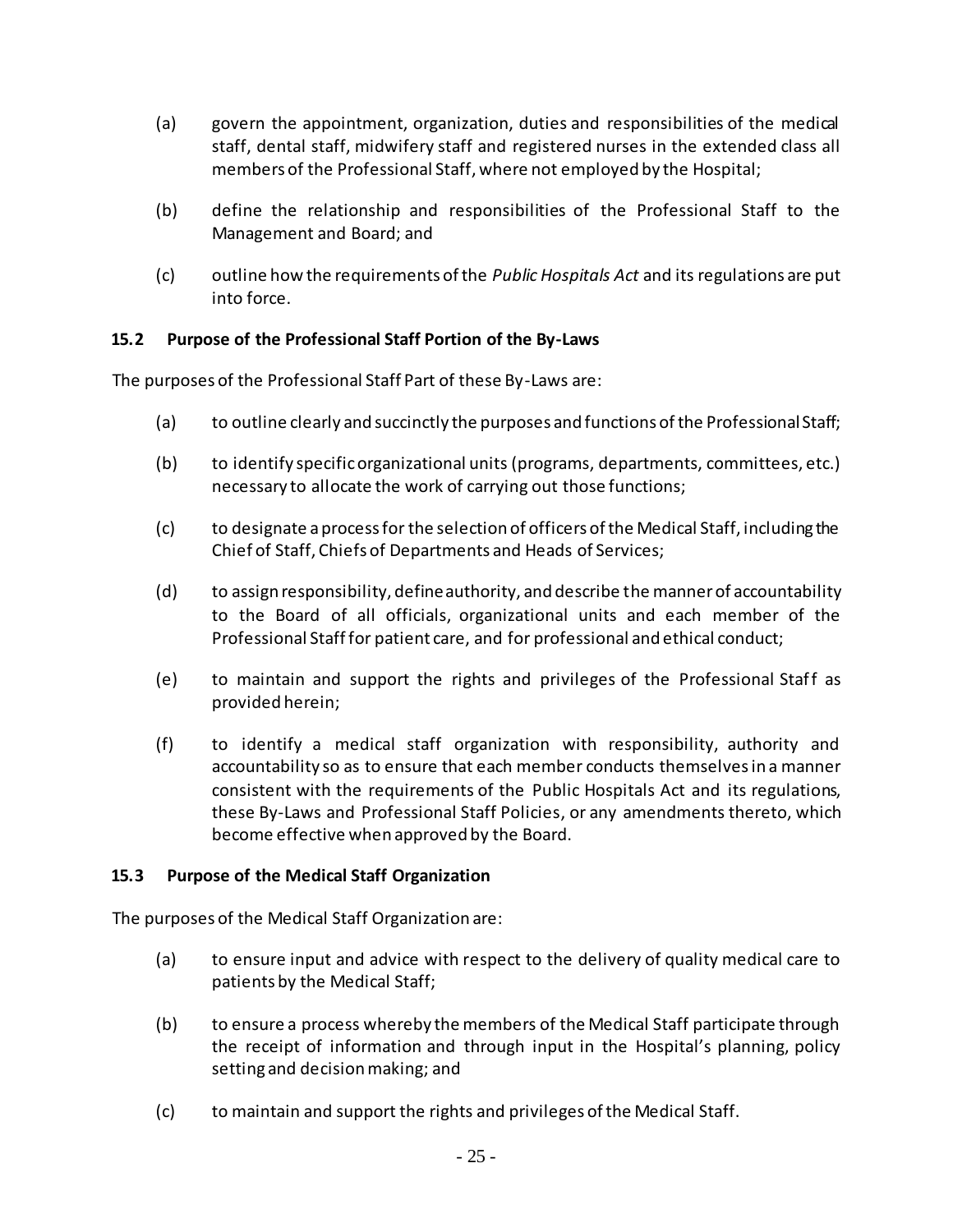### <span id="page-32-0"></span>**15.4 Medical Staff Resource Plan**

- (a) The Medical Advisory Committee will recommend to the Board for approval, on an annual basis, a Medical Staff Resource Plan for each department of the Medical Staff, as recommended by the chief of the clinical department with the advice of the Administration of the Hospital and appropriate Regional Partners, where relevant and subject to available resources. This plan will be consistent with the strategic directions of the Hospital as established by the Board, and the Public Hospitals Act, Section 44(2) regarding cessation of services.
- (b) A component of the Medical Staff Resource Plan shall be a recruitment plan, which shall include an impact analysis.

# <span id="page-32-1"></span>**15.5 Appointment**

- (a) The Board shall appoint annually a Professional Staff for the Corporation. The procedure for appointment shall be detailed in a Professional Staff Policy
- (b) The Board shall establish from time to time criteria for appointment to the Professional Staff along with the form of application and reapplication after considering the advice of the Medical Advisory Committee. An application for appointment to the Professional Staff shall be processed in accordance with the Hospital's Appointment and Credentialing Policy.
- (c) In making an appointment or reappointment to the Professional Staff, the Board shall consider the recommendation of the Medical Advisory Committee, the Corporation's Medical Staff Resource Plan, the strategic directions of the hospital, available human, physical and financial resources and whether there is a need for the services in the community.
- (d) The Board may grant privileges to members of the Professional Staff upon the recommendation of the Medical Advisory Committee.
- (e) Where the Board of the Hospital determines that the Hospital shall cease to provide a service or the Minister directs the Hospital to cease to provide a service, the Board of Directors may:
	- (i) refuse the application of a member for appointment or reappointment to the Professional Staff;
	- (ii) revoke the appointment of any member; and
	- (iii) cancel or substantially alter the privileges of any member as long as such determination relates to the termination of the service.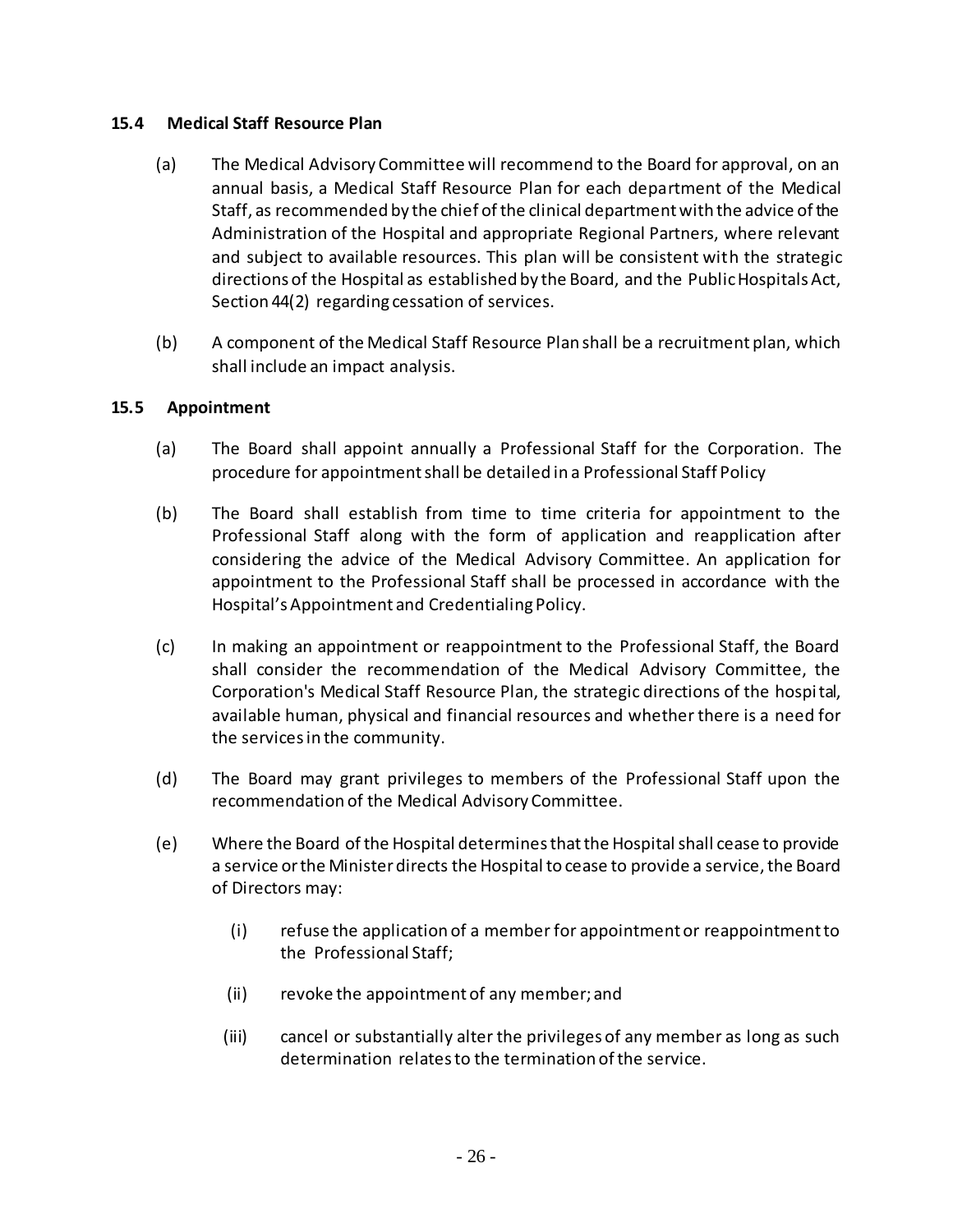## <span id="page-33-0"></span>**15.6 Appointment to the Professional Staff**

The Board shall appoint each member of the Professional Staff to the Hospital for a one (1) year period except for Term Staff who may be appointed for shorter specific time intervals.

(a) Term of Appointment

Where a member of the Professional Staff has applied for reappointment within the time prescribed by the Medical Advisory Committee, the current appointment shall continue:

- (i) unless subsection 15.6(a)(ii) applies, until the reappointment is granted or not granted by the Board; or
- (ii) in the case of a member of the Medical Staff and where the reappointment is not granted by the Board and there is a right of appeal to the Health Professions Appeal and Review Board, until the time for giving notice of a hearing by the Health Professions Appeal and Review Board has expired or, where a hearing is required, until the decision of the Health Professions Appeal and Review Board has become final.

### <span id="page-33-1"></span>**15.7 Suspension, Restriction or Revocation of Privileges**

The Board may, at any time, in a manner consistent with the Public Hospitals Act and this By-law, revoke or suspend any appointment of a member of the Professional Staff or revoke, suspend, restrict or otherwise deal with the Privileges of a member of the Professional Staff.

The procedure for Suspension, Restriction and Revocation of Privileges shall be detailed in a Professional Staff Policy.

Any administrative or leadership appointment of the member of the Professional Staff will automatically terminate upon the restriction, revocation or suspension of privileges or, revocation of appointment, unless otherwise determined by the Board.

Where an application for appointment or reappointment is denied or, the privileges of a member of the Professional Staff have been restricted, suspended or revoked, by reason of incompetence, negligence or misconduct, or the member resigns from the Professional Staff during the course of an investigation into his or her competence, negligence or misconduct, the Chief Executive Officer or delegate shall prepare and forward a detailed written report to the member's regulatory body as soon as possible, and not later than thirty (30) days.

(a) Immediate Action

The Chief of Staff/Chair of the Medical Advisory Committee or delegate and Chief of a Department or delegate may temporarily restrict or suspend the privileges of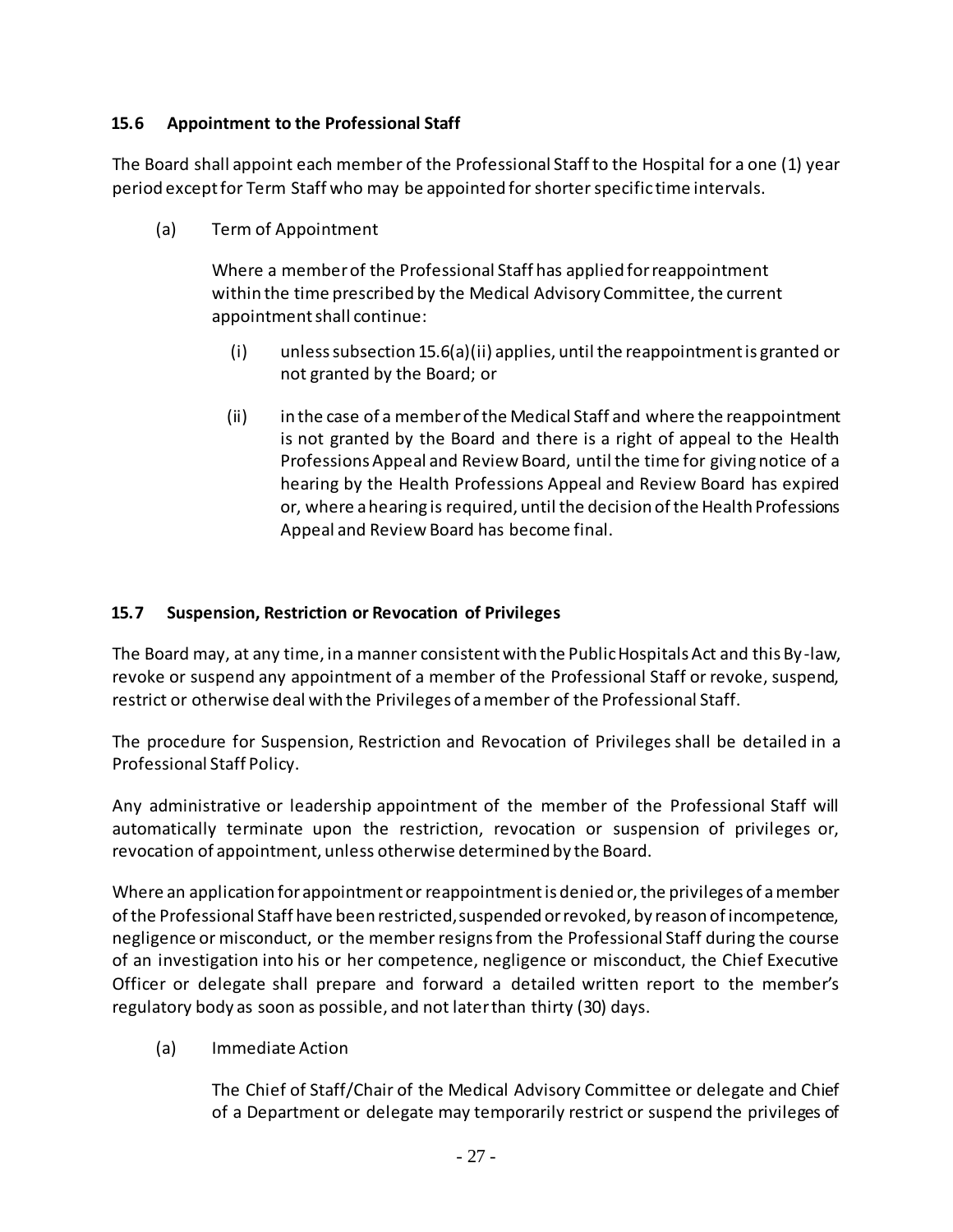any member of the Professional Staff, in circumstances where in their combined opinion the member's conduct, performance or competence:

- (i) immediately exposes or is reasonably likely to expose any patient, health care provider, employee or any other person at the Hospital to harm or injury; or
- (ii) is reasonably likely to be immediately detrimental to patient safety or to the delivery of quality patient care within the Hospital, and immediate action must be taken to protect patients, health care providers, employees and any other person at the Hospital from harm or injury.

Before the Chief of Staff/Chair of the Medical Advisory Committee or delegate, or Chief of a Department or delegate takes action authorized in subsection 15.7(a), they must first consult with one another and agree with the temporary restriction of privileges. If they do not agree, an emergency meeting of the Medical Advisory Committee shall be called. The procedure for an emergency meeting of the Medical Advisory Committee shall be detailed in a Professional Staff Policy. If such prior consultation is not possible or practicable under the circumstances, the person who takes the action authorized in subsection 15.7(a) shall provide immediate notice to the others. The person who takes the action authorized in subsection 15.7(a) shall forthwith submit a written report on the action taken with all relevant materials and/or information to the Medical Advisory Committee.

The President and Chief Executive Officer, or his/her delegate shall immediately inform the Chief of Staff/Chair of the Medical Advisory Committee or delegate, and Chief of a Department or delegate should he/she become aware of a circumstance where, in his/her opinion, the member's conduct, performance or competence:

- (i) immediately exposes or is reasonably likely to expose any patient, health care provider, employee or any other person at the Hospital to harm of injury; or
- (ii) is or is reasonably likely to be immediately detrimental to patient safety, and immediate action must be taken to protect patients, health care providers, employees and any other person at the Hospital from harm of injury.

# (b) Non-Immediate Mid-Term Action

In circumstances where, in the opinion of the Chief of the relevant clinical department, the conduct, performance or competence of a member of the Professional Staff: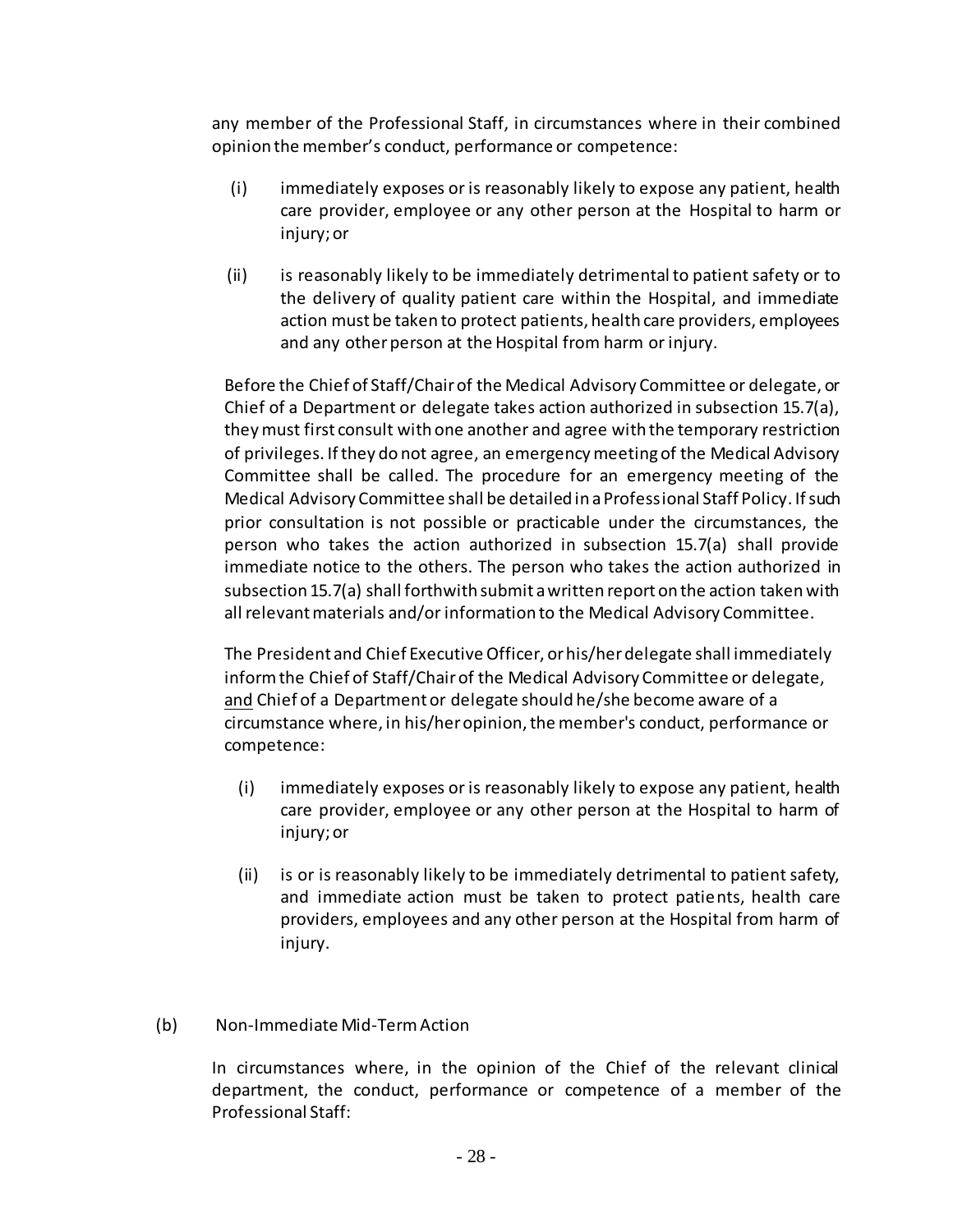- (i) fails to comply with the criteria for annual reappointment;
- (ii) exposes or is reasonably likely to expose patient(s) or staff to harm or injury;
- (iii) is reasonably likely to be detrimental to patient or staff safety or to the delivery of quality patient care within the Hospital;
- (iv) results in the imposition of sanctions by the professional college;
- (v) has violated the By-Laws, policies of the Hospital, the Public Hospitals Act, the regulations made thereunder, or any other relevant law or legislated requirement;
- (vi) constitutes abuse; or
- (vii) is, or is reasonably likely to be, detrimental to the operations of the Hospital; and

Where immediate action is not required to be taken, action may be initiated in keeping with the procedures the Professional Staff Policy on Procedures regarding appointments, reappointments, requests for changes in privileges and mid-term action, respecting Non-Immediate Mid-Term Action.

### <span id="page-35-0"></span>**15.8 Reappointment**

- (a) Each year, the Board shall require each member of the Professional Staff, save and except a member appointed to the Term Staff, to make a written application, on the prescribed form to the President and Chief Executive Officer, for reappointment to the Professional Staff.
- (b) The procedure for reappointment shall be detailed in a Professional Staff Policy
- (c) An application for reappointment to the Professional Staff shall be processed in accordance with the Hospital's Appointment and Credentialing Policy.
- (d) The Chief(s) of Department(s) shall review and submit a written report to the Credentials Committee concerning each application for reappointment within the department. Each report shall include information concerning the knowledge and skill that has been shown by the Professional Staff member, the nature and quality of his/her work in the Hospital, including comments on the utilization of Hospital resources and the Professional Staff member's ability to function in conjunction with the other members of the Hospital staff.
- (e) Report of the Chief of the relevant Department or Departments, as the case may be, in accordance with a performance evaluation process approved by the Board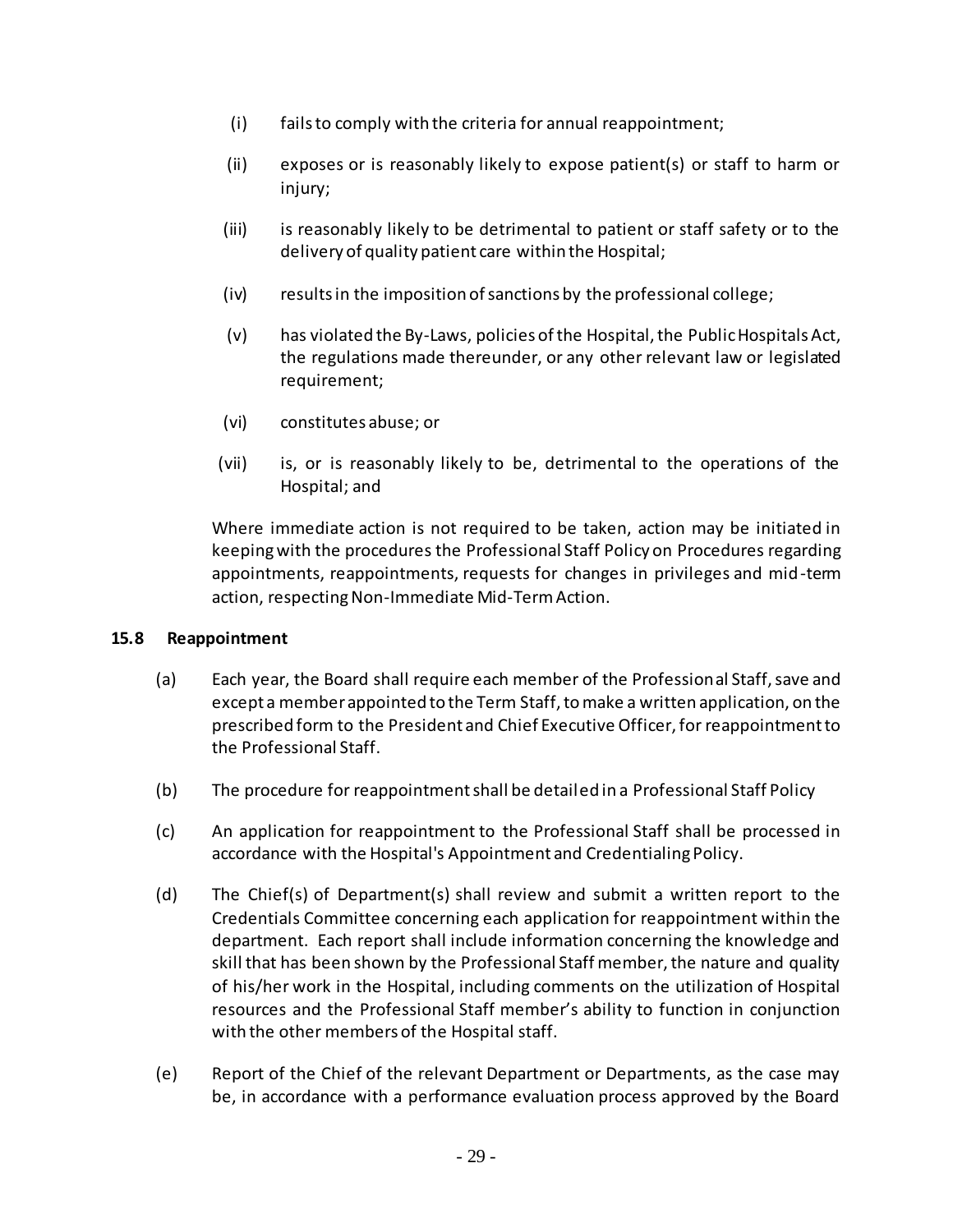from time to time, which report shall include the Chief of Department's recommendation with respect to reappointment with the Hospital.

## <span id="page-36-0"></span>**15.9 Refusal to Reappoint**

Pursuant to the *Public Hospitals Act* the Board may refuse to reappoint a member of the Professional Staff.

## <span id="page-36-1"></span>**15.10 Application for Change of Privileges**

- (a) Any change of privileges requested by a member of the Professional Staff shall be processed in accordance with the Hospital's Appointment and Credentialing Policy.
- (b) The procedure for requests for changes in Privileges shall be detailed in a Professional Staff Policy
- (c) The Medical Advisory Committee is entitled to request any additional information or evidence that it deems necessary for consideration of the application for change in privileges.

## <span id="page-36-2"></span>**15.11 Leave of Absence**

- (a) Upon request of a member of the Professional Staff to the Chief of his or her Department, a leave of absence of up to twelve (12) months may be granted, after receiving the recommendation of the Medical Advisory Committee, by the Chief of Staff/Chair of the Medical Advisory Committee or delegate,
	- (i) in the event of extended illness or disability of the member, or
	- (ii) in other circumstances acceptable to the Board, upon recommendation of the Chair of the Medical Advisory Committee or delegate.
- (b) After returning from a leave of absence granted in accordance with subsection 15.11(a), the member of the Professional Staff may be required to produce a medical certificate of fitness from a physician acceptable to the Chief of Staff/Chair of the Medical Advisory Committee or delegate. The Chief of Staff/Chair of the Medical Advisory Committee or delegate may impose such conditions on the privileges granted to such member as appropriate.
- (c) Following a leave of absence of longer than twelve (12) months, a member of the Professional Staff shall be required to make a new application for appointment to the Professional Staff in the manner and subject to the criteria set out in this Bylaw.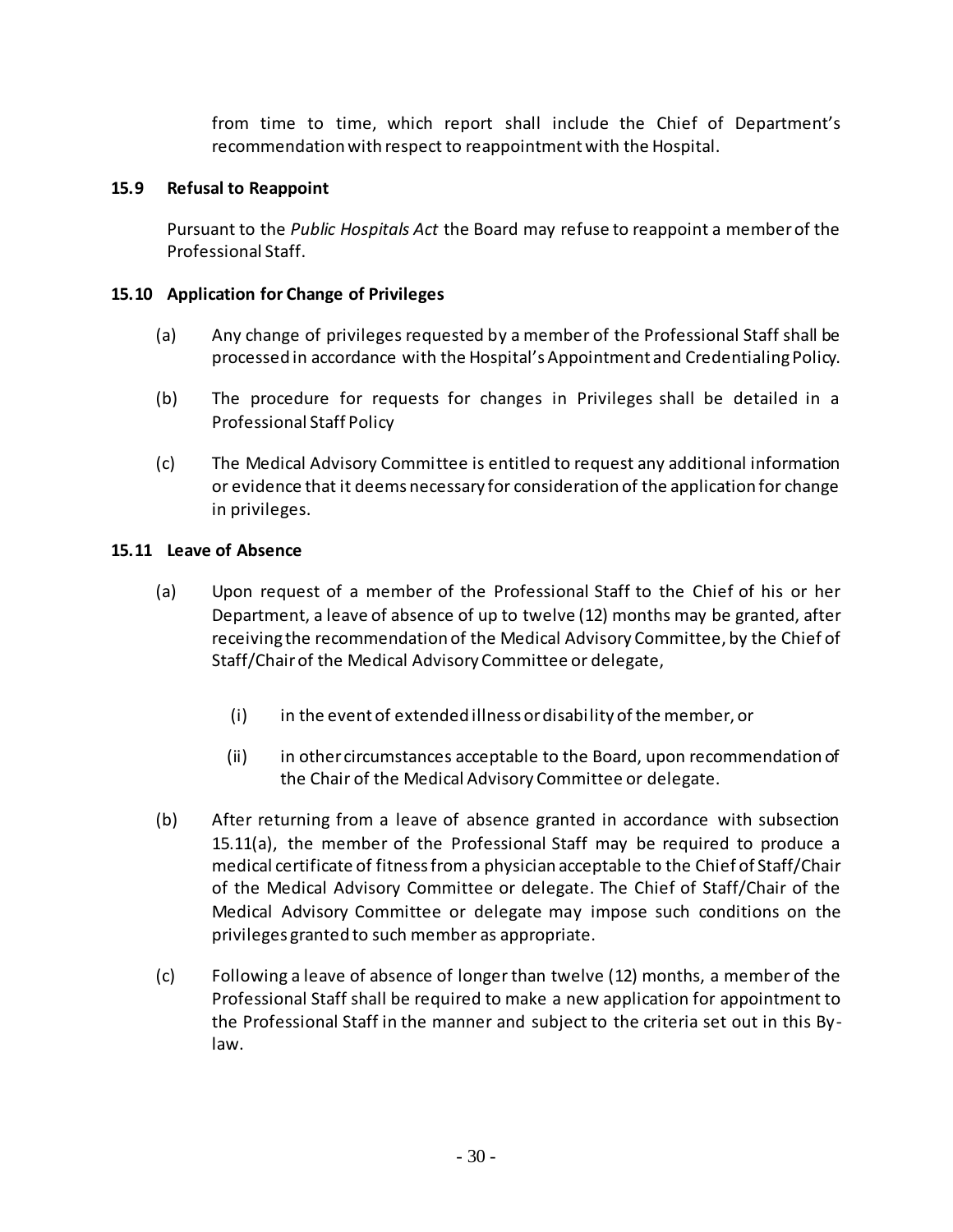#### **ARTICLE 16 - CATEGORIES OF PROFESSIONAL STAFF**

#### <span id="page-37-1"></span><span id="page-37-0"></span>**16.1 Professional Staff**

<span id="page-37-2"></span>The Professional Staff shall be divided into categories as detailed in a Professional Staff Policy

### **ARTICLE 17 – ROLES AND RESPONSIBILITIES OF PROFESSIONAL STAFF**

#### <span id="page-37-3"></span>**17.1 Roles and responsibilities of the Professional Staff**

Members of the Professional Staff in their treatment and attendance upon patients within the Hospital shall be under the jurisdiction of the Chief of Staff and the Chief of the Department concerned, and through him/her to the Medical Advisory Committee. They shall be required to conform with all general and Professional Staff Policies.

#### **ARTICLE 18 - CHIEF OF STAFF**

#### <span id="page-37-5"></span><span id="page-37-4"></span>**18.1 Chief of Staff**

- (a) The Board shall appoint a physician who is a member or shall apply to become a member of the Active Staff or Associate Staff to be the Chief of Staff after giving consideration to the recommendation of the Selection Committee.
- (b) Subject to annual confirmation by the Board, an appointment made under subsection (a) shall be for a term of four (4) years.
- (c) The Chief of Staff shall be subject to an annual performance review by the Board of the Hospital with respect to issues related to strategic planning, medical governance, education and research.
- (d) The membership of the Selection Committee to act in the selection of the Chief of Staff at the Hospital may be as follows:
	- (i) the Chair or delegate of the Board of the Hospital;
	- (ii) three (3) members of Medical Advisory Committee, one (1) of whom must be the President, Vice President of the Medical Staff Association or delegate from the Medical Staff Association Executive and one (1) member at large;
	- (iii) the President and Chief Executive Officer, or his/her delegate;
	- (iv) the Chief Nursing Officer; and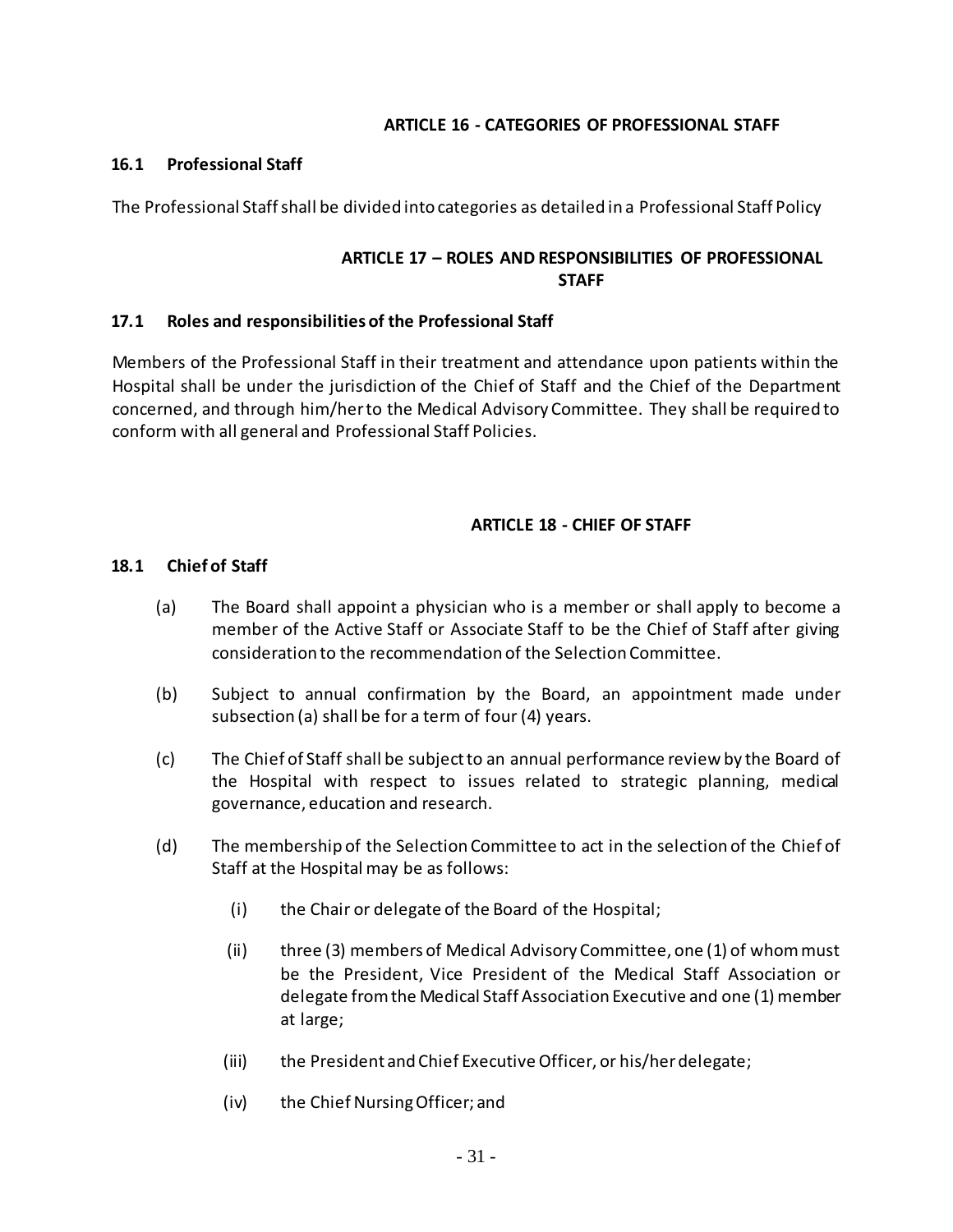(v) such other members as may from time to time be selected by the Board.

### <span id="page-38-0"></span>**18.2 Appointment of the Deputy Chief of Staff**

The Board, in consultation with the Chief of Staff, may appoint a physician with Active Staff privileges to be the Deputy Chief of Staff upon the recommendation of the Chief of Staff and after giving consideration to seek the advice of the Medical Advisory Committee.

### **ARTICLE 19 – PROFESSIONAL STAFF DEPARTMENTS**

#### <span id="page-38-2"></span><span id="page-38-1"></span>**19.1 Appointment of Chief of Department**

(a) Appointments

The Board shall appoint a Chief of Department for each of the Programs as follows:

- (i) a physician who is a member of the Active Staff or Associate Staff from that Program, after considerations to the recommendations of a Selection Committee who shall seek the advice of the Medical Advisory Committee;
- (ii) where no Medical Staff are available to become Chief of Department, on approval by the Medical Advisory Committee, with the majority support of the Department involved, a member of the Professional Staff with Active or Associate Privileges can be appointed as Chief of Department. In this situation the Medical Advisory Committee will ensure any appropriate Service is created with a Head of Service to support the Chief of Department
- (b) the membership of the Selection Committee to act in the selection of Department Chiefs at the Hospital may include:
	- (i) the Chief of Staff;
	- (ii) the President and Chief Executive Officer, or his or her delegate; of the Hospital;
	- (iii) a physician member of that department or program;
	- (iv) a member of the Medical Advisory Committee as appointed by the Chief of Staff; and
	- (v) the Chief Nursing Officer of the Hospital.
- (c) The appointment of a Chief of Department shall be for a term of three (3) years. The Board, on the advice of the Medical Advisory Committee, may grant a three (3) year extension to the Chief of Department.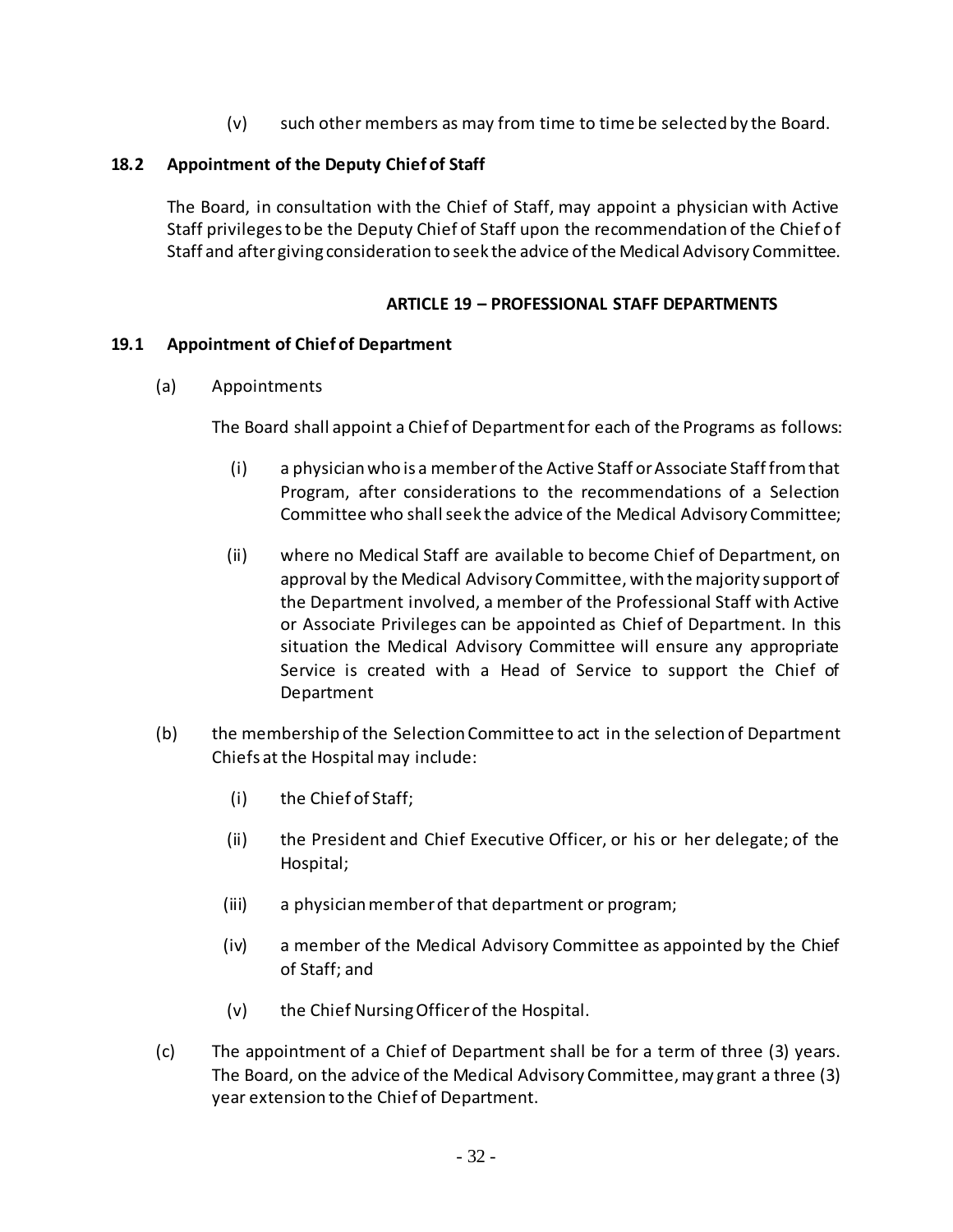#### <span id="page-39-0"></span>**19.2 Appointment of Head of Service**

(a) Appointments

The Board may appoint a Head of Service for each of the Departments as follows:

- (i) a physician who is a member of the Active Staff or Associate Staff from that Program, after considerations to the recommendations of a Selection Committee who shall seek the advice of the Medical Advisory Committee;
- (ii) Where no medical staff are available to become Head of Service or the Service does not consist of Physicians, on approval by the Medical Advisory Committee, with the majority support of the department involved, a member of the Professional Staff with Active or Associate privileges can be appointed as Head of Service.
- (b) the membership of the Selection Committee to act in the selection of heads of Service at the Hospital may include:
	- (i) the Chief of Department;
	- (ii) the Medical Director of the Program, or his or her delegate;
	- (iii) a physician member of that department or program;
	- (iv) a member of the Medical Advisory Committee as appointed by the Chief of Staff; and
	- (v) the Chief Nursing Officer of the Hospital, or his or her delegate.
- (c) The appointment of a Head of Service shall be for a term of three (3) years. The Board, on the advice of the Medical Advisory Committee, may grant a three (3) year extension to the Chief of Department.

#### **ARTICLE 20 - MEDICAL ADVISORY COMMITTEE**

#### <span id="page-39-2"></span><span id="page-39-1"></span>**20.1 Medical Advisory Committee**

- (a) Composition:
	- (i) the Chief of Staff who shall be Chair;
	- (ii) the Deputy Chief of Staff, if so appointed;
	- (iii) the President of the Medical Staff;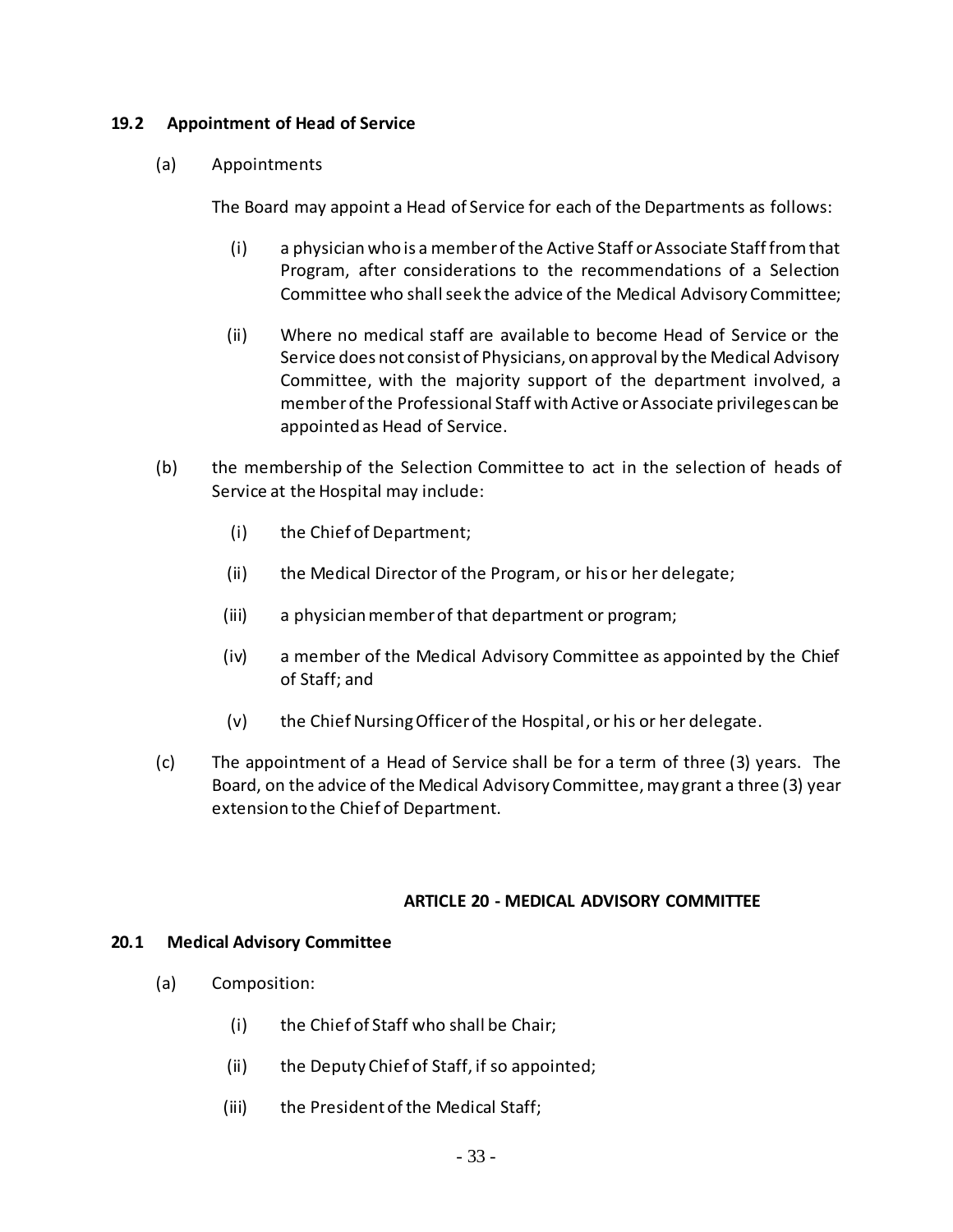- (iv) the Vice President of the Medical Staff;
- (v) the Secretary of the Medical Staff;
- (vi) all Chiefs of Department;
- (vii) the Vice President of Medical Affairs, who shall be a voting member if he/she is a physician licensed to practise in Ontario.
- (b) The following shall have the right of attendance without vote:
	- (i) the Chief Nursing Officer and other clinical Vice Presidents;
	- (ii) the President and Chief Executive Officer of the Hospital;
	- (iii) the Chair of the Board;
	- (iv) Other resource people may be invited to attend at the discretion of the Chair.
- (c) In the absence of the Chair, the members of the Medical Advisory Committee shall elect from amongst themselves a member to serve as Chair.

### <span id="page-40-0"></span>**20.2 Duties of the Medical Advisory Committee**

The Medical Advisory Committee is responsible for the following activities: credentials, recommendation with respect to the Professional Staff part of these By-Laws, education, quality, ethics, discipline and conflict resolution. The Medical Advisory Committee shall establish Committees as directed by the *Public Hospitals Act*. Membership and duties of the Committees of the Medical Advisory Committee shall be set out in the Professional Staff Rules and Regulations. Individual members of the Medical Advisory Committee shall respect and promote decisions of the committee and its subcommittees.

The Medical Advisory Committee shall:

- (a) report and make recommendations to the Board in writing on matters concerning the quality of professional care and the practice of Professional Staff or other professions licensed under the Regulated Health Professions Act, 1991 (Ontario) in the Hospital, in relation to the professionally recognized standards of Hospital professional care, including quality improvement plan, peer review, resource utilization and unusual incidents;
- (b) report and make recommendations to the Board concerning such matters as prescribed by the Public Hospitals Act and by the Hospital Management Regulations thereunder, including matters involving competence, conduct or physical or mental ability or capacity of a member of the Professional Staff;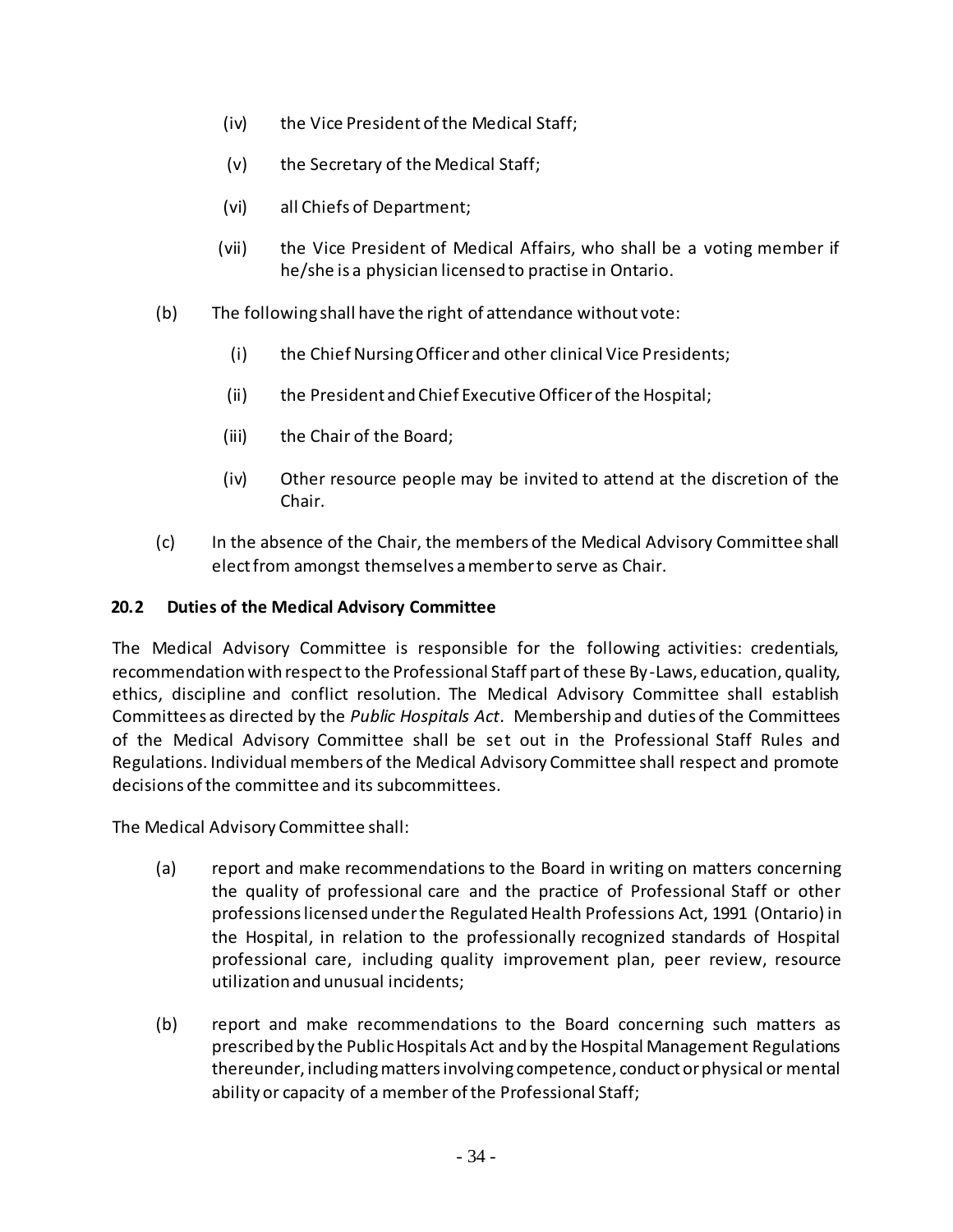- (c) through the Chief of Department provide supervision over the practice of medicine, dentistry, midwifery, and extended class nursing in the Hospital;
- (d) participate in the development of the Hospital's overall objectives and planning, and make recommendations considering allocation and utilization of Hospital resources;
- (e) appoint such committees as are required for the supervision, review and analysis of all the clinical work in the Hospital;
- (f) name the Chair of each of the committees it appoints and ensure that each meets and functions as required, and is keeping minutes of its meetings;
- (g) receive, consider and act upon the Report from each of its appointed Committees;
- (h) inform the Medical Staff at each regular meeting of the Medical Staff of any business transacted by the Medical Advisory Committee and refer to the Medical Staff such items as, in the opinion of the Medical Advisory Committee, require discussion and approval of the Medical Staff as a whole;
- (i) advise and co-operate with the Board and the President and Chief Executive Officer in all matters relating to the professional, clinical and technical services;
- (j) recommend to the Board clinical and general policies respecting the Professional Staff as may be necessary under the circumstances; and
- (k) advise the Board on any matters referred to it by the Board.

### <span id="page-41-0"></span>**20.3 Executive Committee of the Medical Advisory Committee**

- (a) The Executive Committee of the Medical Advisory Committee shall consist of:
	- (i) Chief of Staff, who shall be Chair;
	- (ii) President of the Medical Staff;
	- (iii) Vice President Medical Affairs;
	- (iv) Chief of Internal Medicine Department;
	- (v) Chief of Surgical Department; and
	- (vi) Chief of Emergency Medicine Department.
- (b) The Executive Committee of the Medical Advisory Committee shall:
	- (i) act as an advisory committee to the Medical Advisory Committee on issues brought to the Medical Advisory Committee or referred to the Executive Committee by the Board or the President and Chief Executive Officer;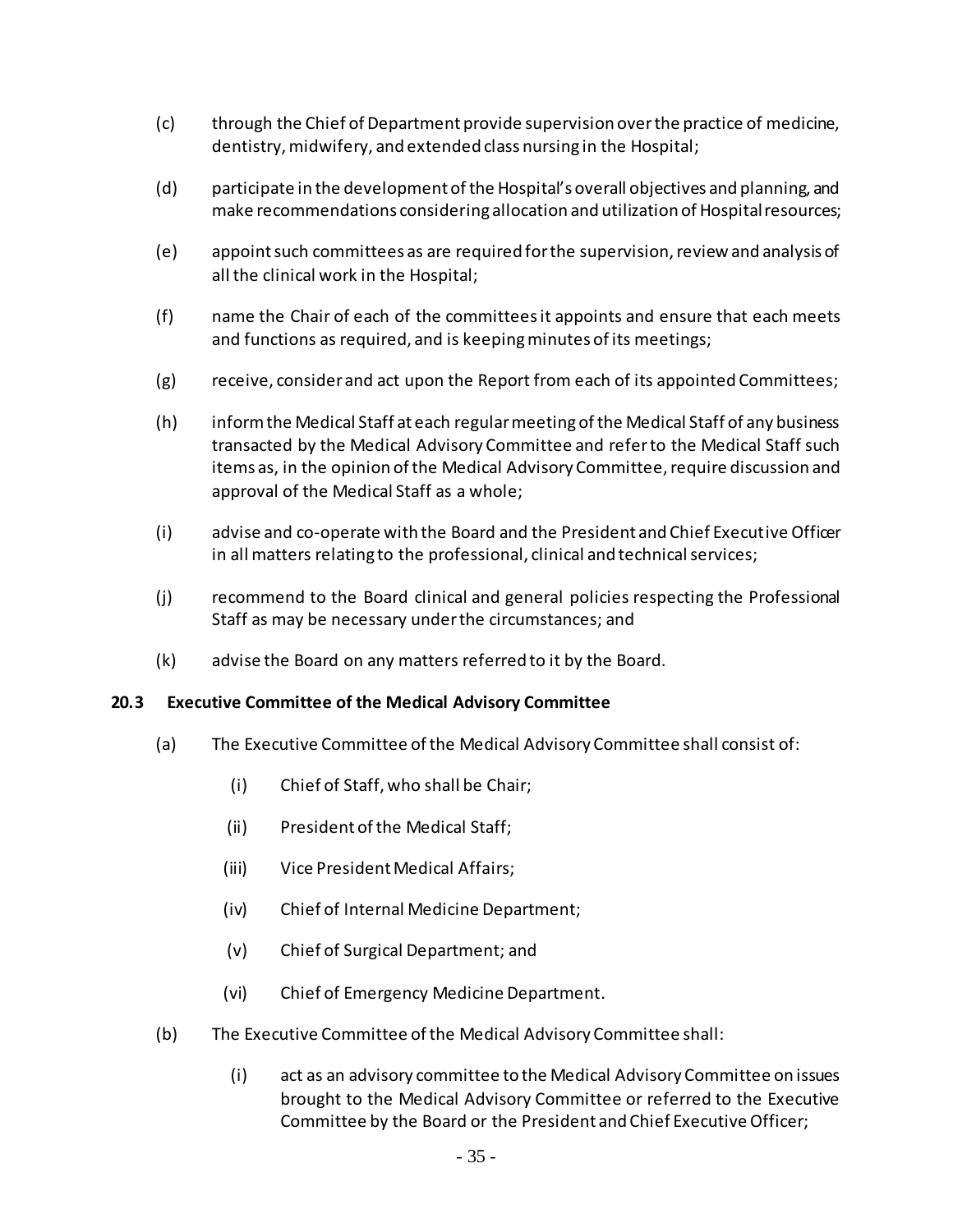- (ii) provide a forum for in-depth discussion and debate of professional care issues and resolutions;
- (iii) ensure the effectiveness of the Medical Staff Organization;
- (iv) exercise the full powers of the Medical Advisory Committee in all urgent matters reporting every action at the next meeting, of the Medical Advisory Committee; and
- (v) report at each meeting of the Medical Advisory Committee; and meet at the call of the Chair.

# **ARTICLE 21 - COMMITTEES OF THE MEDICAL ADVISORY COMMITTEE**

## <span id="page-42-1"></span><span id="page-42-0"></span>**21.1 Medical Advisory Committees**

The Board will put in place standing and special committees as may be necessary from time to time to comply with their duties under the *Public Hospitals Act* or the By-Laws of the Hospital or as they deem appropriate from time to time. The duties of these Committees are outlined in their terms of reference. The Board shall appoint the following standing committees following the annual meeting:

- (a) Credentials Committee;
- (b) Pharmacy and Therapeutics Committee;
- (c) Quality of Care Committee; and
- (d) Infection Prevention and Control Committee.

### <span id="page-42-2"></span>**21.2 Committees Established by the Medical Advisory Committee**

- (a) The Medical Advisory Committee may establish other committees as required to fulfill its duties.
- (b) Each committee appointed by the Medical Advisory Committee shall work within a mandate described by the Medical Advisory Committee.
- (c) The Medical Advisory Committee shall establish and revise the terms of reference for any Medical Advisory Committee Staff Committee formed under Article 20.2 of these By-laws. The Medical Advisory Committee shall present the revised terms of reference to the Board for approval.
- (d) The Medical Advisory Committee may, at any meeting, appoint any Special Committee, prescribe its terms of reference and name the Chair and Vice Chair.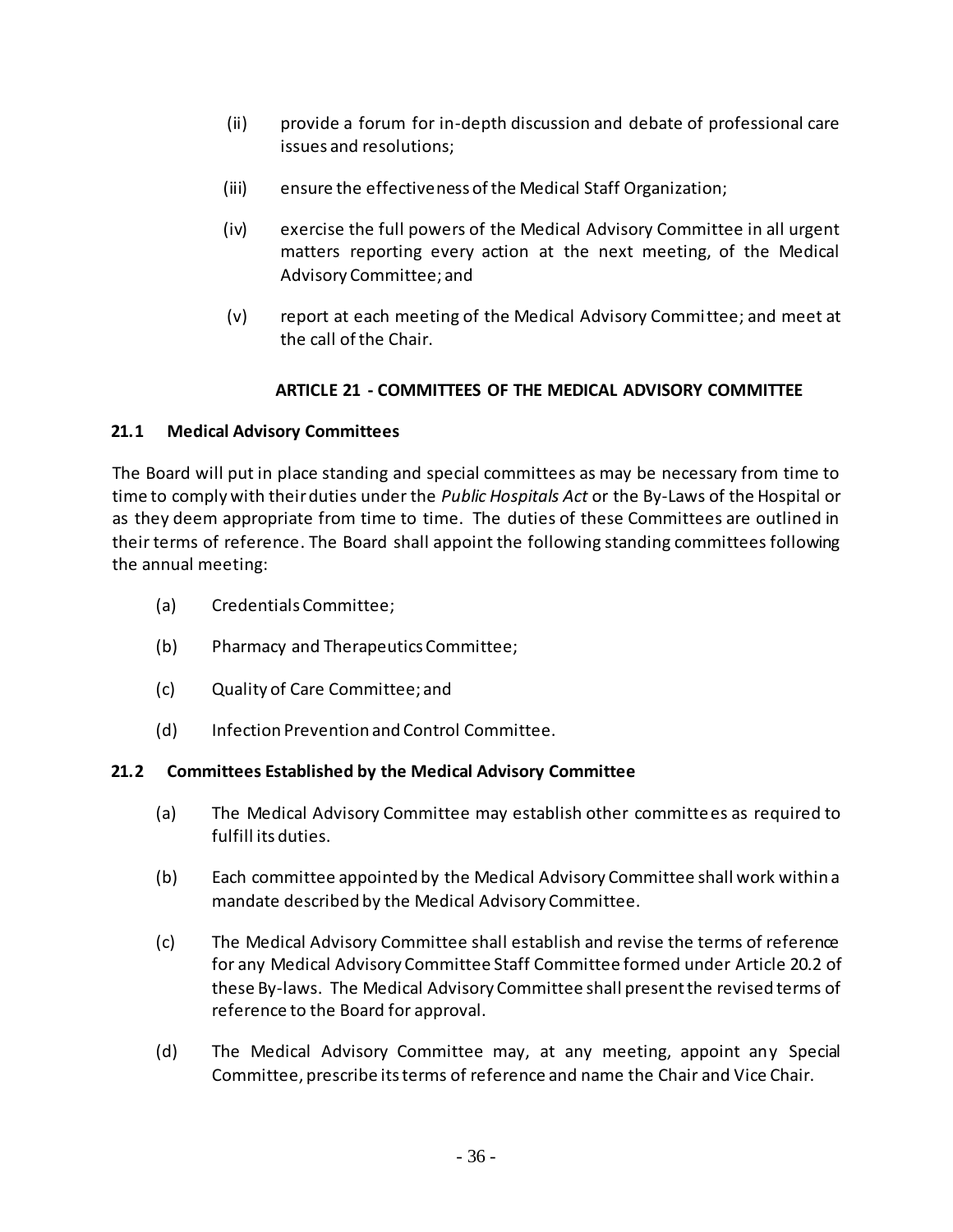- (e) The Medical Advisory Committee may, by resolution, at any time, dissolve and reconstitute the membership of any special committee.
- (f) Unless otherwise directed by the Medical Advisory Committee, each Committee of the Medical Advisory Committee shall meet as specified in its terms of reference and report to the Medical Advisory Committee.

## <span id="page-43-0"></span>**21.3 Appointment to Medical Advisory Committee Sub-Committees**

Pursuant to the Hospital Management Regulation, the Medical Advisory Committee shall appoint the medical members of all Medical Advisory Committee Sub-Committees provided for in this By-Law. Other members of Medical Advisory Committee Sub-Committees shall be recommended by the Medical Advisory Committee. The Chief of Staff shall be an ex-officio member of all Professional Staff Committees, without vote.

### <span id="page-43-1"></span>**21.4 Medical Advisory Committee Sub-Committees Duties**

In addition to the specific duties of each Medical Advisory Committee Sub-Committee as set out in this By-Law, all Medical Advisory Committee Sub-Committees shall:

- (a) meet as directed by the Medical Advisory Committee;
- (b) present a written report including any recommendations of each meeting to the next meeting of the Medical Advisory Committee;
- (c) perform such other duties, not specified in this By-Law, as may from time to time be directed by the Medical Advisory Committee;
- (d) review their terms of reference every three (3) years, or more frequently if necessitated by changing needs. Reviewed terms of reference will be submitted, with modifications if any, to the Medical Advisory Committee.

### <span id="page-43-2"></span>**21.5 Medical Advisory Committee Sub-Committee Chair**

- (a) The Medical Advisory Committee shall appoint a physician as the Chair of each Medical Advisory Committee Sub-Committee where possible. Physicians named as Committee Chairs must be members of the Active Professional Staff.
- (b) The Chair shall hold office for one (1) year and may be reappointed annually by the Medical Advisory Committee.

### <span id="page-43-3"></span>**21.6 Duties of the Chair of the Committees of the Medical Advisory Committee**

Each Chair of a committee of the Medical Advisory Committee shall:

- (a) chair the committee meetings;
- (b) call meetings of the Committee;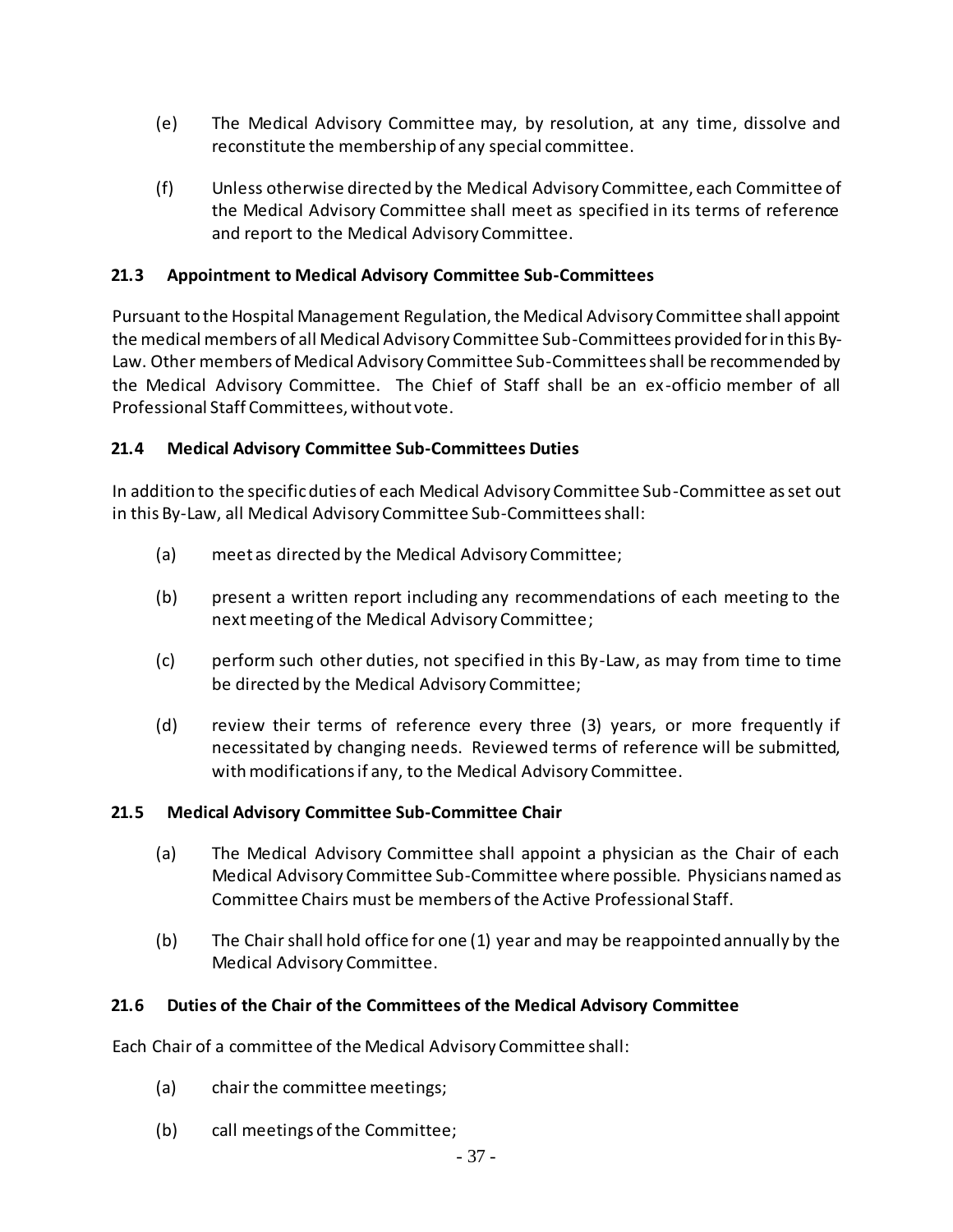- (c) be a voting member of the Committee which they chair;
- (d) report to the Medical Advisory Committee through the Committee minutes;
- (e) at the request of the Medical Advisory Committee, be present to discuss all or part of any report of the Committee; and
- (f) request meetings with the Medical Advisory Committee when appropriate.

### <span id="page-44-0"></span>**21.7 Other Committee Duties**

- (a) The duties of all other Medical Advisory Committee Sub-Committees shall be as specified in the Rules and Regulations.
- (b) Terms of Reference for all Medical Advisory Committee Committees shall be developed by the Committee and approved by the Medical Advisory Committee.

## <span id="page-44-1"></span>**21.8 Credentials Committee**

- (a) Composition
	- (i) The Credentials Committee shall consist of:
		- (a) the Chief of Staff;
		- (b) the Chief Nursing Officer of the Hospital;
		- (c) such other professional staff members as appointed by the Medical Advisory Committee.
			- (b) Credentials Committee Duties
	- (i) The Committee shall ensure that a record of the qualifications and professional career of every member of the Professional Staff is maintained.
	- (ii) The Committee shall establish the authenticity and investigate the qualifications of each applicant for appointment and reappointment to the medical, dental, midwifery and registered nurse extended class staff and each applicant for a change in privileges.
	- (iii) The Committee shall:
		- (a) ensure that each applicant for appointment to the professional staff meets the criteria as set out in the Hospital's Appointment and Credentialing Policy; and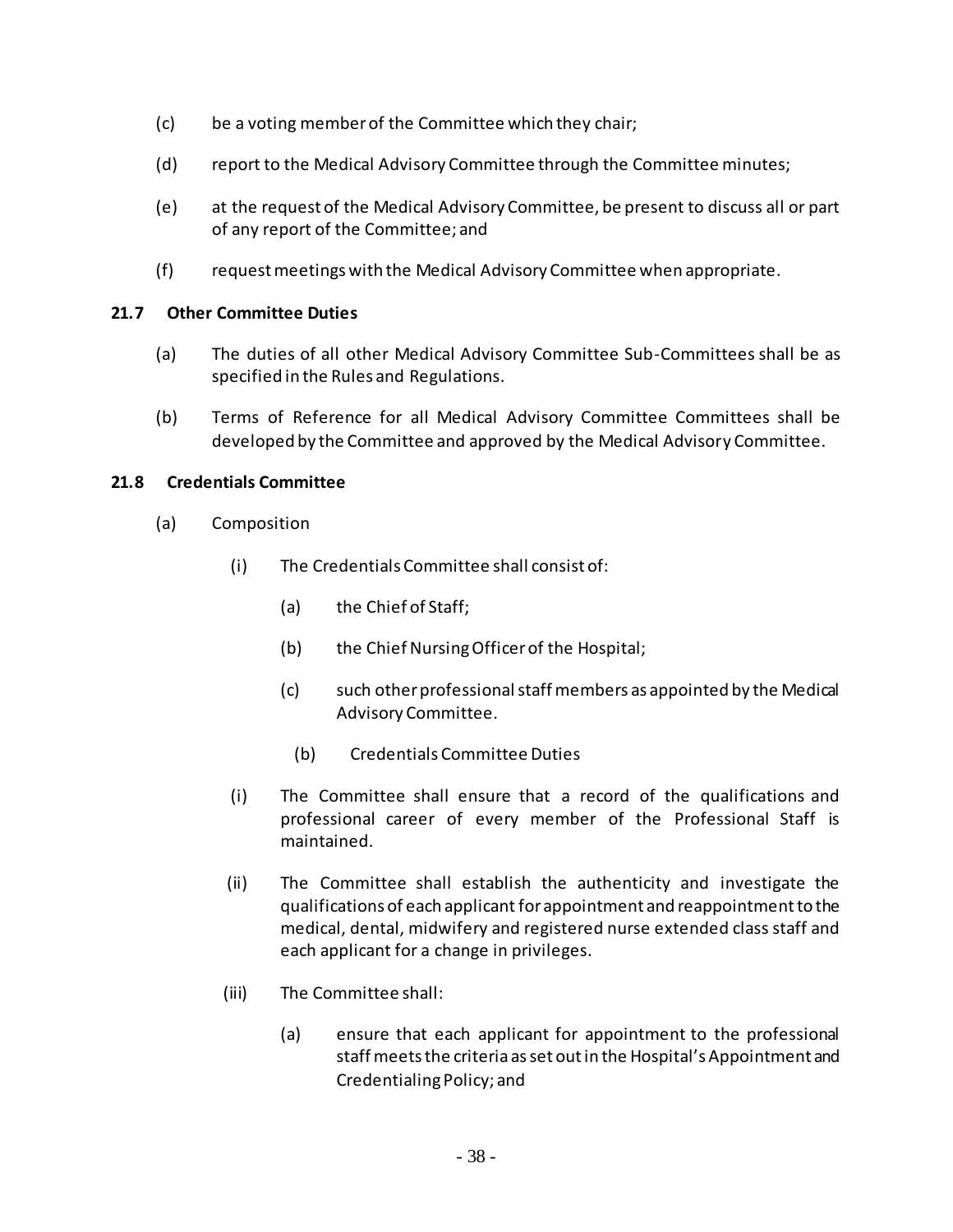- (b) ensure that each applicant for a change in privileges continues to meet the criteria for reappointment set out in the Hospital's Appointment and Credentialing Policy.
- (iv) The Committee shall consider reports of the interview with the applicant.
- (v) The Committee shall consult with the appropriate Chief of Department.
- (vi) The Committee shall submit a written report to the Medical Advisory Committee at or before its next regular meeting. The report shall include the kind and extent of privileges requested by the applicant, and, if necessary, a request that the application be deferred for further investigation.
- (vii) The Committee shall perform any other duties prescribed by the Medical Advisory Committee.

### **ARTICLE 22 – MEETINGS OF THE MEDICAL STAFF ASSOCIATION**

#### <span id="page-45-1"></span><span id="page-45-0"></span>**22.1 Annual Meeting**

- (a) An annual meeting of the Medical Staff shall be held at a date, time and place to be agreed upon and approved by the President of the Medical Staff.
- (b) A written notice of each annual meeting shall be posted by the Secretary of the Medical Staff at least fourteen days (14) days before the meeting.

### <span id="page-45-2"></span>**22.2 Quarterly Staff Meetings**

The meetings of the Medical Staff shall be held at least four (4) times in each fiscal year of the Hospital, one (1) of which shall be the annual meeting.

#### <span id="page-45-3"></span>**22.3 Notice of Regular Meeting**

- (a) Regular meetings of the Medical Staff shall be held at a date, time and place to be agreed upon and approved by the President of the Medical Staff.
- (b) A written notice of each regular meeting shall be posted by the Secretary of the Medical Staff at least fourteen (14) days before the meeting.

#### <span id="page-45-4"></span>**22.4 Special Meetings**

- (a) In cases of emergency, the President of the Medical Staff may call a special meeting.
- (b) Special meetings shall be called by the President of the Medical Staff on the written request of any ten (10) members of the Active or Associate Staff.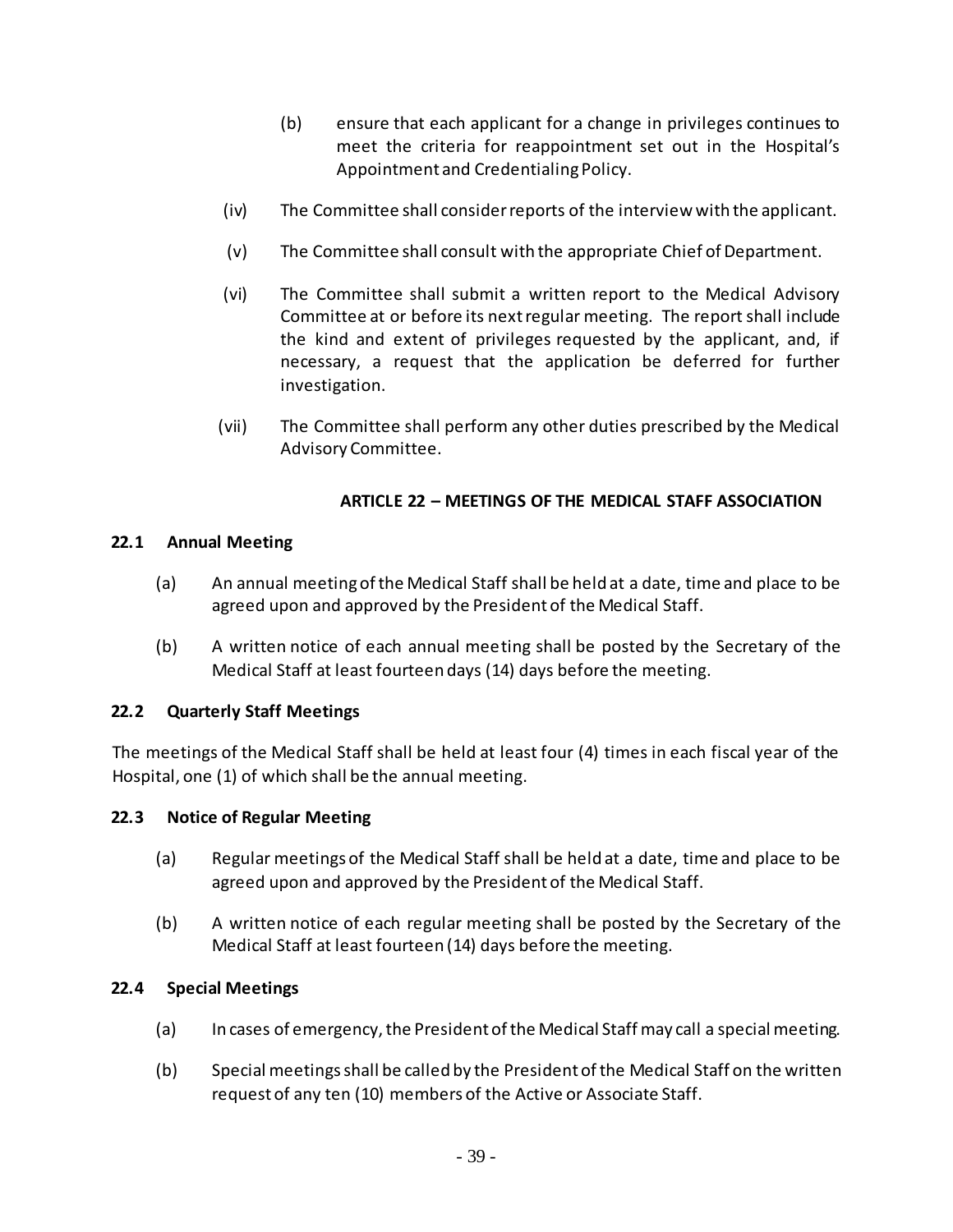- (c) Notice of such special meetings shall be as required for a regular meeting, except in cases of emergency, and shall state the nature of the business for which the special meeting is called.
- (d) The usual time required for giving notice of any special meeting shall be waived in cases of emergency, subject to ratification of this action by the majority of those members present and voting at the special meeting, as the first item of business at the meeting.

#### <span id="page-46-0"></span>**22.5 Attendance at Meetings**

- (a) The Secretary of the Medical Staff shall:
	- (i) be responsible for the making of a record of the attendance at each meeting of the Medical Staff;
	- (ii) receive the record of attendance for each meeting of each department of the Medical Staff; and
	- (iii) make such records available to the Medical Advisory Committee.
- (b) Each member of the Active and Associate Medical Staff groups shall attend no less than fifty (50%) percent of the regular Medical Staff meetings and seventy (70%) percent of the meetings of the program or department of which he/she is a member.

#### <span id="page-46-1"></span>**22.6 Quorum**

- (a) Twenty (20) Medical Staff members present shall constitute a quorum at any general or special meeting of the Medical Staff.
- (b) In any case where a quorum of the Medical Staff has not arrived at the place named for the meeting within thirty (30) minutes after the time named for the start of the meeting, those members of the Medical Staff who have presented themselves shall be given credit for attendance at the meeting for the purpose of satisfying the attendance requirement of these By-Laws.

#### <span id="page-46-2"></span>**22.7 Voting**

- (a) There shall be only one (1) vote cast by any one such member on any question and the same shall be so cast by the member personally present.
- (b) Unless as otherwise expressed by these By-Laws, every question shall be decided by a majority vote.
- (c) If there is an equality of votes, the Chair shall rule that the motion has been defeated.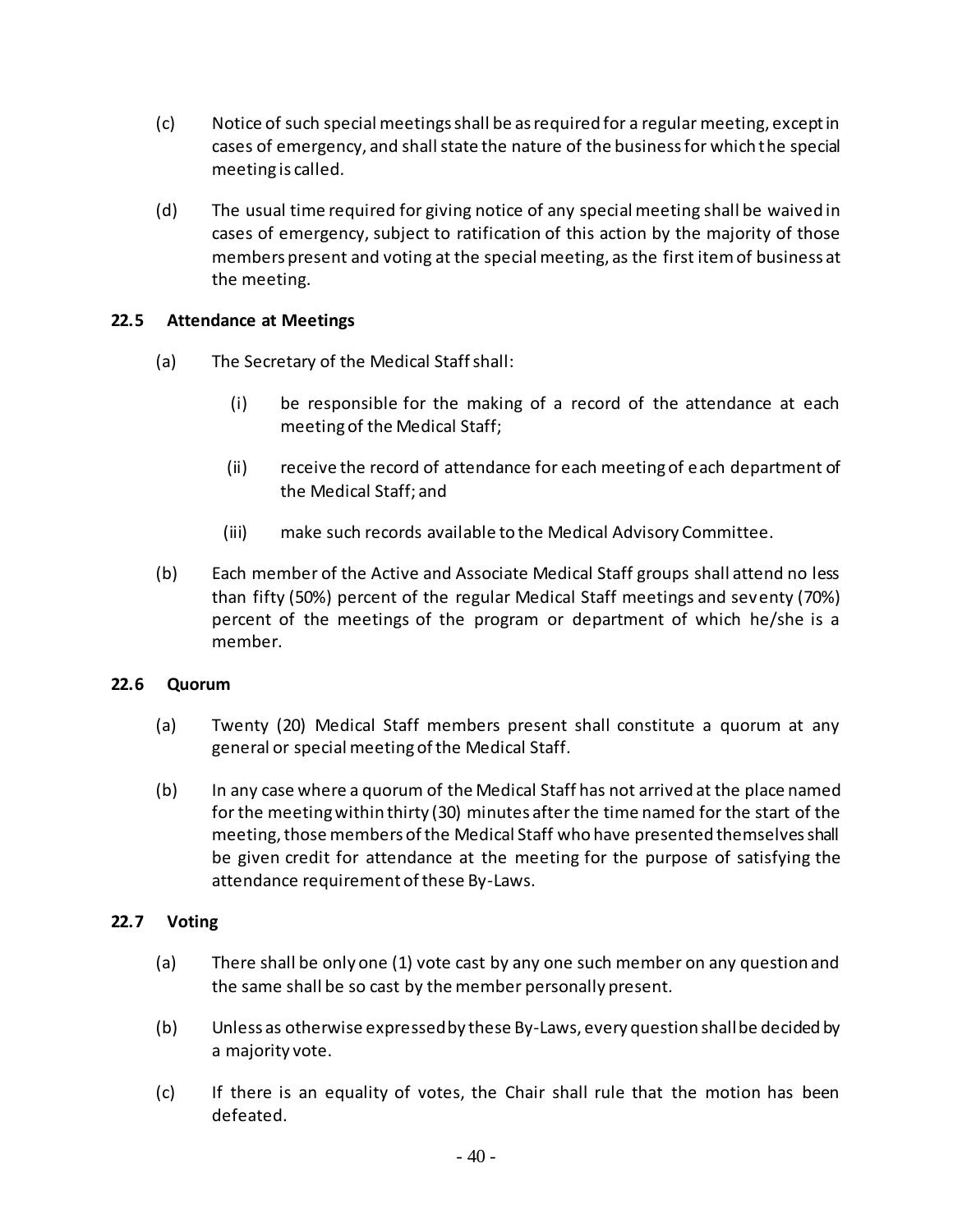- (d) Unless a poll is demanded by ten (10) percent of the members who can vote and who are present at any meeting, a declaration by the presiding officer thereat that a resolution is carried, or is not carried, by a particular majority shall be conclusive.
- (e) If a poll be demanded as aforesaid, it shall be taken in such a manner as the presiding officerin such meeting directs.
- (f) Voting at all elections shall be by secret ballots.
- (g) No member of the Medical Staff shall vote by proxy.

## <span id="page-47-0"></span>**22.8 Election Procedure**

- (a) A Nominating Committee shall be appointed by the Medical Staff (at each annual meeting) and shall consist of three (3) physician members of the Active Staff appointed at the Hospital.
- (b) The Nominating Committee shall undertake its selection activities further to the following criteria:
	- (i) an officer should have knowledge and understanding of the needs and operations of the Hospital; and
	- (ii) a member nominated as President, Vice President or Secretary shall be a physician, who shall have an understanding of their responsibility to act in good faith and in the best interest of the Hospital and to avoid or declare situations of actual or perceived conflict of interest.
- (c) At least thirty (30) days before the annual meeting of the Medical Staff, the Nominating Committee shall post a list of the names of nominated officers of the Medical Staff which are to be filled by election in accordance with these By-Laws and the regulations under the Public Hospitals Act.
- (d) Further nominations may be made, in writing, where signed by two (2) members of the Medical Staff entitled to vote, to the Secretary of the Medical Staff within fourteen (14) days of the posting referred to at subsection (c) above and the nominee shall have signified in writing on the nomination his or her acceptance of it. Such nominations shall be posted or circulated in the same manner as above.

### **ARTICLE 23 - MEDICAL STAFF ELECTED OFFICERS**

### <span id="page-47-2"></span><span id="page-47-1"></span>**23.1 Elected Officers**

The elected officers of the Medical Staff shall be President, Vice President, Secretary and Treasurer. These officers shall be elected at the annual meeting of the Medical Staff. It is the intent of these By-Laws that these officers hold office for one (1) year. Their term of office in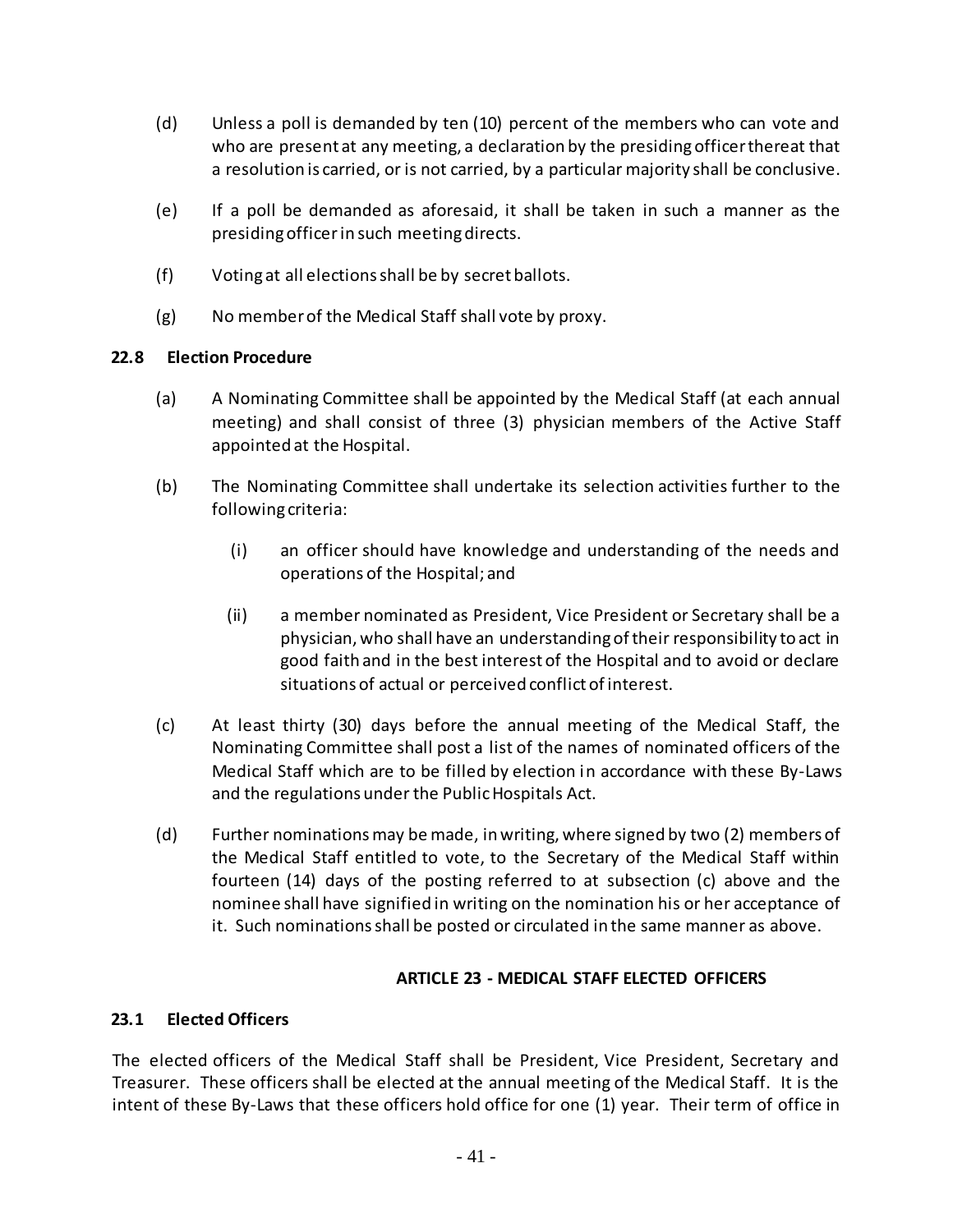each position shall not exceed two (2) years but they shall remain in office until their successors are elected.

The officers of the Professional Staff may be removed from office prior to the expiry of their term by a majority vote of the voting members of the Professional Staff in attendance and voting at a meeting of the Professional Staff called for such purpose.

The position of any elected Professional Staff officer that becomes vacant during the term may be filled by a vote of the majority of the members of the Professional Staff present and voting at a regular meeting of the Professional Staff or at a special meeting of the Professional Staff called for that purpose. The election of such Professional Staff member shall follow the process in section 12.3. The Professional Staff member so elected to office shall fill the office until the next annual meeting of the Professional Staff.

## <span id="page-48-0"></span>**23.2 Eligibility for Office**

Only members of the Active Medical Staff may be elected or appointed to any position or office.

### <span id="page-48-1"></span>**23.3 Duties of the President of the Medical Staff**

The President of the Medical Staff shall:

- (a) preside at all meetings of the Medical Staff;
- (b) call special meetings of the Medical Staff;
- (c) be a voting member of the Medical Advisory Committee and its Executive;
- (d) be a non-voting member of the Board and a voting member of the Quality and Services Committee of the Board;
- (e) be a member of such other committees as may be deemed appropriate by the Board;
- (f) report to the Medical Advisory Committee and the Board on any issues raised by the Medical Staff;
- (g) be accountable to the Medical Staff and advocate fair process in the treatment of individual members of the Medical Staff;
- (h) ensure that the Board is informed when a majority vote of the Medical Staff at any properly constituted meeting of the Medical Staff is opposed to a Professional Staff Policy or Policy change proposed by the Medical Advisory Committee;
- (i) report to the Medical Staff at its regular meetings;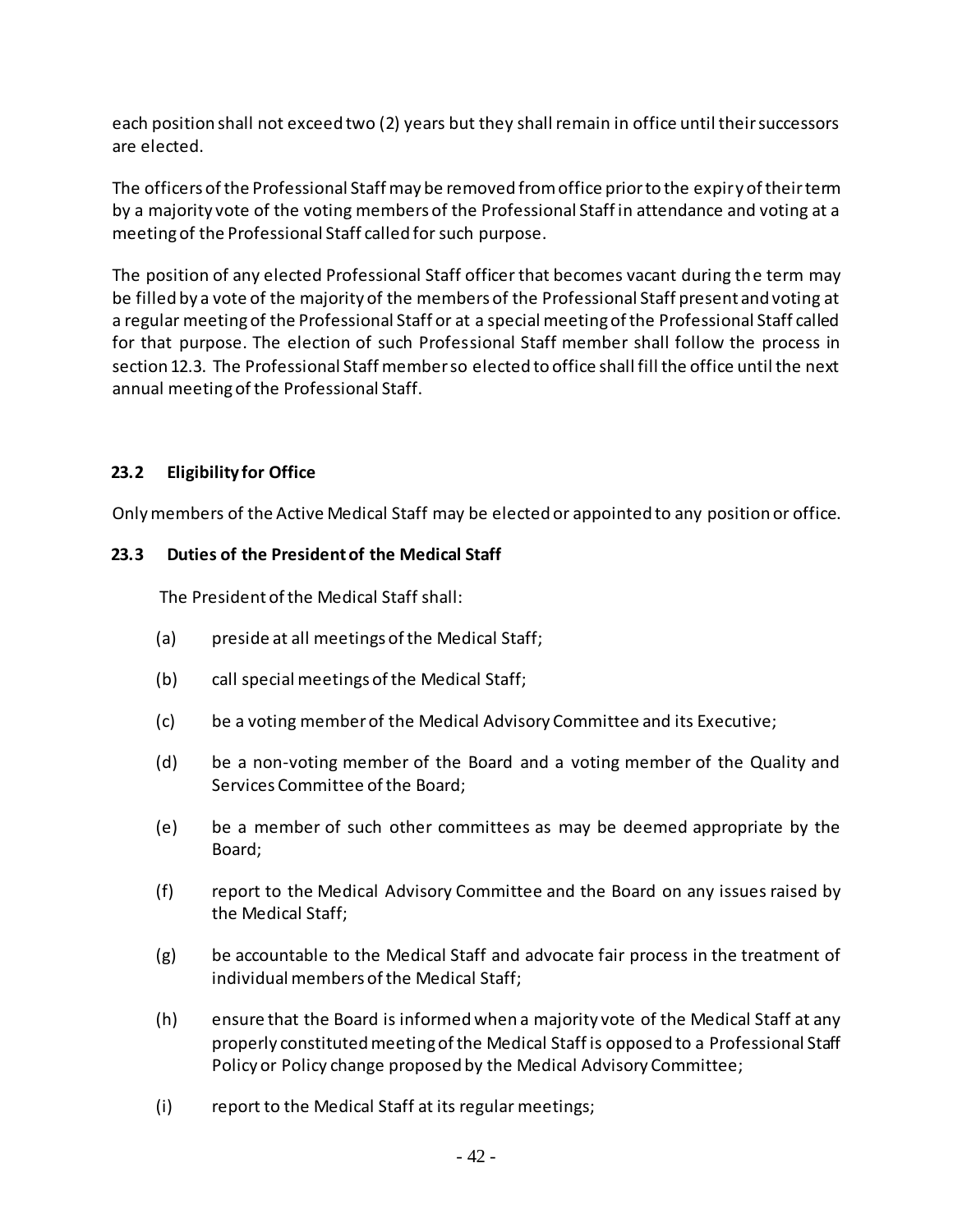- (j) conduct the elections of Medical Staff Officers; and
- (k) represent the Medical Staff on various task forces or at functions as may be requested from time to time.

### <span id="page-49-0"></span>**23.4 Duties of the Vice President of the Medical Staff**

The Vice President of the Medical Staff shall:

- (a) act in the place of the President of the Medical Staff, perform the President's duties and possess the President's powers, in the absence or disability of the President;
- (b) perform such duties as the President of the Medical Staff may delegate;
- (c) be a non-voting member of the Board and a voting member of the Quality and Services Committee of the Board; and
- (d) be a voting member of the Medical Advisory Committee.

### <span id="page-49-1"></span>**23.5 Duties of the Secretary**

The Secretary of the Medical Staff shall:

- (a) be a member of the Medical Advisory Committee;
- (b) attend to the correspondence of the Medical Staff;
- (c) give notice of Medical Staff meetings by posting a written notice thereof:
	- (i) in the case of a regular or special meeting of the Medical Staff at least five (5) days before the meeting;
	- (ii) in the case of an annual meeting of the Medical Staff, at least ten (10) days before the meeting;
- (d) ensure that minutes are kept of all Medical Staff meetings;
- (e) ensure that a record of the attendance at each meeting of the Medical Staff is made;
- (f) receive the record of attendance for each meeting of each Department of the Medical Staff;
- (g) make the attendance records available to the Medical Advisory Committee;
- (h) act in the place of the Vice President of the Medical Staff performing the Vice President's duties and possessing the Vice President's powers in the absence or disability of the Vice President.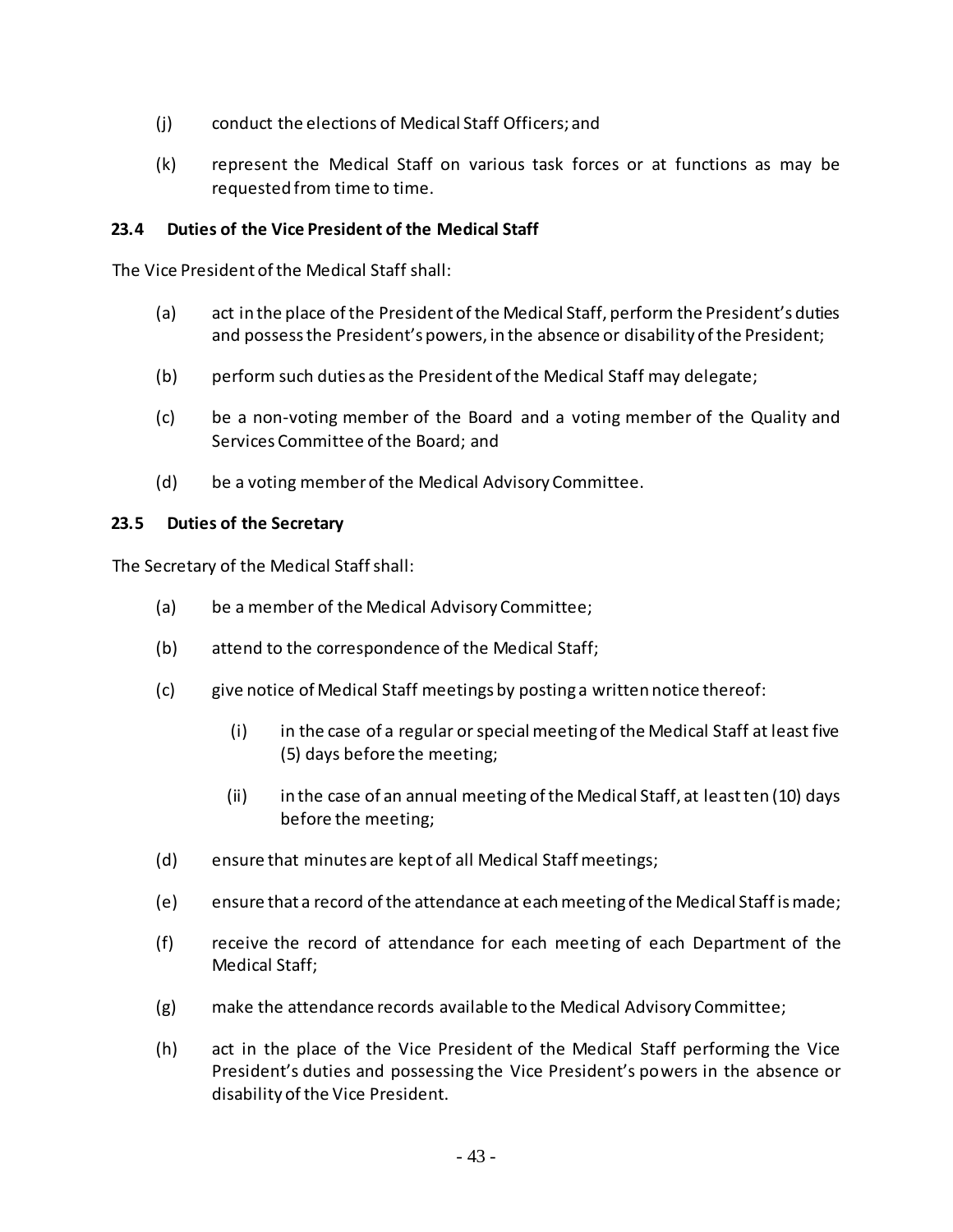#### <span id="page-50-0"></span>**23.6 Duties of the Treasurer**

The Treasurer of the Medical Staff, if any shall:

- (a) disburse medical staff funds at the direction of the Medical Staff as determined by a majority vote of the Medical Staff.
- (b) Provide an annual report

#### **ARTICLE 24 - AMENDMENTS TO BY-LAW**

#### <span id="page-50-2"></span><span id="page-50-1"></span>**24.1 Amendments to By-Law**

- (a) The Board may pass or amend the By-Law of the Corporation from time to time.
	- (b) (i) Where it is intended to pass or amend the By-Law at a meeting of the Board, written notice of such intention shall be sent by the Secretary to each Director at his/her address as shown on the records of the Corporation by ordinary mail not less than ten (10) days before the meeting.
		- (ii) Where the notice of intention required by clause (i) above is not provided, any proposed By-Law or amendments to the By-Law may nevertheless be moved at the meeting and discussion and voting thereon adjourned to the next meeting, for which no notice of intention need be given.
- (c) Subject to paragraph (d) below, a By-Law or an amendment to a By-Law passed by the Board has full force and effect:
	- (i) from the time the motion was passed; or
	- (ii) from such future time as may be specified in the motion.
	- (d) (i) A By-Law or an amendment to a By-Law passed by the Board shall be presented for confirmation at the next annual meeting or to a special general meeting of the Members of the Corporation called for that purpose. The notice of such annual meeting or special general meeting shall refer to the By-Law or amendment to be presented.
		- (ii) The Members at the annual meeting or at a special general meeting may confirm the By-Law as presented or reject or amend them, and if rejected they thereupon cease to have effect and if amended, they take effect as amended.
	- (e) In any case of rejection, amendment, or refusal to approve the By-Law or part of the By-Law in force and effect in accordance with any part of this section, no act